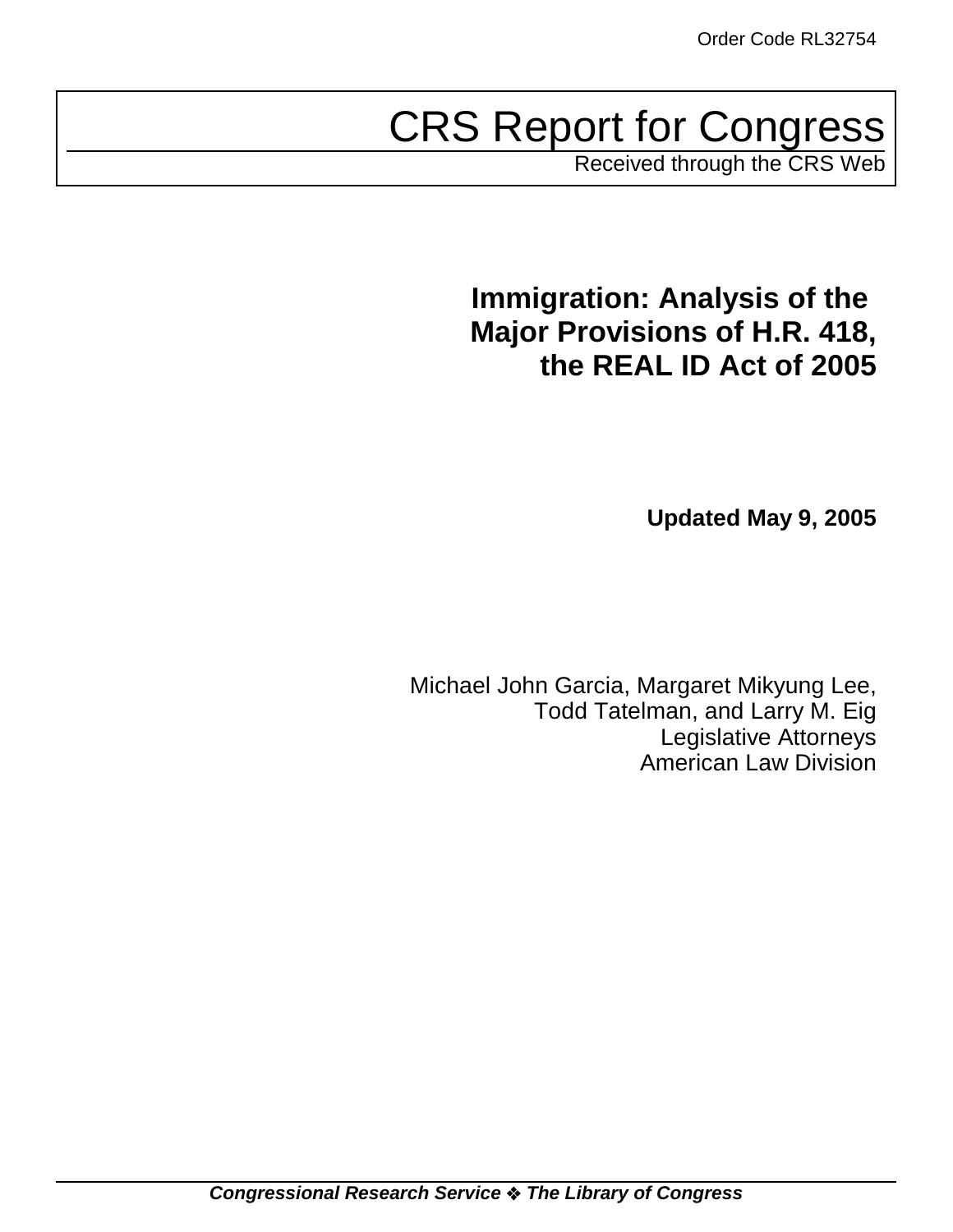### Immigration: Analysis of the Major Provisions of H.R. 418, the REAL ID Act of 2005

#### **Summary**

During the 108<sup>th</sup> Congress, a number of proposals related to immigration and identification-document security were introduced, some of which were considered in the context of implementing recommendations made by the National Commission on Terrorist Attacks Upon the United States (also known as the 9/11 Commission) and enacted pursuant to the Intelligence Reform and Terrorism Prevention Act of 2004 (P.L. 108-458). At the time that the Intelligence Reform and Terrorism Prevention Act was adopted, some congressional leaders reportedly agreed to revisit certain immigration and document-security issues in the  $109<sup>th</sup>$  Congress that had been dropped from the final version of the act.

The REAL ID Act of 2005 was first introduced as H.R. 418 by Representative James Sensenbrenner on January 26, 2005, and passed the House, as amended, on February 10, 2005. The text of House-passed H.R. 418 was subsequently added to H.R. 1268, the Emergency Supplemental Appropriations Act for Defense, the Global War on Terror, and Tsunami Relief, 2005, which was introduced by Representative Jerry Lewis on March 11, 2005, and passed the House, as amended, on March 16, 2005. H.R. 1268 passed the Senate on April 21, 2005, as amended, on a vote of 99- 0, but did not include the REAL ID Act provisions. A conference report resolving differences between the two versions of the bill, H.Rept. 109-72, passed the House on May 5, 2005. The conference report contains most of the REAL ID Act provisions (though not those relating to the bond of aliens in removal proceedings), though some changes were made to certain REAL ID Act provisions.

This report analyzes the major provisions of the REAL ID Act, as contained in the conference report to H.R. 1268, which would, *inter alia*, (1) modify the eligibility criteria for asylum and withholding of removal; (2) limit judicial review of certain immigration decisions; (3) provide additional waiver authority over laws that might impede the expeditious construction of barriers and roads along land borders, including a 14-mile wide fence near San Diego; (4) expand the scope of terror-related activity making an alien inadmissible or deportable, as well as ineligible for certain forms of relief from removal; (5) require states to meet certain minimum security standards in order for the drivers' licenses and personal identification cards they issue to be accepted for federal purposes; (6) require the Secretary of Homeland Security to enter into the appropriate aviation security screening database the appropriate background information of any person convicted of using a false driver's license for the purpose of boarding an airplane; and (7) require the Department of Homeland Security to study and plan ways to improve U.S. security and improve inter-agency communications and information sharing, as well as establish a ground surveillance pilot program.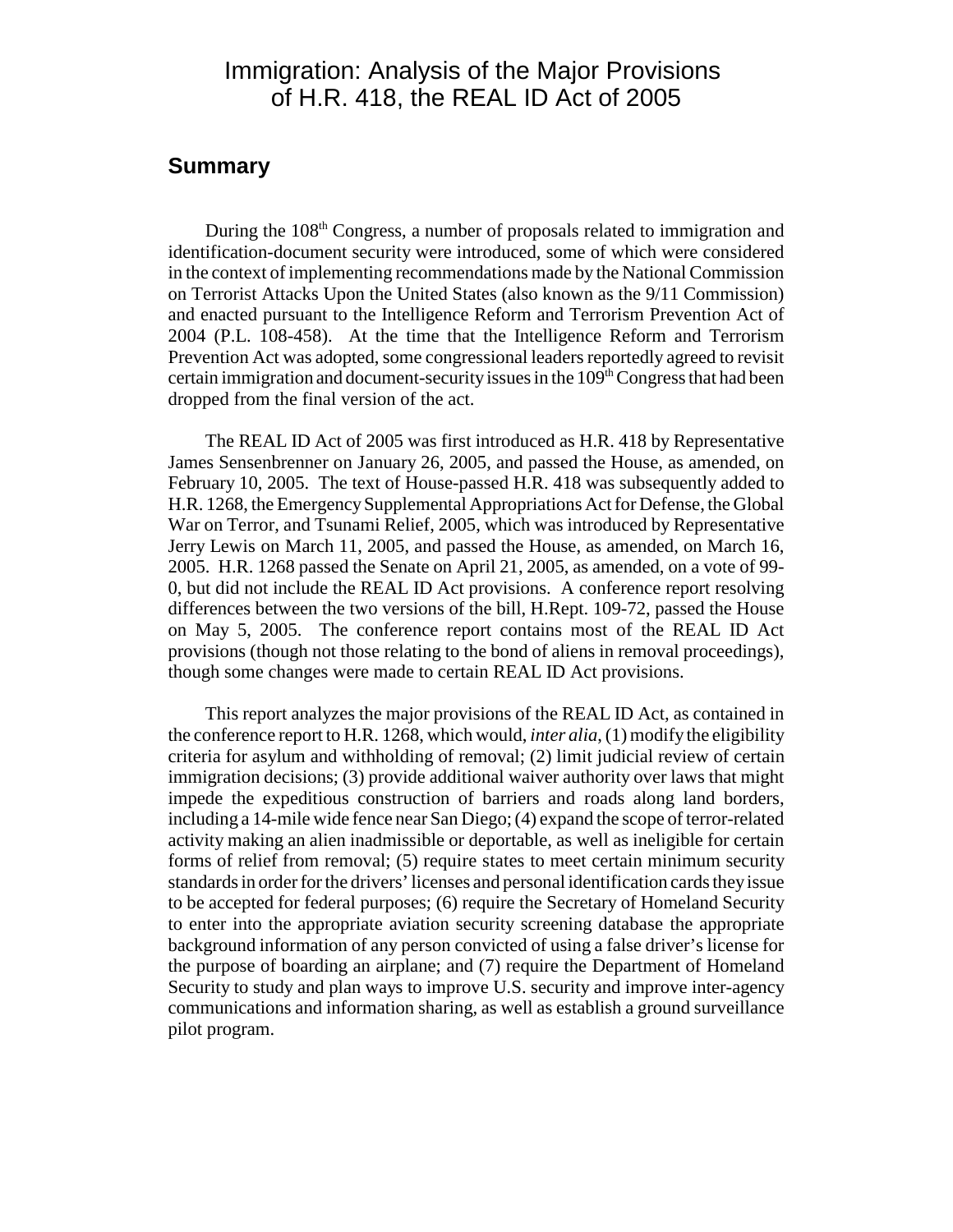### **Contents**

| I. Preventing Terrorists from Obtaining Asylum or Relief from Removal  2        |  |
|---------------------------------------------------------------------------------|--|
|                                                                                 |  |
|                                                                                 |  |
|                                                                                 |  |
|                                                                                 |  |
|                                                                                 |  |
|                                                                                 |  |
| Standards for Granting Other Forms of Removal Relief  10                        |  |
|                                                                                 |  |
|                                                                                 |  |
| Standards of Judicial Review for Certain Determinations 12                      |  |
|                                                                                 |  |
|                                                                                 |  |
|                                                                                 |  |
|                                                                                 |  |
|                                                                                 |  |
| Removal of Caps on Adjustment of Status for Asylees  14                         |  |
|                                                                                 |  |
|                                                                                 |  |
| Repeal of the Study and Report on Terrorists and Asylum  14                     |  |
|                                                                                 |  |
|                                                                                 |  |
|                                                                                 |  |
|                                                                                 |  |
|                                                                                 |  |
|                                                                                 |  |
|                                                                                 |  |
|                                                                                 |  |
|                                                                                 |  |
|                                                                                 |  |
|                                                                                 |  |
| IV. Inadmissibility and Deportability Due to Terrorist and                      |  |
|                                                                                 |  |
|                                                                                 |  |
| Current Law Defining "Engage in Terrorist Activity"  19                         |  |
| Changes Proposed by the REAL ID Act to the Definition of                        |  |
|                                                                                 |  |
|                                                                                 |  |
| Current Law Defining "Terrorist Organization"  22                               |  |
|                                                                                 |  |
|                                                                                 |  |
| Terror-Related Grounds for Inadmissibility of Aliens 24                         |  |
|                                                                                 |  |
| Changes to Terror-Related Grounds for Inadmissibility Proposed                  |  |
| by the REAL ID Act $\dots\dots\dots\dots\dots\dots\dots\dots\dots\dots\dots 25$ |  |
|                                                                                 |  |
|                                                                                 |  |
|                                                                                 |  |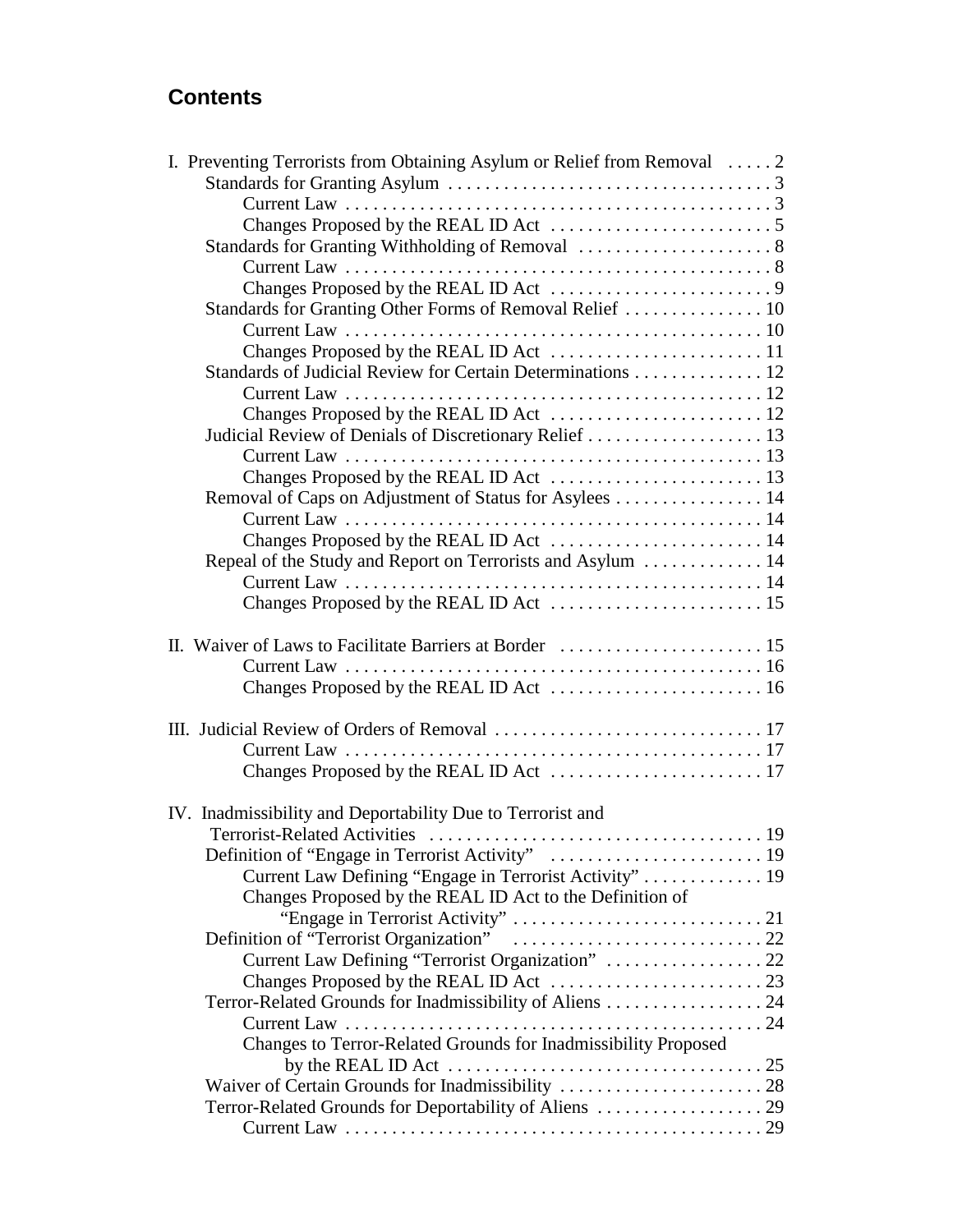| Consequences of Terror-Related Activities on Eligibility for                      |  |
|-----------------------------------------------------------------------------------|--|
|                                                                                   |  |
|                                                                                   |  |
|                                                                                   |  |
| V. Improved Security for Drivers' Licenses and Personal Identification Cards . 38 |  |
|                                                                                   |  |
|                                                                                   |  |
|                                                                                   |  |
|                                                                                   |  |
| Temporary Drivers' Licenses and Identification Cards  41                          |  |
|                                                                                   |  |
| Trafficking in Authentication Features for Use in False                           |  |
|                                                                                   |  |
|                                                                                   |  |
| VI. Improving Border Infrastructure and Technology Integration  43                |  |
| Vulnerability and Threat Assessment Relating to Border                            |  |
|                                                                                   |  |
|                                                                                   |  |
| Enhancement of Border Communications Integration and                              |  |
|                                                                                   |  |
|                                                                                   |  |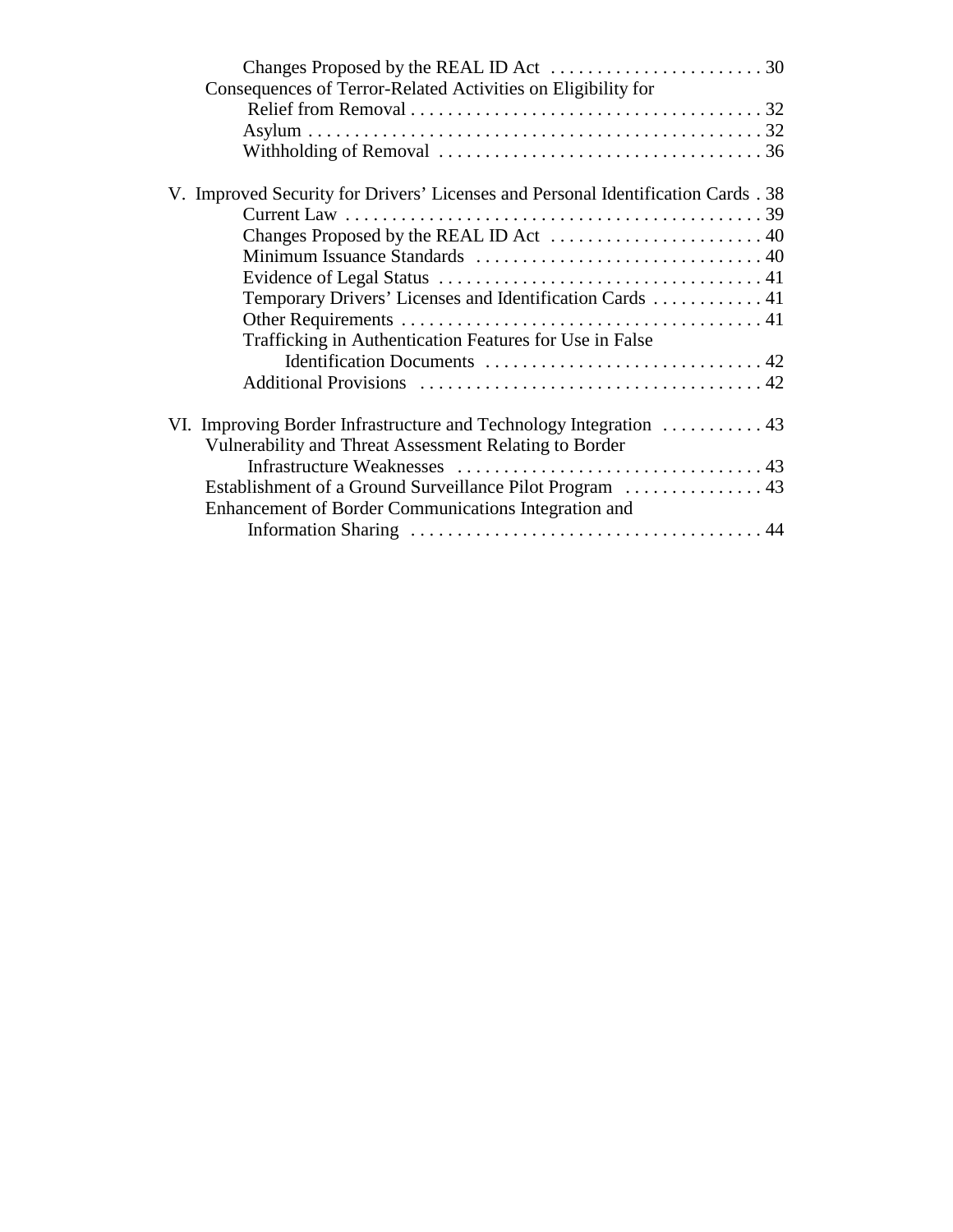# Immigration: Analysis of the Major Provisions of H.R. 418, the REAL ID Act of 2005

The 109<sup>th</sup> Congress is considering several issues carried over from the 108th Congress related to immigration enforcement and identification-document security. During the  $108<sup>th</sup>$  Congress, a number of proposals were made to strengthen identification-document security and make more stringent requirements for alien admissibility and continuing presence within the United States.<sup>1</sup> Certain immigration and identification-document security proposals were considered in the context of implementing recommendations of the National Commission on Terrorist Attacks Upon the United States (also known as the 9/11 Commission) to improve homeland security, and some of these were enacted pursuant to the Intelligence Reform and Terrorism Prevention Act of 2004.<sup>2</sup> However, other proposals did not appear in the final legislation, certain document-security provisions being notable among them. At the time that the Intelligence Reform and Terrorism Prevention Act was enacted, some congressional leaders reportedly agreed to revisit certain immigration and document-security issues in the 109th Congress that had been dropped from the final version of the act.<sup>3</sup>

The REAL ID Act of 2005 was first introduced as H.R. 418 by Representative James Sensenbrenner on January 26, 2005, and passed the House, as amended, on February 10, 2005, on a vote of 261-161. House-passed H.R. 418 contains both a number of provisions related to immigration reform and document security that were considered during congressional deliberations on the Intelligence Reform and Terrorism Prevention Act, but which were ultimately not included in the act's final version, and some new proposals. House-passed H.R. 418 also includes some provisions that were not considered during final deliberations over the Intelligence Reform and Terrorism Prevention Act. The text of House-passed H.R. 418 was subsequently added to H.R. 1268, the Emergency Supplemental Appropriations Act for Defense, the Global War on Terror, and Tsunami Relief, 2005, which was introduced by Representative Jerry Lewis on March 11, 2005, and passed the House, as amended, on March 16, 2005 on a vote of 388-43. H.R. 1268 passed the Senate on April 21, 2005, as amended, on a vote of 99-0, but did not include the REAL ID

<sup>1</sup> *See generally* CRS Report RL32169, *Immigration Legislation and Issues in the 108th Congress*, Andorra Bruno, Coordinator.

 $2$  P.L. 108-458, 118 Stat. 3638 (2004). For further background, see CRS Report RL32616, *9/11 Commission: Legislative Action Concerning U.S. Immigration Law and Policy in the 108th Congress*, by Michael John Garcia and Ruth Ellen Wasem.

<sup>3</sup> *See* Mary Curtius, *The Nation; GOP Congressman Renews Push for Immigration Curbs*, L.A. TIMES, Jan. 27, 2005, at A18.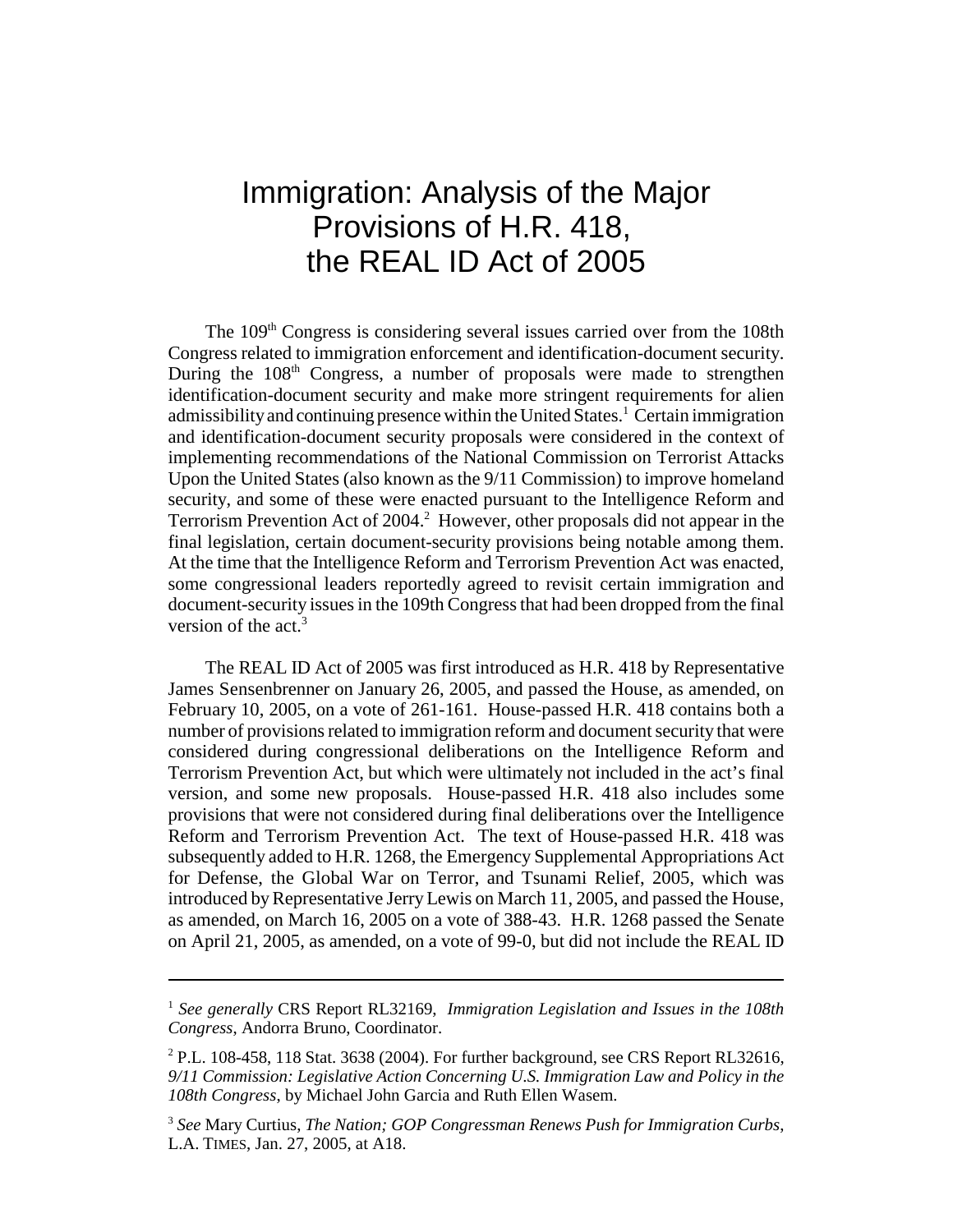Act provisions, and a conference was held to resolve differences between the Houseand Senate-passed versions of H.R. 1268. The conference report, H.Rept. 109-72, passed the House on a vote of 368-58 on May 5, 2005. A Senate vote on the conference version of H.R. 1268 is expected shortly.

The conference report on H.R. 1268 contains most of the REAL ID Act provisions contained in House-passed H.R. 418 and the version of H.R. 1268 that originally passed the House. However, some notable changes were made, including, *inter alia*, (1) removing provisions relating to the release of aliens in removal proceedings on bond; (2) making asylum and withholding of removal eligibility and credibility standards less stringent than those proposed in earlier versions of the REAL ID Act; (3) providing for limited judicial review of Secretary of Homeland Security decisions to waive certain legal requirements to facilitate the construction of barriers at the borders; (4) providing broader waiver authority to the Secretary of State and Secretary of Homeland Security regarding terrorist-related grounds for inadmissibility and removal; and (5) modify, and in some cases make more stringent, REAL ID Act provisions concerning minimum security standards for state-issued drivers' licenses and personal identification cards accepted for federal purposes

This report analyzes the major provisions of the REAL ID Act of 2005, as contained in the conference report to H.R. 1268. It describes relevant current law relating to immigration and document-security matters, how the REAL ID Act would alter current law if enacted, and the degree to which the bill duplicates existing law.

### **I. Preventing Terrorists from Obtaining Asylum or Relief from Removal<sup>4</sup>**

The  $9/11$  Commission Report<sup>5</sup> documented instances where terrorists had exploited the availability of humanitarian relief under immigration law.<sup>6</sup> Although the Antiterrorism and Effective Death Penalty Act of 1996 (AEDPA)<sup>7</sup> and the Illegal Immigration Reform and Immigrant Responsibility Act of 1996 (IIRIRA)<sup>8</sup> amended asylum procedures to reduce fraudulent claims and limited judicial review of removal orders, provisions in the REAL ID Act would again amend the Immigration and Nationality Act  $(INA)^9$  for the purpose of further diminishing the prospect of terrorists using the immigration system to their advantage.

<sup>&</sup>lt;sup>4</sup> Discussion of this topic was prepared by Margaret Mikyung Lee, Legislative Attorney.

<sup>&</sup>lt;sup>5</sup> FINAL REPORT OF THE NATIONAL COMMISSION ON TERRORIST ATTACKS UPON THE UNITED STATES, July 2004.

<sup>6</sup> *Id.* at 72. Ramzi Yousef, one of the terrorists involved in the 1993 World Trade Center bombing, entered the United States on a political asylum claim.

<sup>7</sup> P.L. 104-132, 110 Stat. 1214 (1996).

<sup>8</sup> Division C of P.L. 104-208, 110 Stat. 3009-546 (1996).

<sup>9</sup> 8 U.S.C. §§ 1101 *et seq.*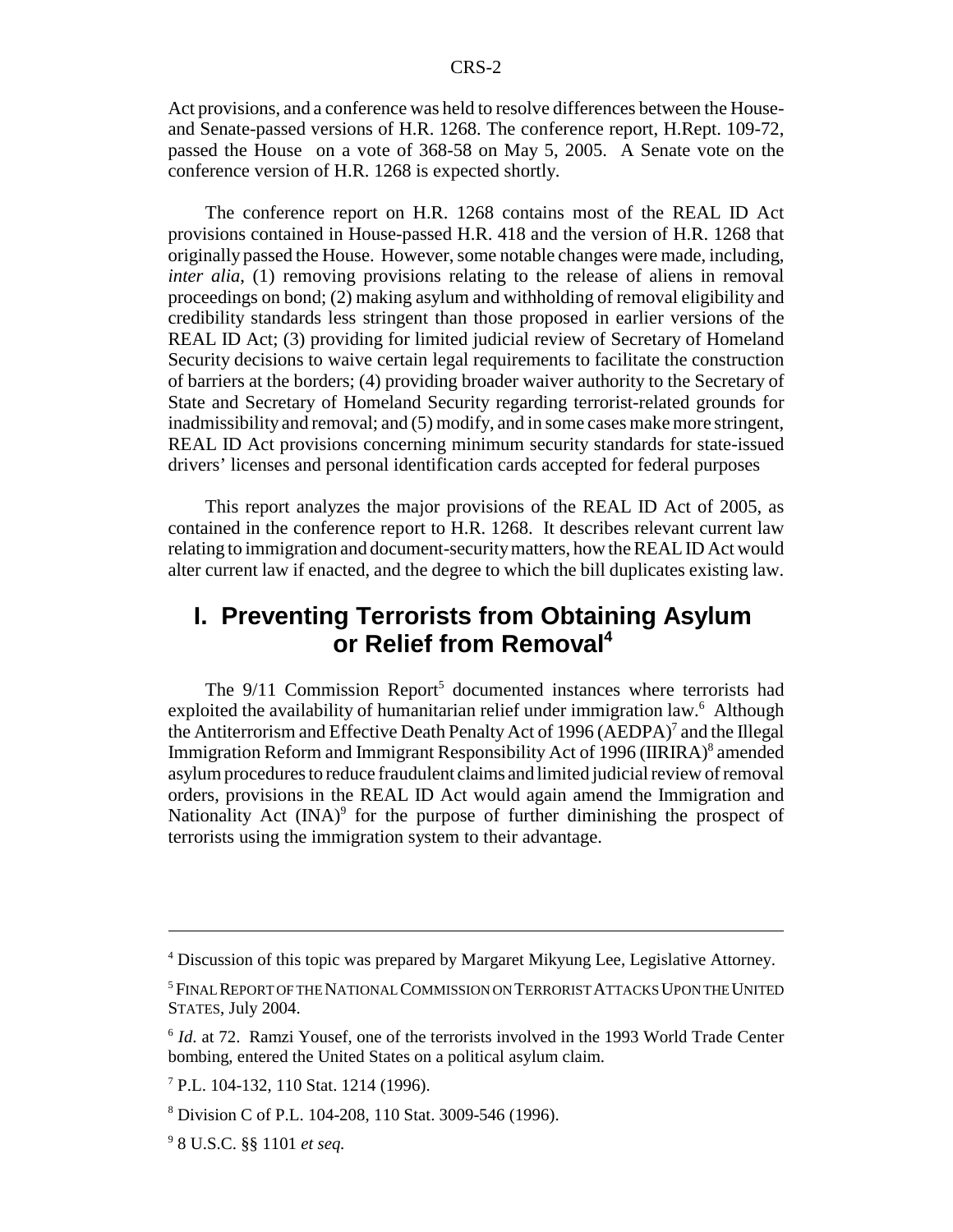#### **Standards for Granting Asylum**

**Current Law.** Section 208(b) of the INA<sup>10</sup> provides that the Attorney General may grant asylum to an alien whom he determines is a refugee as defined in §  $101(a)(42)(A)$  of the INA. That section defines a refugee as a person who is persecuted or who has a well-founded fear of persecution because of race, religion, nationality, membership in a particular social group, or political opinion.<sup>11</sup> An alien who is physically present or arrives in the United States, regardless of the alien's immigration status, may apply for asylum. Although the burden of proof is not currently explicitly described in the INA, regulations at 8 C.F.R. § 208.13(a) and (b) place the burden of proof on the asylum applicant, as did previous statutory provisions.<sup>12</sup> Also, case law places the burden of proof on the asylum applicant.<sup>13</sup> The grant of asylum is discretionary and even if an applicant meets the burden of proof for asylum eligibility, asylum may be denied on discretionary grounds.

There are no explicit standards in the INA on determining the credibility of an asylum applicant and the necessity for corroborating evidence of applicant testimony. In the absence of explicit statutory guidelines, standards for determining credibility and sufficiency of evidence have evolved through the case law of the Board of Immigration Appeals (BIA) and federal courts. However, these standards are not necessarily consistent across federal appellate courts, which may yield different results in otherwise apparently similar cases.<sup>14</sup> Generally, an asylum adjudicator may base an adverse credibility finding on factors such as the demeanor of the applicant or witness, inconsistencies both within a given testimony and between a given testimony and other testimony and evidence (which may include country conditions, news accounts, etc.), and a lack of detail or specificity in testimony. The U.S. Court of Appeals for the Ninth Circuit (Ninth Circuit) has held that an adjudicator must make explicit the reasons for an adverse credibility finding or the court will accept the applicant's testimony as credible.<sup>15</sup>

<sup>10 8</sup> U.S.C. § 1158(b).

 $11$  8 U.S.C. § 1101(A)(42)(A).

<sup>12</sup> *See* INA § 203(a)(7) between P.L. 89-236, 79 Stat. 911 (1965) and P.L. No. 96-212, 94 Stat. 109 (1980), [current version at 8 U.S.C. § 1153(a)(7)] and Shubash v. District Director, 450 F.2d 345 (9<sup>th</sup> Cir. 1971).

<sup>&</sup>lt;sup>13</sup> C. Gordon, S. Mailman, & S. Yale-Loehrer, IMMIGRATION LAW & PROCEDURE, § 34.02 (2004) (hereinafter IMMIGRATION LAW & PROCEDURE).

<sup>&</sup>lt;sup>14</sup> *See id.* § 34.02[9] for a discussion of the case law concerning evidentiary standards.

 $15$  "It is well established in this circuit that the BIA may not require independent corroborative evidence from an asylum applicant who testifies credibly in support of his application. . . . It is also well settled that we must accept an applicant's testimony as true in the absence of an explicit adverse credibility finding." Kataria v. INS, 232 F.3d 1107, 1113-14 ( $9<sup>th</sup>$  Cir. 2000) (citations omitted). "Even under the substantial evidence standard, an adverse credibility finding must be based on 'specific cogent reasons,' which are substantial and 'bear a legitimate nexus to the finding.'" Cordon-Garcia v. INS, 204 F.3d 985, 993 (9<sup>th</sup> Cir. 2000).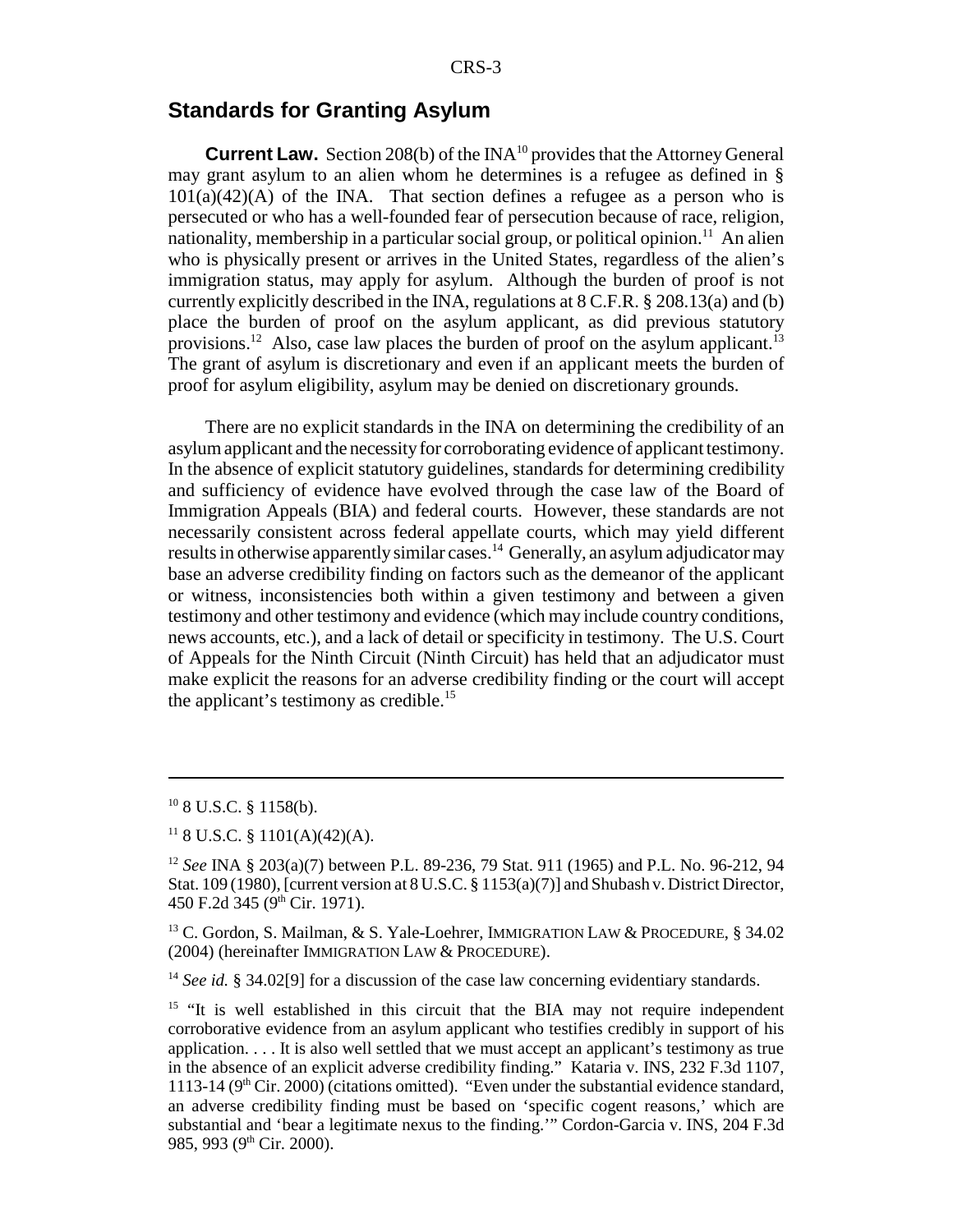An adverse credibility finding may be based in part but not solely on an applicant's failure to provide corroboration. The Ninth Circuit has held that where there is reason for an adjudicator to question the applicant's credibility and the applicant fails to provide easily obtainable corroborating evidence with no explanation for such failure, an adverse credibility finding will withstand judicial review.16 With regard to sufficiency of the evidence, the BIA and the federal courts agree that credible testimony alone may suffice to sustain the applicant's burden of proof in some cases, but disagree on when credible testimony alone meets the burden and when corroboration is needed. The BIA standard is that where it would be reasonable to expect corroboration, it must be provided or an explanation for failure to provide it must be given.<sup>17</sup> However, some circuits have criticized the BIA for failing to articulate what corroboration it expected in particular cases and why. The Ninth Circuit has adopted a standard that an applicant's credible testimony alone always suffices to sustain the burden of proof of eligibility where it is unrefuted, direct and specific.<sup>18</sup> One authority argues that the BIA's approach is contrary to international standards under which an asylum applicant should be given the benefit of the doubt, given the difficulties in obtaining corroborating evidence, although the applicant should try to provide any available corroborating evidence.<sup>19</sup> On the other hand, the U.S. Court of Appeals for the Second Circuit has asserted that the BIA standards are consistent with international standards because an applicant is supposed to try to provide corroboration for his or her claim or satisfactorily explain its absence.<sup>20</sup>

Currently, an alien who is inadmissible on certain terrorist grounds or who is removable for engaging or having engaged in terrorist activities is not eligible for asylum. Not foreclosed from relief is a person who is inadmissible as a member of a terrorist organization, the spouse or child of a person inadmissible on terrorist grounds, or a person who is a representative of a terrorist organization where the Attorney General has determined that there are not reasonable grounds for regarding the representative as a danger to the security of the United States.<sup>21</sup> As discussed below, however, changes made elsewhere in the REAL ID Act would much more narrowly restrict the availability of asylum to those with terrorist ties.

 $16$  Sidhu v. INS, 220 F.3d 1085, 1092 (9<sup>th</sup> Cir. 2000).

<sup>17</sup> In re S-M-J-, Applicant, 21 I. & N. Dec. 722, 1997 WL 80984 (B.I.A. 1997).

 $18$  Ladha v. I.N.S., 215 F.3d 889 (9<sup>th</sup> Cir. 2000).

<sup>19</sup> *See* IMMIGRATION LAW & PROCEDURE § 34.02[9][c][ii][B], notes 288-292 and accompanying text.

<sup>&</sup>lt;sup>20</sup> "[I]nternational standards do not conflict with the BIA's expectation of corroborating evidence in certain cases. The Handbook of the United Nations High Commissioner for Refugees notes that applicants should 'make an effort to support [their] statements by any available evidence and give a satisfactory explanation for any lack of evidence.'" Diallo v. INS, 232 F.3d 279, 286 (2nd Cir. 2000).

 $21$  While such a person may have applied for asylum, CRS has not found an instance in which such a person was granted asylum.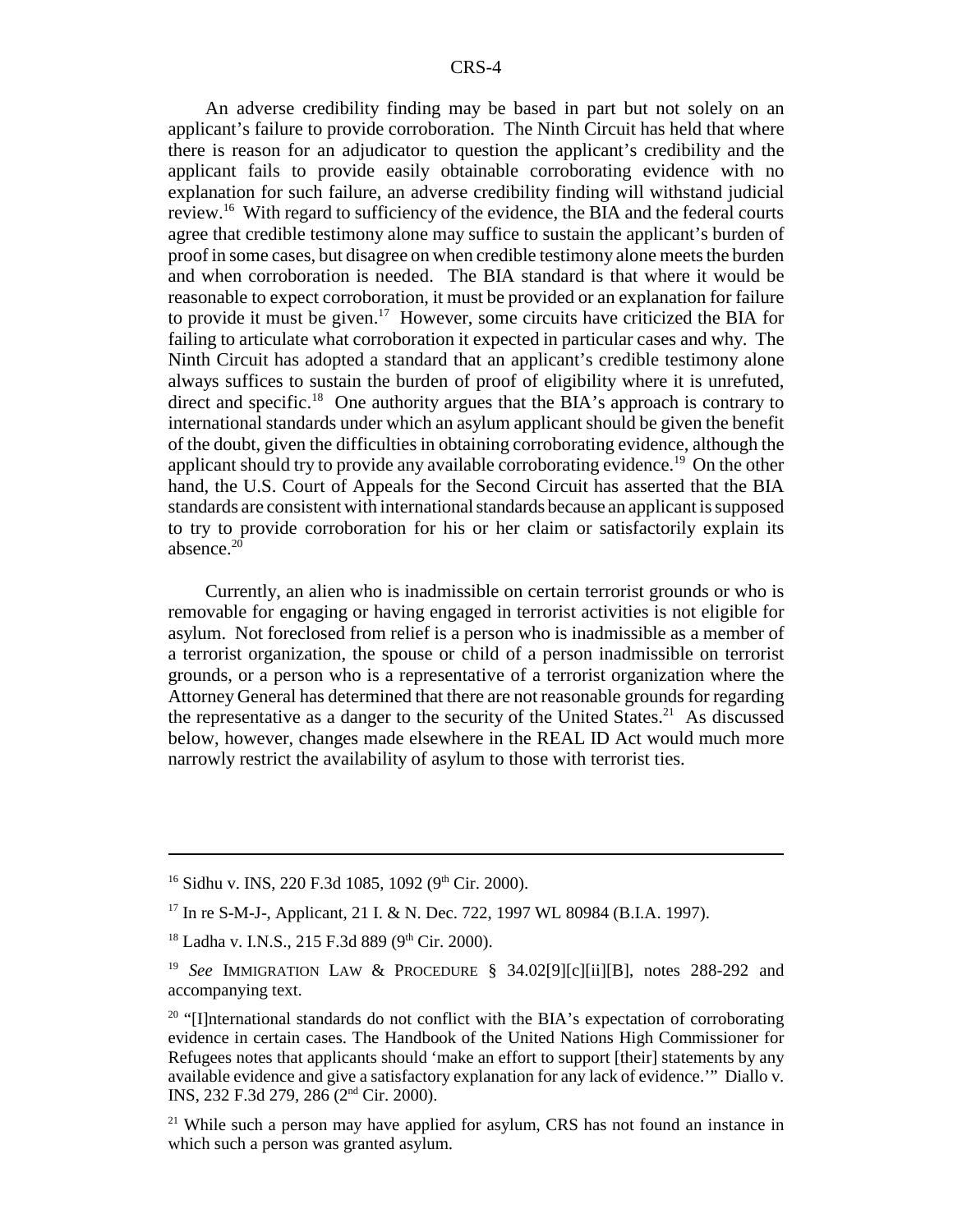**Changes Proposed by the REAL ID Act.** Subsection 101(a) of the REAL ID Act would amend § 208(b)(1) of the INA<sup>22</sup> by clarifying that the Secretary of Homeland Security and the Attorney General both have authority to grant asylum and by strengthening and codifying the standards for establishing a well-founded fear of persecution. These changes address the asylum process generally. Proposed changes that could specifically affect the eligibility for asylum of aliens associated with terrorist organizations are discussed elsewhere in this report.

*Authority of Secretary of Homeland Security.* Although the Homeland Security Act of  $2002^{23}$  and Reorganization Plan under that act<sup>24</sup> provided generally for the transfer of the functions of the defunct Immigration and Naturalization Service (INS) to the Department of Homeland Security, most provisions of the INA still refer to the Attorney General and/or Commissioner of the INS. Both the Secretary of Homeland Security and the Attorney General may now exercise authority over asylum depending on the context in which asylum issues arise, and §  $101(a)(1)$  and (2) of the REAL ID Act would accordingly amend § 208(b)(1) of the INA to insert references to both the Attorney General and the Secretary of Homeland Security. However, this would only address references for that particular subsection and would not amend the rest of § 208, which would continue to refer only to the Attorney General. It is not clear whether this omission is intended to limit the authority of the Secretary with respect to changes in asylum status or procedures for considering asylum applications.

*Burden of Proof and Central Reason.* Subsection 101(a)(3) of the REAL ID Act would codify the existing regulatory and case law standard that the burden of proof is on the asylum applicant to establish eligibility as a refugee.

However, the subsection appears to create a new standard requiring that the applicant must establish that *at least one central reason* for persecution was or will be race, religion, nationality, membership in a particular social group, or political opinion. Neither § 208 nor § 101(a)(42)(A) of the INA nor the relevant regulation currently refers to or defines the concept of a "central reason," which appears to be a modification of established refugee/asylum laws, although possibly a slight one, since existing case precedents recognize similar standards. The conference report for H.R. 1268 notes that a past proposed change to asylum regulations would have required that a protected statutory ground be a central, not incidental or tangential, motive for persecution.<sup>25</sup>

Case law concerning asylum has addressed the concept of "mixed motives" for the persecution of an alien. Where there is more than one motive for persecution, a person may be granted asylum as long as *one* of the motives is a statutory ground of

 $22$  8 U.S.C. § 1158(b)(1).

<sup>23</sup> P.L. 107-296, §§ 1102, 1502, 116 Stat. 2135, 2273, 2308, as amended by P.L. 108-7, Div. L, § 105(a), 117 Stat. 11, 531 (2003).

<sup>&</sup>lt;sup>24</sup> *At* [http://www.whitehouse.gov/news/releases/2002/11/reorganization\_plan.pdf], last visited Jan. 13, 2005.

 $25$  H.Rept. 109-72, at 163 (2005).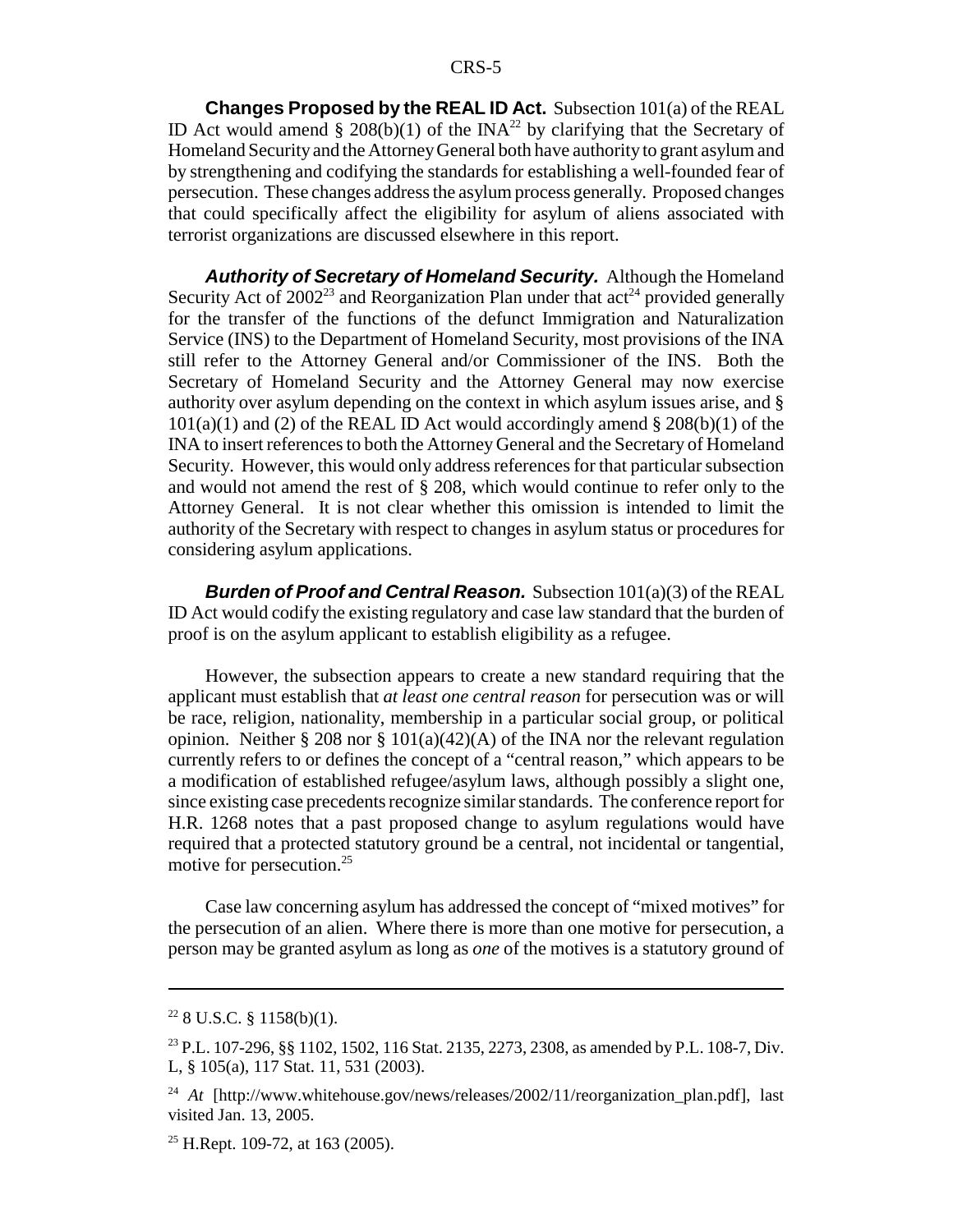persecution.26 For example, a person may be economically persecuted, e.g., he may receive an extortion demand. If the extortion is motivated by both a desire to obtain money and by a desire to punish the person for a political opinion, or being a member of a race, religion, nationality, or particular social group, then that person may be granted asylum. However, a person may be denied asylum where economic persecution is motivated solely by the desire to obtain money rather than for the motives enumerated in the statute. The standard for the importance of the statutory motive ranges from being one of the motives to being a meaningful motive to being a principal motive. Thus, the statutory establishment of a central reason standard appears to be a modification to the mixed motives standard in some case precedents, but consistent with the operative standard in others.

**Corroboration and Credibility.** Subsection  $101(a)(3)$  of the REAL ID Act would attempt to bring some clarity and consistency to evidentiary determinations by codifying standards for sustaining the burden of proof, determining credibility of applicant testimony, and determining when corroborating evidence may be required.

Under the REAL ID Act, the testimony of the applicant may suffice to sustain the applicant's burden without corroboration, but only if the adjudicator determines that it is credible, persuasive and refers to specific facts demonstrating refugee status. The adjudicator is entitled to consider credible testimony along with other evidence. If the adjudicator determines in his/her discretion that the applicant should provide

<sup>26</sup> IMMIGRATION LAW AND PROCEDURE § 33.04 (2004), *comparing, e.g.*, Fadul v. INS, No. 99-2029, 2000 U.S. App. LEXIS 4952 ( $7<sup>th</sup>$  Cir. Mar. 20, 2000) (death threats by the New People's Army motivated by extortion efforts, not political opinion) *with* Chen v. Ashcroft, 289 F.3d 1113, 1116 ( $9<sup>th</sup>$  Cir. 2002) (vacated on grounds unrelated to the motive analysis, 314 F.3d 995 ( $9<sup>th</sup>$  Cir. 2002)) ("It is not necessary that persecution be solely on account of one of the forbidden grounds for an asylum applicant to secure asylum. It is enough that a principal reason for the persecution be on account of a statutory ground"). *See also* Singh v. Ashcroft, 2004 U.S. App. LEXIS 18925, at  $*5$  (9<sup>th</sup> Cir., Sept. 3, 2004); Girma v. INS, 283 F.3d 664, 668 ( $5<sup>th</sup>$  Cir. 2002) ("[under a mixed motive analysis] the predominant motive for the abuse is not determinative . . . an applicant for asylum must present evidence sufficient for one to reasonably believe that the harm suffered was motivated in meaningful part by a protected ground"); Agbuya v. INS, 241 F.3d 1224, 1228 ( $9<sup>th</sup>$  Cir. 2001); Borja v. INS, 175 F.3d 732, 734-36 ( $9<sup>th</sup>$  Cir. 1999) (en banc) (" . . . 'the plain meaning of the phrase 'persecution on account of the victim's political opinion,' does not mean persecution solely on account of the victim's political opinion. That is, the conclusion that a cause of persecution is economic does not necessarily imply that there cannot exist other causes of the persecution.' As the *United Nations' Handbook on Procedures and Criteria for Determining Refugee Status* says, 'What appears at first sight to be primarily an economic motive for departure may in reality also involve a political element, and it may be the political opinions of the individual that expose him to serious consequences, rather than his objections to the economic measures themselves.' (quoting U.N. Handbook at §§ 62-64). To quote the Board's decision in this case, 'An applicant for asylum need not show conclusively why persecution occurred in the past or is likely to occur in the future. However, the applicant must produce evidence from which it is reasonable to believe that the harm was motivated, *at least in part*, by an actual or implied protected ground.'" (other cites omitted, emphasis added)); Singh v. Ilchert, 63 F.3d 1501, 1509 ( $9<sup>th</sup>$  Cir. 1995) ("Persecutory conduct may have more than one motive, and so long as one motive is one of the statutory grounds, the requirements have been satisfied."). See also CRS Report RL32621, *U.S. Immigration Policy on Asylum Seekers*, by Ruth Ellen Wasem.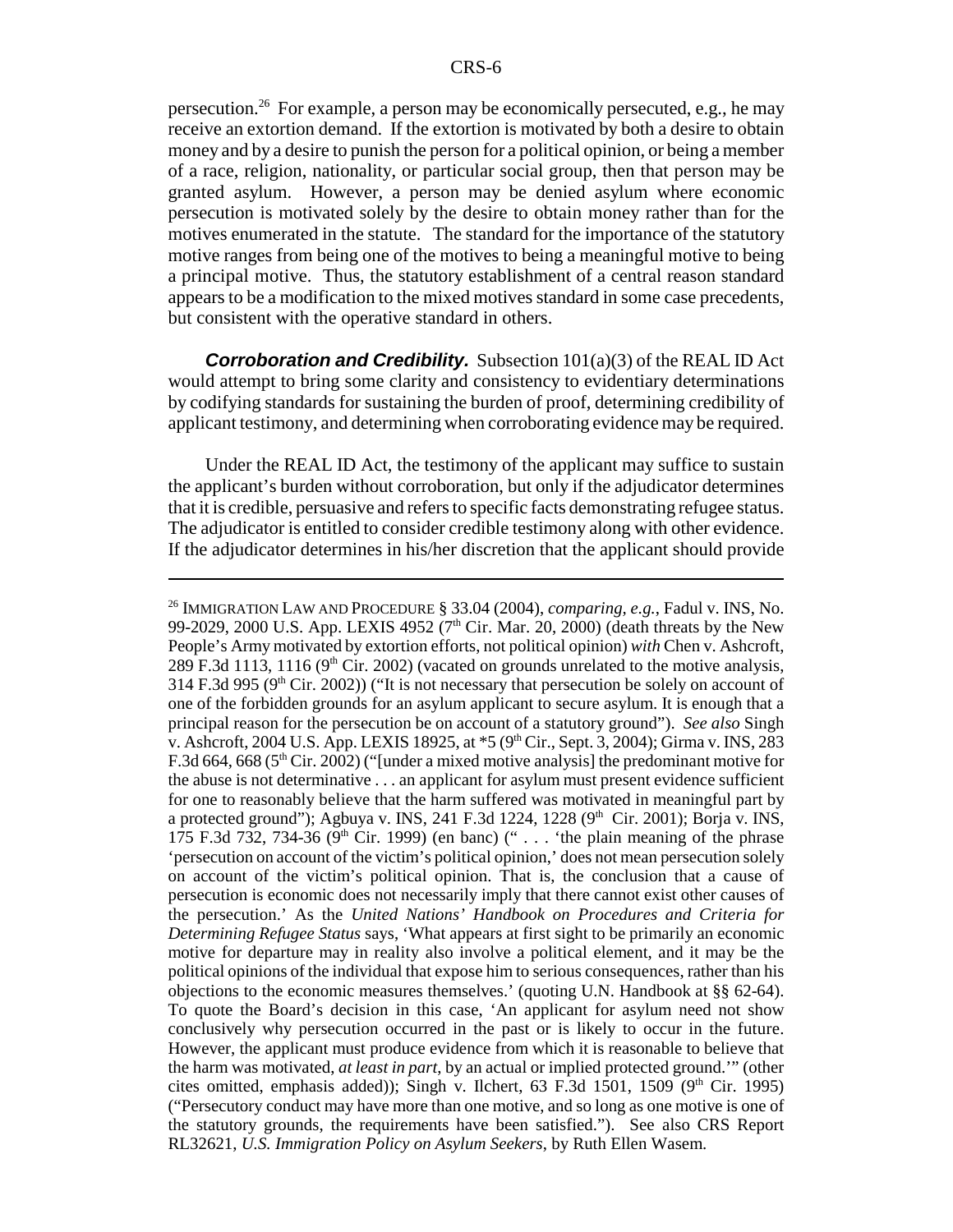corroborating evidence for otherwise credible testimony, such corroborating evidence must be provided unless the applicant does not have it and cannot reasonably obtain  $it.^{27}$  Considering the totality of circumstances and all relevant factors, the adjudicator may base an applicant or witness credibility determination on, among other relevant factors, demeanor, candor, responsiveness, inherent plausibility of the account, consistency between the written and oral statements (regardless of when they were made, whether they were under oath, and considering the circumstances under which the statements were made), internal consistency of a statement, consistency of statements with other evidence of record (including the Department of State reports on country conditions), and any inaccuracies or falsehoods in such statements, without regard to whether an inconsistency, inaccuracy or falsehood goes to the heart of an applicant's claim. There is no presumption of credibility; however, if no adverse credibility determination is explicitly made, the applicant or witness shall have a rebuttable presumption of credibility on appeal.

Given the flexibility afforded the adjudicator, it is not clear that the REAL ID Act would represent either a significant departure from current case law standards for credibility and corroboration or a clear resolution of inconsistencies among case precedents in different federal appellate courts and also the BIA. The proposed new  $\S 208(b)(1)(B)(ii)$  of the INA appears to permit an adjudicator to make an adverse credibility finding based on the applicant's failure to provide corroborating evidence for otherwise credible testimony, unless the applicant does not have it or cannot reasonably obtain it. This provision appears to be intended primarily to resolve the difference between the BIA and the Ninth Circuit with regard to credibility and sufficiency of evidence by adopting the BIA position with some modification (specifying what excuses failure to provide corroboration). On the other hand, the proposed new  $\S 208(b)(1)(B)(iii)$  of the INA in general appears to be a codification of, but not a significant change from, current case law which permits an asylum adjudicator to consider the totality of circumstances including relevant factors such as demeanor, inconsistencies, and the like in making credibility determinations, as long as they are not actually speculation or conjecture, rather than factual observation. However, the clause providing that an adjudicator may consider an inconsistency, inaccuracy or falsehood regardless of whether it goes to the crux of an asylum claim appears intended to supersede Ninth Circuit precedent that inconsistencies, inaccuracies and falsehoods that do not go to the heart of a claim will not support an adverse credibility finding.28 But any such consideration would have to take into account the totality of circumstances and relevant factors.<sup>29</sup> The clause regarding no presumption of credibility appears to adopt Ninth Circuit precedent that

 $27$  The current text drops language that would have further required that the applicant could not reasonably obtain the evidence without leaving the United States and that the inability to obtain corroborating evidence would not excuse the applicant from sustaining the burden of proof.

<sup>&</sup>lt;sup>28</sup> *See, e.g.*, Mendoza Manimbao v. Ashcroft, 329 F.3d 655, 660 (9<sup>th</sup> Cir. 2003) ("Minor inconsistencies in the record that do not relate to the basis of an applicant's alleged fear of persecution, go to the heart of the asylum claim, or reveal anything about an asylum applicant's fear for his safety are insufficient to support an adverse credibility finding"). This clause was not in H.R. 418 as introduced.

 $29$  H.Rept. 109-72 at 167 (2005).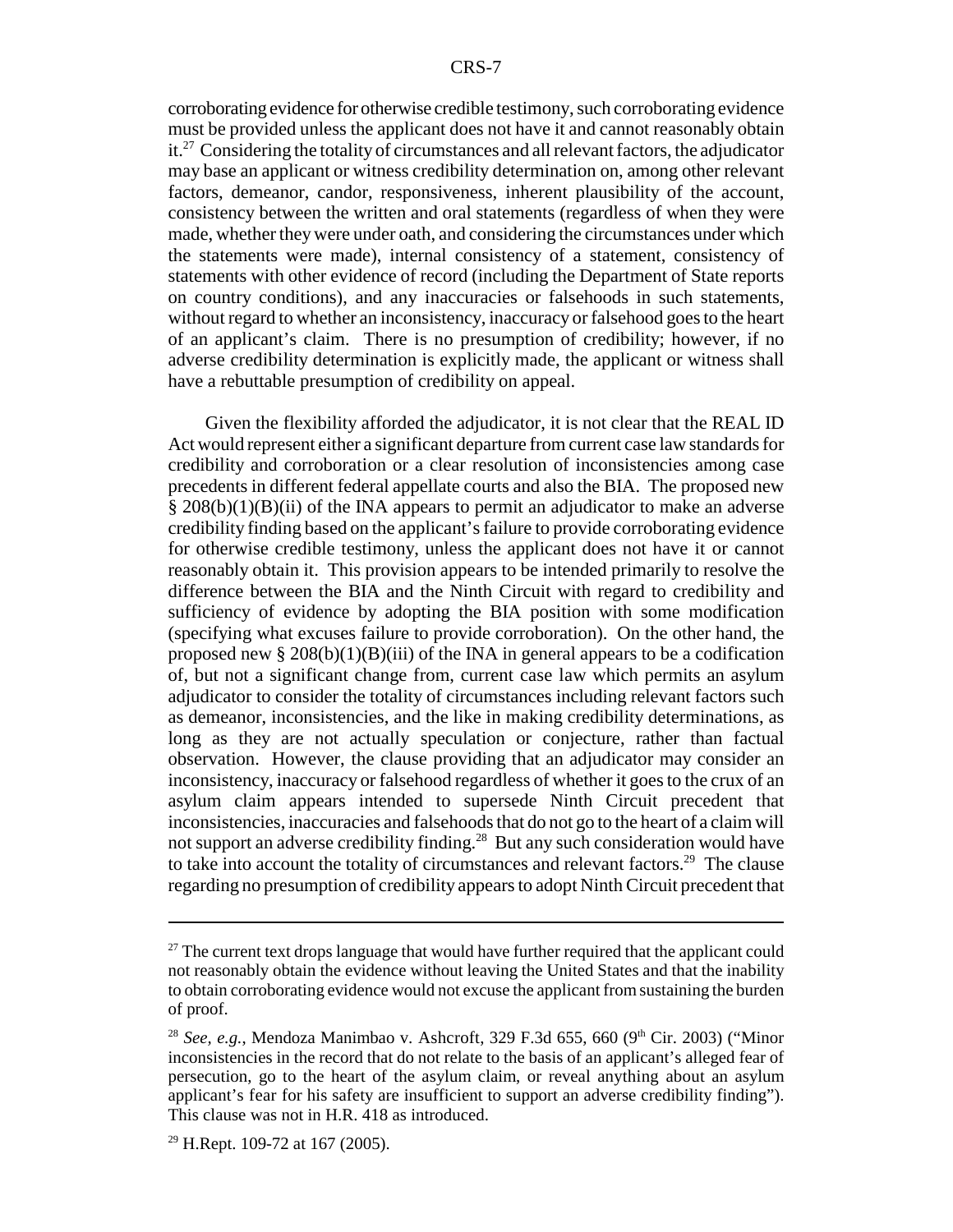presumes credibility on appeal where neither the immigration judge nor the BIA has made an explicit adverse credibility finding,  $30$  with the modification or clarification that the presumption is rebuttable.

*Terrorist Exceptions to Asylum Eligibility.* Subsection 101(b) of the REAL ID Act would amend § 208(b)(2)(A)(v) to provide that an alien *described in* the terrorism grounds for inadmissibility and removal shall not be eligible for asylum, with certain narrow exceptions noted above in current law.

*Effective Dates.* Subsection 101(h)(1) of the REAL ID Act would provide that the references to the authority of the Secretary of Homeland Security would take effect as if enacted on March 1, 2003, which was the official date of transfer of immigration enforcement functions from the INS to the Department of Homeland Security under the Reorganization Plan. Subsection 101(h)(2) would provide that the asylum standards established in  $\S$  101(a)(3) and (b) of the REAL ID Act take effect on the date of enactment and apply to applications for asylum made on or after such date. Therefore, the standards would not apply by statute to asylum applications filed before the date of enactment; rather, standards in existing case law would apply.

### **Standards for Granting Withholding of Removal**

**Current Law.** Subsection 241(b)(3) of the INA places restrictions on removal to a country where an alien's life or freedom would be threatened because of the alien's race, religion, nationality, membership in a particular social group, or political opinion.31 Although there are similarities between asylum and withholding of removal, there are also significant differences. Asylum is a discretionary form of relief, for which the standard is a "well-founded fear of persecution." Withholding of removal is mandatory relief from removal for those who can satisfy the higher standard of a "clear probability of persecution," also expressed as "more likely than not" that one would be persecuted.<sup>32</sup> A person who has been granted asylum has been admitted into the United States, although the status is not a right to reside permanently in the United States. A person who is granted withholding has not been granted legal entry into the United States and may be more readily removed to his country when there is no longer any threat to his life or freedom. Withholding of removal is only specific to a particular country and therefore does not preclude removal to another country under INA  $\S$  241(b)(1)(C). An alien granted withholding of removal may not adjust to the status of a lawful permanent resident and the alien's

<sup>30</sup> *See* Canjura-Flores v. INS, 784 F.2d 885, 888-89 (9th Cir. 1985) ( "We will continue to remand to the Board for credibility findings when we reverse a decision in which the Board has avoided the credibility issue by holding that a petitioner has failed to establish either a well-founded fear of persecution or a clear probability of persecution even if his testimony is assumed to be credible [cites omitted], or when the basis of the Board's decision cannot be discerned from the record [cites omitted]. When the decisions of the Immigration Judge and the Board are silent on the question of credibility, however, we will presume that they found the petitioner credible"). This clause was not in H.R. 418 as introduced.

 $318$  U.S.C. § 1231(b)(3).

<sup>32</sup> *Compare* INS v. Cardoza-Fonseca, 480 U.S. 421 (1987) *with* INS v. Stevic, 467 U.S. 407 (1984).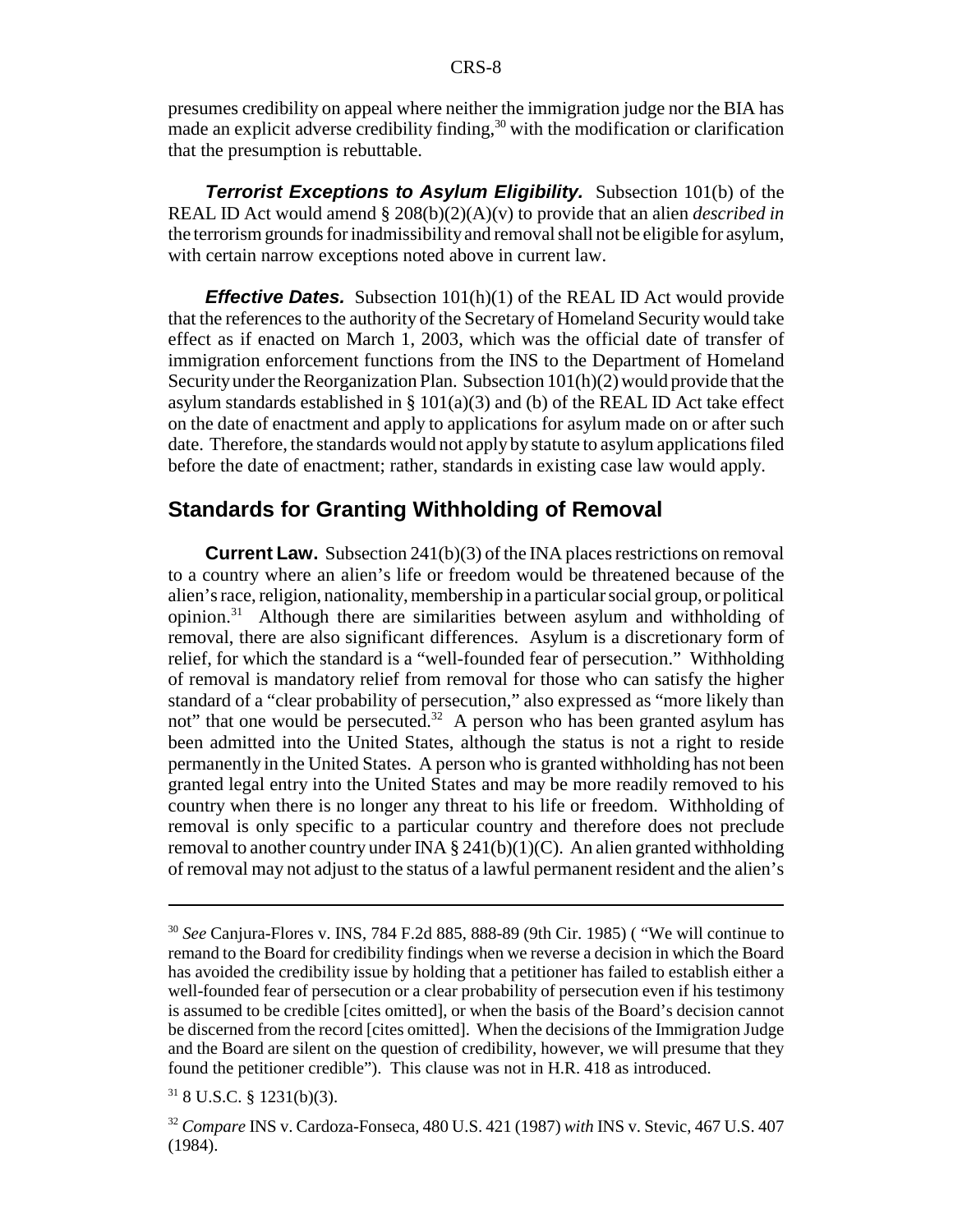family members are not eligible to come to the United States via the alien's status in the United States. In contrast, within numerical limits for asylee adjustments,  $33$  an alien granted asylum may adjust status under  $\S$  209(b) of the INA<sup>34</sup> after being present in the United States for one year after the grant of asylum if the alien still meets the definition of refugee, is not firmly resettled in any other country and is otherwise admissible as an immigrant (with exemptions from certain grounds of inadmissibility). Additionally, under  $\S 208(b)(3)$  of the INA the spouse and children of an alien granted asylum, if not otherwise eligible for asylum, may be granted asylum themselves if accompanying or following to join the alien.<sup>35</sup> Aside from the higher standard of proof, withholding of removal involves similar consideration of credibility and corroboration factors $36$  and some of the same issues regarding Ninth Circuit jurisprudence.<sup>37</sup>

INA § 241(b)(3)(A) enumerates certain classes of aliens who are ineligible for withholding of removal, including aliens reasonably believed by the Attorney General to be a danger to the security of the United States. The statute further states that an alien who is removable for engaging in terrorist activities under §  $237(a)(4)(B)$  of the INA<sup>38</sup> shall be considered to be an alien with respect to whom there are reasonable grounds for regarding as a danger to the security of the United States.

**Changes Proposed by the REAL ID Act.** Subsection 101(c) of the REAL ID Act would amend § 241(b)(3) of the INA<sup>39</sup> by applying to and codifying for withholding of removal the same standards for sustaining the applicable burden of proof<sup> $40$ </sup> and for assessing credibility that would be used for asylum adjudications under § 208(b)(1)(B)(ii) and (iii) as added by REAL ID Act § 101(a)(3). The discussion above concerning specific changes with regard to central reason, credibility determinations, and corroborating evidence applies to this change as well. Proposed changes that could specifically affect the eligibility of aliens associated with terrorist organizations are discussed elsewhere in this report.

REAL ID Act  $\S$  101(h)(2) would provide that the withholding of removal standards established in § 101(c) shall take effect on the date of enactment and apply to withholding applications made on or after such date; therefore, the standards

<sup>36</sup> *See* IMMIGRATION LAW & PROCEDURE § 34.02[11][c].

 $37$  The Ninth Circuit has held that with regard to withholding of deportation/removal, administrative adjudicators improperly denied the application for lack of corroboration where the applicant gave credible testimony. E.g., Mendoza Manimbao v. Ashcroft, 329 F.3d 655 ( $9<sup>th</sup>$  Cir. 2003); Canjura-Flores v. INS, 784 F.2d 885 ( $9<sup>th</sup>$  Cir. 1985).

38 8 U.S.C. § 1227(a)(4)(B).

 $398$  U.S.C. § 1231(b)(3).

 $40$  Again, the standard is "clear probability of persecution" in withholding cases.

<sup>&</sup>lt;sup>33</sup> Section 101(f) of the REAL ID Act would eliminate the cap for adjustment of status for asylees, which is currently set at 10,000 persons each fiscal year.

<sup>34 8</sup> U.S.C. § 1159(b).

<sup>35 8</sup> U.S.C. § 1158(b)(3).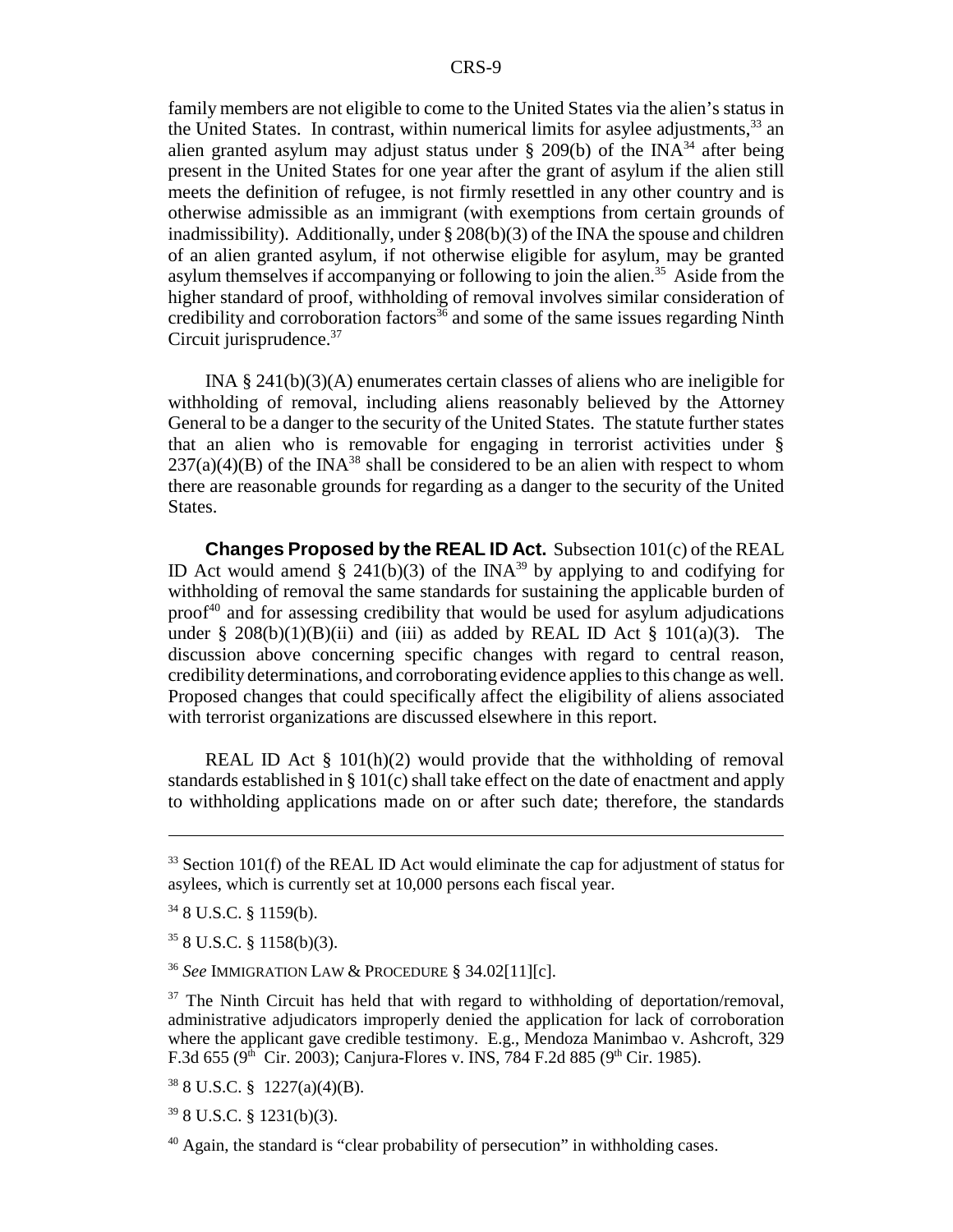would not apply by statute to applications filed before the date of enactment. Only those standards in existing law would apply.

#### **Standards for Granting Other Forms of Removal Relief**

**Current Law.** In addition to asylum and withholding of removal, there are other forms of relief from removal, including cancellation of removal, voluntary departure, withholding or deferral of removal under the United Nations Convention Against Torture [Torture Convention], $41$  and suspension of deportation (for those eligible for such pre-IIRIRA relief). In addition, temporary protected status and any applicable waivers of inadmissibility or deportability might be construed as relief from removal. Different eligibility conditions apply to each of these forms of relief from removal. Cancellation of removal itself has different conditions applicable to permanent residents, nonpermanent residents, battered spouses and children, and beneficiaries of the Nicaraguan Adjustment and Central American Relief Act  $(NACARA)^{42}$  The evidentiary standards are generally not specified in current statutes. However, section  $240A(b)(2)(D)$  of the INA (8 U.S.C. § 1229b(b)(2)(D)) does provide that the Attorney General shall consider any credible evidence relevant to an application for cancellation of removal for a battered spouse or child and that the determination of what evidence is credible and the weight to be given that evidence shall be within the sole discretion of the Attorney General.

Various regulations address burden of proof and evidentiary standards for some forms of removal relief. Generally, the applicant for removal relief shall have the burden of establishing that he or she is eligible for any requested benefit or privilege and that it should be granted in the exercise of discretion.<sup> $43$ </sup> If the evidence indicates that one or more of the grounds for mandatory denial of the application for relief may apply, the alien shall have the burden of proving by a preponderance of the evidence that such grounds do not apply. The burden of proof is on the applicant for withholding or deferral of removal under the Torture Convention to establish that it is more likely than not that he or she would be tortured if removed to the proposed country of removal.44 The testimony of the applicant, if credible, may be sufficient to sustain the burden of proof without corroboration. Evidence to be considered includes but is not limited to certain factors enumerated in the regulations. The burden of proof is on the applicant for removal relief under NACARA to establish by a preponderance of the evidence that he or she is eligible for such relief.<sup>45</sup> In certain cases a presumption of extreme hardship applies, and in such cases, the burden of proof shall be on the government to establish that it is more likely than not

<sup>41</sup> United Nations Convention Against Torture and Other Cruel, Inhuman or Degrading Treatment or Punishment, G.A. Res. 39/46, Annex, 39 U.N. GAOR Supp. No. 51, U.N. Doc. A/39/51 (1984). For a discussion of the Convention, see CRS Report RL32276, *The U.N. Convention Against Torture: Overview of U.S. Implementation Policy Concerning the Removal of Aliens*, by Michael John Garcia.

<sup>42</sup> P.L. 105-100, § 203, 111 Stat. 2160 (Nov. 19, 1997), as amended.

<sup>43 8</sup> C.F.R. § 1240.8(d).

 $^{44}$  8 C.F.R. §§ 208.16(c), 1208.16(c).

<sup>45 8</sup> C.F.R. §§ 240.64, 1240.64.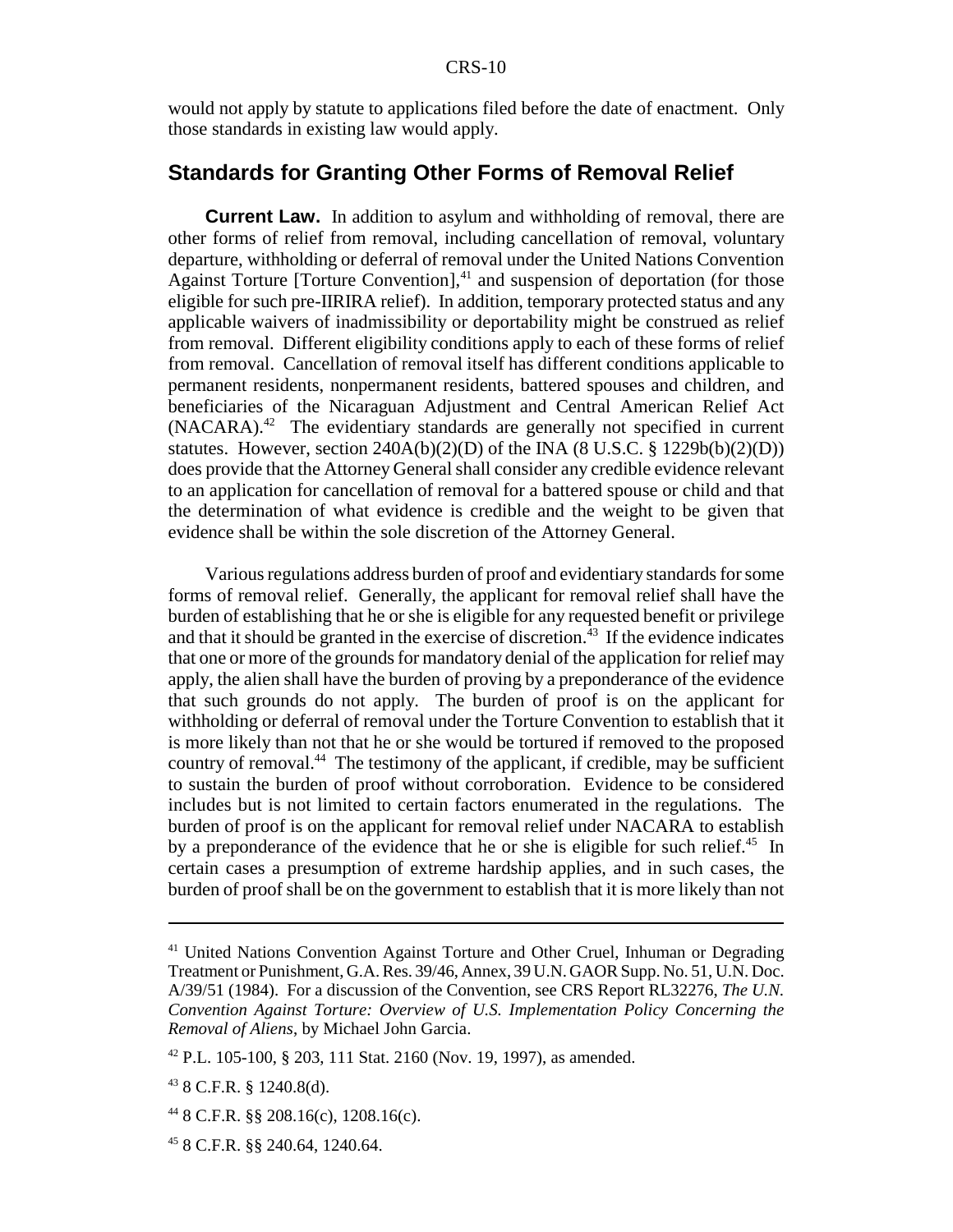that neither the applicant nor a qualified relative would suffer extreme hardship if the applicant were removed from the United States. In those cases where a presumption of extreme hardship applies, the burden of proof shall be on the Service to establish that it is more likely than not that neither the applicant nor a qualified relative would suffer extreme hardship if the applicant were deported or removed from the United States. For temporary protected status, the applicant must provide supporting documentary evidence of eligibility apart from his or her own statements to meet his or her burden of proof.46 The applicant must submit documentary evidence required in the instructions and may be required to submit evidence of unsuccessful attempts to obtain required documents or alternative evidence.

The BIA has ruled that the general standards developed in case law for suspension of deportation, the pre-IIRAIRA form of relief analogous to cancellation of removal, should be applied to the newer form of relief.<sup>47</sup> Under suspension of deportation, the applicant had the burden of establishing his or her eligibility, and documents and other evidence presented during the proceedings would be considered in deciding his or her eligibility for relief. $48$ 

**Changes Proposed by the REAL ID Act.** The REAL ID Act as originally introduced did not establish standards for removal relief other than asylum and withholding of removal. However, section 101(d) of the current version of the REAL ID Act would amend § 240(c) of the INA (8 U.S.C. § 1229a(c)) concerning the burden of proof in removal proceedings by establishing standards for the burden of proof and credibility determinations for removal relief in general that are similar to those specifically for asylum and withholding of removal. An alien would have the burden of proof to establish eligibility for relief and that he or she merits a favorable exercise of discretion for any discretionary relief. The alien must comply with requirements to submit supporting documents or other information for relief as provided by law, regulation, or instructions on the relief application form. The immigration judge *will* determine whether or not the testimony of an applicant or witness is credible, persuasive, and refers to specific facts demonstrating satisfaction of the burden of proof. The immigration judge *shall* weigh credible testimony along with other evidence of record. The standards established by  $\S$  101(a) and (c) for asylum and withholding of removal would provide that the adjudicator *may* weigh credible testimony with other evidence of record since credible testimony alone *may* satisfy the burden of proof. This difference appears to result from the special circumstances for asylum and withholding of removal, where persecution and flight from persecution may make corroboration difficult or impossible, so that credible testimony may be the only evidence obtainable, and where the removal may endanger the safety of the alien. Other forms of relief may not entail such special consideration. If the immigration judge determines in his/her discretion that the applicant should provide corroborating evidence for otherwise credible testimony, such corroborating evidence must be provided unless the applicant does not have it and cannot reasonably obtain it without leaving the United States. The inability to

<sup>46 8</sup> C.F.R. §§ 244.9, 1244.9

<sup>47</sup> *See* IMMIGRATION LAW AND PROCEDURE § 64.04[3][b][v].

<sup>48</sup> *See id.* § 74.07[7][a].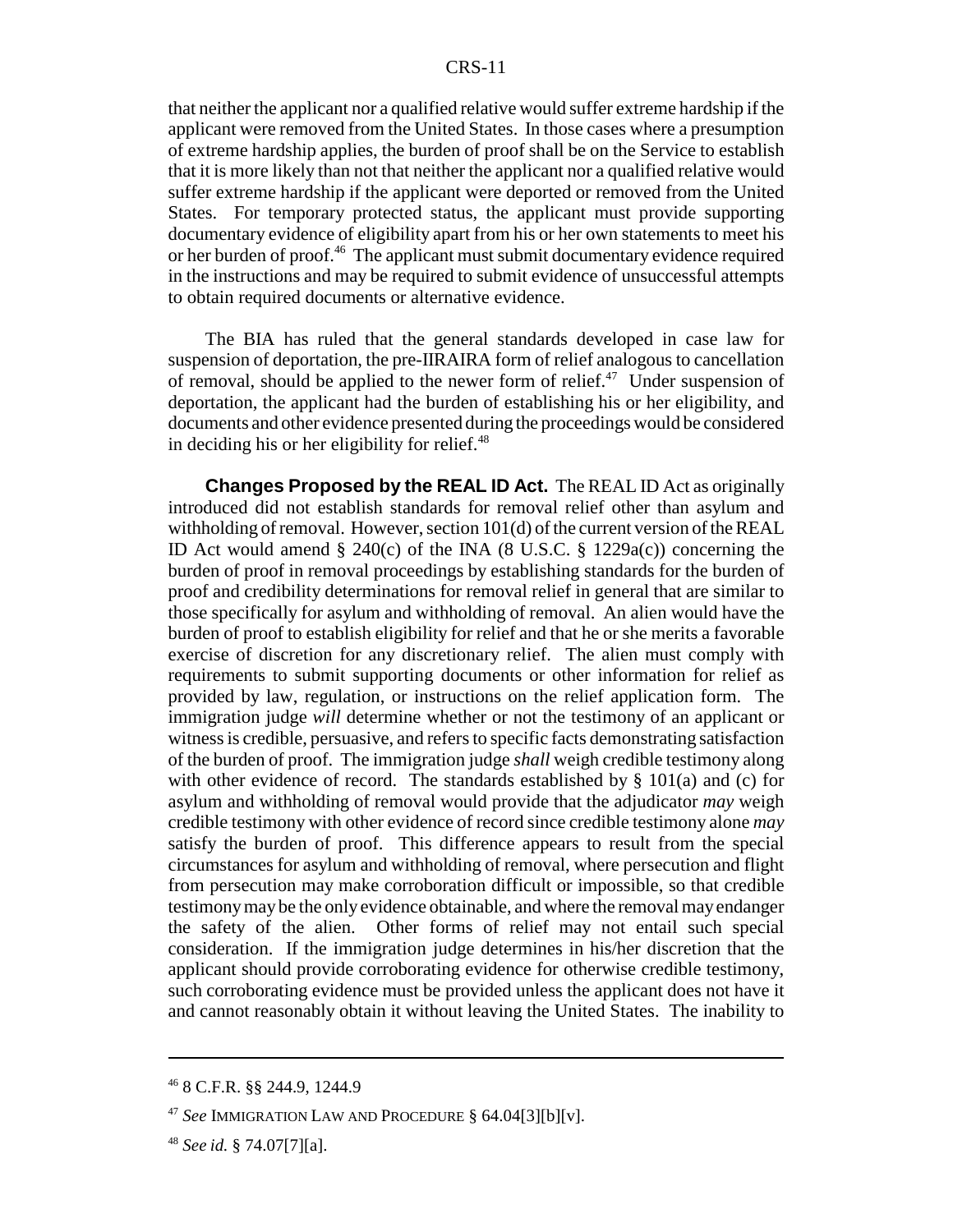obtain corroborating evidence does not relieve the applicant from sustaining the burden of proof.

Considering the totality of the circumstances and all relevant factors, the immigration judge may base an applicant or witness credibility determination on, among other factors, demeanor, candor, responsiveness, inherent plausibility of the account, consistency between the written and oral statements (regardless of when they were made, whether they were under oath, and considering the circumstances under which the statements were made), internal consistency of a statement, consistency of statements with other evidence of record (including the Department of State reports on country conditions), and any inaccuracies or falsehoods in such statements, without regard to whether an inconsistency, inaccuracy or falsehood goes to the heart of an applicant's claim. There is no presumption of credibility; however, if no adverse credibility determination is explicitly made, the applicant or witness shall have a rebuttable presumption of credibility on appeal.

Subsection  $101(h)(2)$  would provide that the standards established in § 101(d) of the REAL ID Act shall take effect on the date of enactment and apply to applications for removal relief made on or after such date, therefore, the standards would not apply by statute to applications filed before the date of enactment.

### **Standards of Judicial Review for Certain Determinations**

**Current Law.** Section 242(b)(4) of the INA limits the scope and standard for judicial review of removal orders.<sup>49</sup> A court of appeals can only base its decision on the administrative record on which the removal order was based; administrative findings of fact are conclusive unless any reasonable adjudicator would be compelled to conclude to the contrary; a decision that an alien is not eligible for admission to the United States is conclusive unless manifestly contrary to law; and the Attorney General's discretionary judgment whether to grant asylum is to be conclusive unless manifestly contrary to the law and an abuse of discretion. Case law also reflects these standards. The standard of judicial review for discretionary denial of an asylum claim is whether there has been an abuse of discretion. The standard of review for a denial of asylum based on a finding of fact (no persecution or well-founded fear of persecution) is whether the decision is supported by substantial evidence.<sup>50</sup> The standard of review for a denial of withholding of removal is whether the decision is supported by substantial evidence, since the relief is not discretionary.<sup>51</sup> For withholding of removal, a finding of fact that the applicant's testimony is not credible is also subject to the substantial evidence standard.

**Changes Proposed by the REAL ID Act.** REAL ID Act § 101(e) would amend § 242(b)(4) of the INA<sup>52</sup> by establishing standards of judicial review for reversing certain evidentiary determinations of the adjudicator for asylum,

<sup>49 8</sup> U.S.C. § 1252(b)(4).

<sup>50</sup> IMMIGRATION LAW & PROCEDURE § 34.02[12][g].

<sup>51</sup> *Id.* § 33.06[8].

 $52$  8 U.S.C. § 1252(b)(4).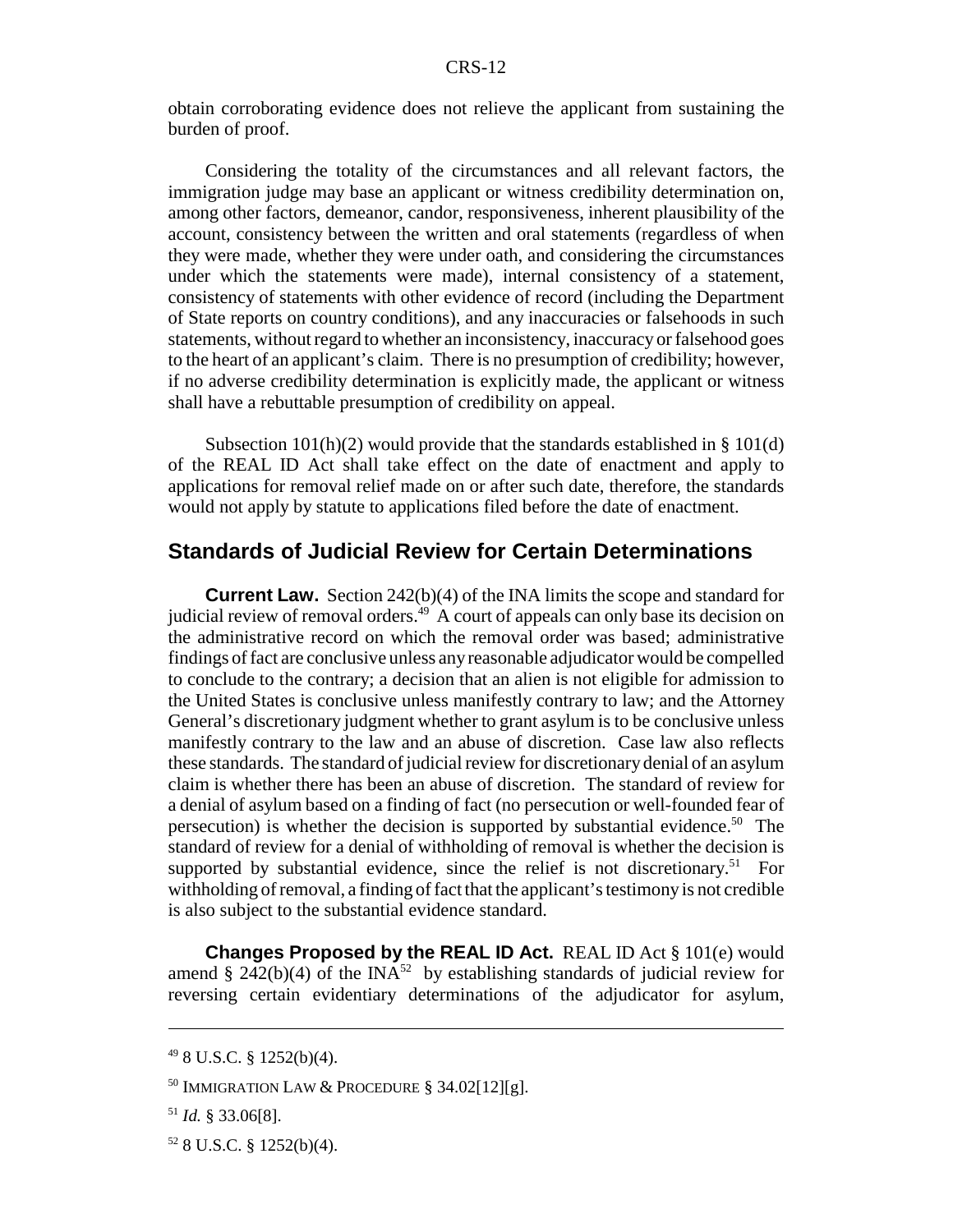withholding of removal or other relief from removal. It would limit judicial review by barring a court from reversing the decision of the adjudicator about the availability of corroborating evidence, unless it finds that a reasonable adjudicator is compelled to conclude that such evidence is unavailable.

It is unclear whether this amendment would significantly change existing law, since the current statutory language already states that administrative findings of fact — which apparently would include a conclusion about the availability of evidence — would not be reversed unless a reasonable adjudicator would be compelled to find otherwise. It appears that this provision, together with REAL ID Act provisions establishing standards for determining credibility and use of corroborating evidence, is intended to ensure uniformity of standards for judicial review of findings of fact on availability of corroboration, although even the Ninth Circuit has held that administrative findings of fact would not be reversed unless a reasonable adjudicator would be compelled to find otherwise under  $\S$  242(b)(4) of the INA.<sup>53</sup>

REAL ID Act  $\S$  101(h)(3) would provide that the judicial review standards established in § 101(e) shall take effect on the date of enactment and apply to all cases in which the final administrative removal order was issued before, on, or after such date.

### **Judicial Review of Denials of Discretionary Relief**

**Current Law.** Section 242(a)(2)(B) of the INA limits judicial review of denials of discretionary relief.<sup>54</sup> Notwithstanding any other laws, it bars any court from jurisdiction to review any judgment on relief under various inadmissibility waivers, cancellation of removal, voluntary departure and adjustment of status, *or any other discretionary decision or action of the Attorney General regarding title II of the INA (immigration laws for the admission and removal of aliens in the United States*), other than the granting of asylum.

**Changes Proposed by the REAL ID Act.** REAL ID Act § 101(f)(1) would amend  $242(a)(2)(B)(ii)$ of the INA<sup>55</sup> by adding a reference to the Secretary of Homeland Security, which would help clarify the text and make it consistent with the aims of the Reorganization Plan for the Department of Homeland Security.

Subsection 101(f)(2) would amend § 242(a)(2)(B) of the INA<sup>56</sup> by clarifying that jurisdiction is barred regardless of whether the discretionary judgment, decision, or action is made in removal proceedings. This language appears to be intended to supersede certain precedential federal district court decisions which have ruled that, considering that the title of § 242 is "judicial review of orders of removal" and that the context of § 242 as a whole concerns removal orders or actions, the bar on judicial review of discretionary decisions or actions of the Attorney General *only*

<sup>53</sup> E.g., Hoxha v. Ashcroft, 319 F.3d 1179 (9th Cir. 2003).

<sup>54 8</sup> U.S.C. § 1252(a)(2).

 $558$  U.S.C. § 1252(a)(2)(B)(ii).

 $56$  8 U.S.C. § 1252(a)(2)(B).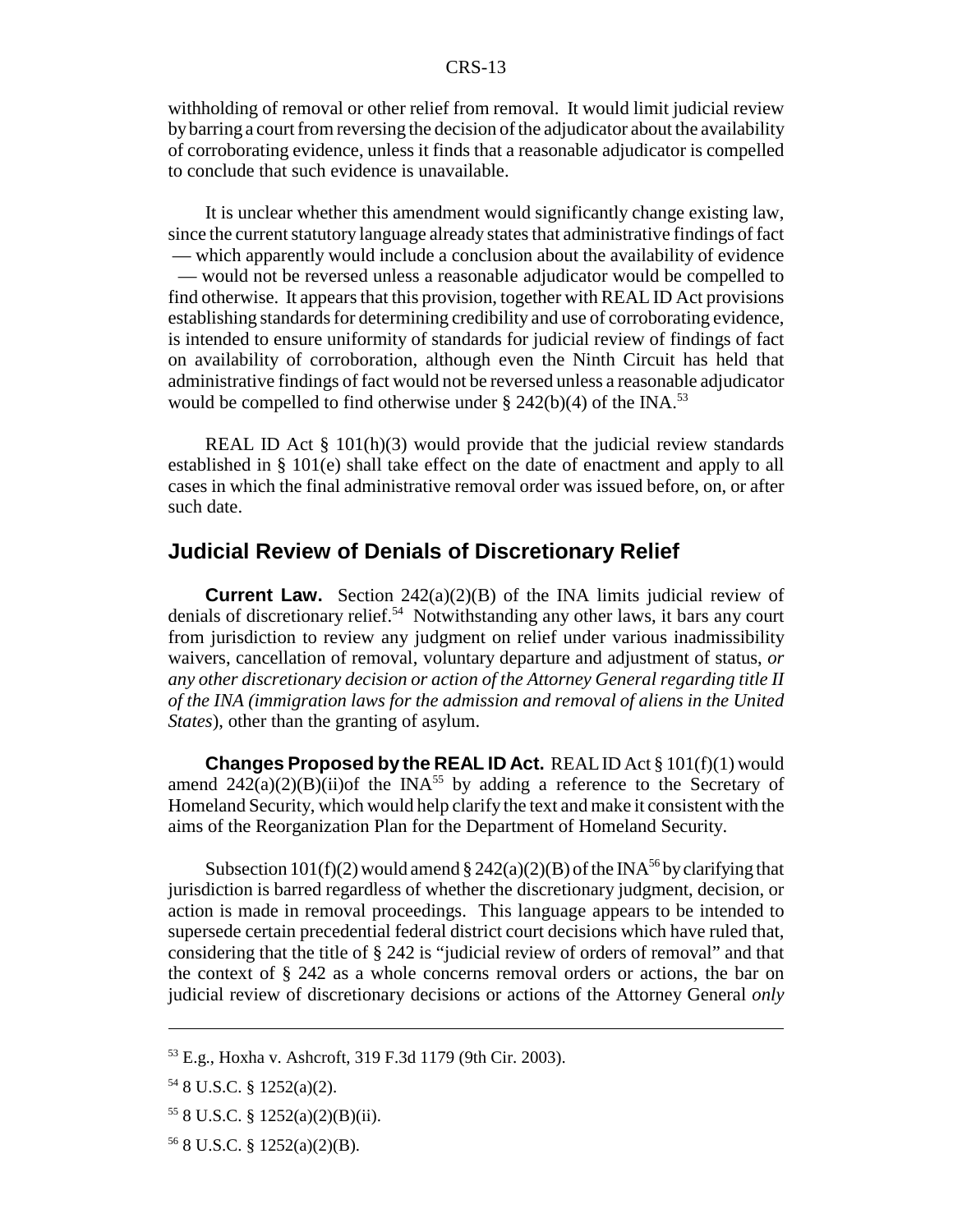applies to such decisions or actions made *in the context of removal proceedings*. 57 Although an affirmative asylum application may be made outside the context of a removal proceeding, such denials are not reviewable until they may be raised again in the context of a removal proceeding. In any case, the statute specifically exempts the granting of asylum relief from the jurisdictional bar, but § 101 of the REAL ID Act is intended to prevent terrorists from obtaining asylum.

REAL ID Act  $\S$  101(h)(4) would provide that the judicial review standards established in REAL ID Act § 101(f) shall take effect on the date of enactment and apply to all cases pending before any court on or after such date.

#### **Removal of Caps on Adjustment of Status for Asylees**

**Current Law.** Section 209 of the INA provides that the Attorney General may adjust the status of aliens granted asylum to lawful permanent residence if they satisfy certain conditions, subject to a cap of 10,000 persons per fiscal year (aside from certain groups of asylees who are or have been exempt from the cap or subject to limits set in other legislation). Section  $207(a)(5)$  of the INA limits the number of refugees and asylees admitted pursuant to a determination of persecution for resistance to coercive population control methods to not more than a total of 1,000 for any fiscal year.

**Changes Proposed by the REAL ID Act.** Subsection 101(g)(1) of the REAL ID Act would eliminate the cap for adjustment of status for asylees.<sup>58</sup> It would also replace references to the "Immigration and Naturalization Service" with references to the "Department of Homeland Security" and replace references to the "Attorney General" with references to the "Secretary of Homeland Security or the Attorney General." Subsection  $101(g)(2)$  of the REAL ID Act would eliminate the cap for refugees and asylees resisting coercive population control. These provisions were not in the REAL ID Act as introduced. The REAL ID Act § 101(h)(5) would provide that subsection 101(g) shall take effect on the date of enactment of the legislation.

### **Repeal of the Study and Report on Terrorists and Asylum**

**Current Law.** Section 5403 of the Intelligence Reform and Terrorism Prevention Act of 2004 provides that "the Comptroller General of the United States shall conduct a study to evaluate the extent to which weaknesses in the United States

<sup>57</sup> *See, e.g.*, Mart v. Beebe, 94 F. Supp. 2d 1120, 1123-4 (D. Or. 2000). On the other hand other cases such as CDI Information Services, Inc. v. Reno,  $278$  F.3d 616, 618-20 (6<sup>th</sup> Cir. 2002), have held that the plain language of the statute bars judicial review of all discretionary decisions or actions of the Attorney General under title II of the INA regardless of whether they were made in the context of a removal proceeding and that the title of a statute or statutory section generally cannot be used to constrict the plain language of the statute.

<sup>&</sup>lt;sup>58</sup> By the end of FY2003, there were nearly 160,000 cases pending for asylees to adjust to legal permanent resident status. For background, see CRS Report RL32621, *U.S. Immigration Policy on Asylum Seekers*, by Ruth Ellen Wasem.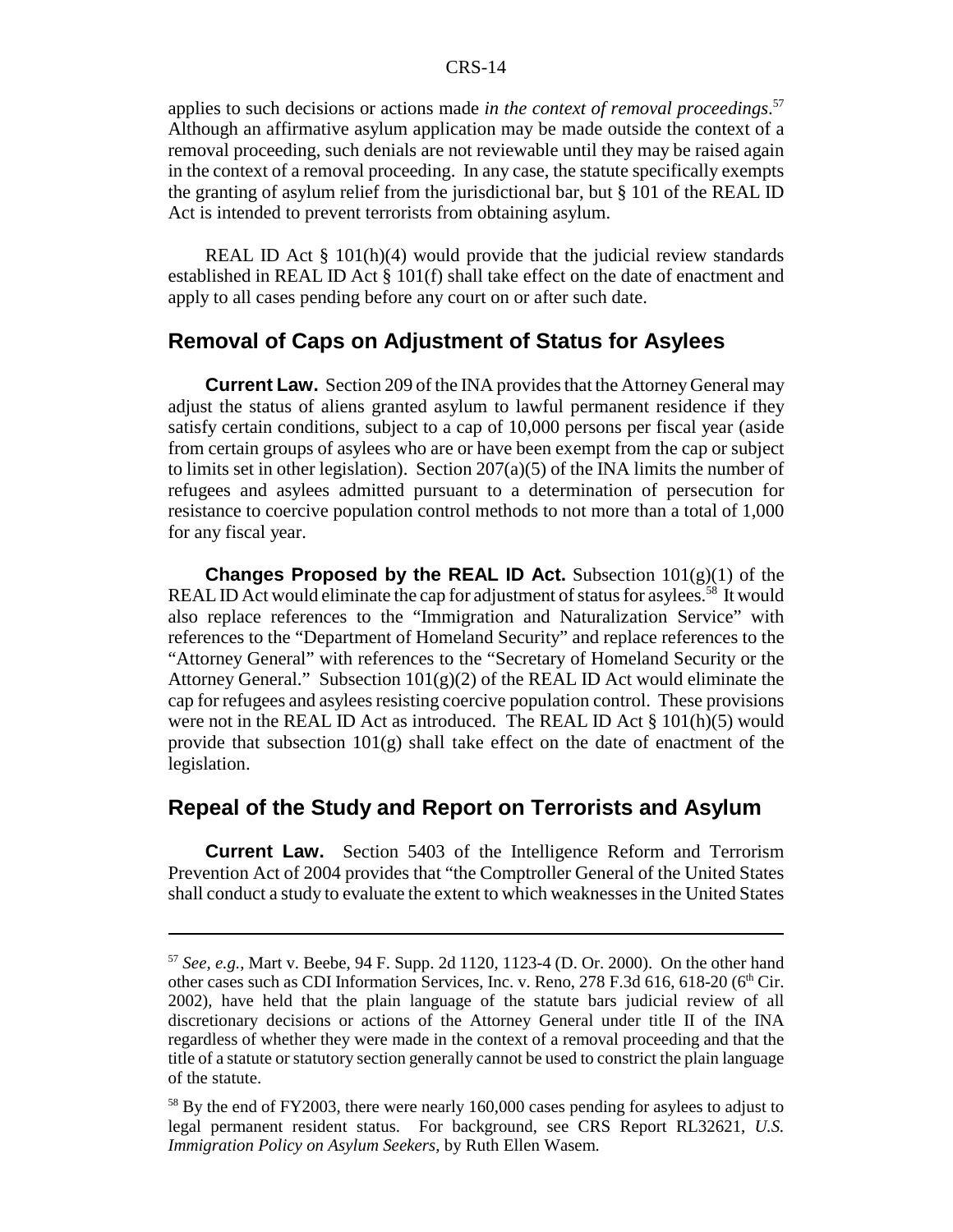asylum system and withholding of removal system have been or could be exploited by aliens connected to, charged in connection with, or tied to terrorist activity" including the extent to which precedential court decisions may have affected the ability of the Federal Government to prove that an alien is a terrorist who should be denied asylum and/or removed.

**Changes Proposed by the REAL ID Act.** Subsection 101(i) of the REAL ID Act would repeal the requirement for the study and report, apparently because the other provisions in REAL ID Act § 101 would, or at least are intended to, resolve the vulnerability of the asylum and withholding of removal systems to terrorists.

### **II. Waiver of Laws to Facilitate Barriers at Border<sup>59</sup>**

Section 102 of the IIRIRA generally provides for construction and strengthening of barriers along U.S. land borders to deter illegal crossings in areas of high illegal entry and specifically provides for 14 miles of barriers and roads along the border near San Diego, beginning at the Pacific Ocean and extending eastward. IIRIRA § 102(c) provides for a waiver of the Endangered Species Act of 1973 (ESA) $^{60}$  and the National Environmental Policy Act of 1969 (NEPA) $61$  to the extent the Attorney General determines is necessary to ensure expeditious construction of barriers and roads. Despite the waiver of specific laws, construction of the San Diego area barriers has been delayed due to a dispute involving other laws.<sup>62</sup> California's Coastal Commission has prevented completion of the San Diego barriers on the grounds that plans to fill a canyon in order to complete it are inconsistent with the California Coastal Management Program, a state program approved pursuant to the federal Coastal Zone Management Act (CZMA).<sup>63</sup> The Bureau of Customs and Border Protection (CBP) within the Department of Homeland Security believed that the requirements of § 102(c) of the IIRIRA and the CZMA could not be reconciled. Consequently, legislation was proposed and considered in the 108<sup>th</sup> Congress that would have waived either a broader range of specific environmental, conservation, and cultural laws or all laws. Also, reportedly the CBP has complied with a NEPA requirement despite the waiver available to it.<sup>64</sup>

The REAL ID Act would provide additional waiver authority over laws that might impede the expeditious construction of barriers and roads along the border and also provide for limited judicial review of a waiver decision by the Secretary of Homeland Security.

<sup>&</sup>lt;sup>59</sup> Discussion of this topic was prepared by Margaret Mikyung Lee, Legislative Attorney.

<sup>60 16</sup> U.S.C. §§ 1531 *et seq*.

<sup>61 42</sup> U.S.C. §§ 4321 *et seq*.

<sup>62</sup> *See* CRS Report RS22026, *Border Security: Fences Along the U.S. International Border*, by Blas Nuñez-Neto and Stephen R. Viña.

<sup>63 16</sup> U.S.C. §§ 1451-1464.

<sup>64</sup> *See* California Coastal Commission, *W8a Staff Report and Recommendation on Consistency Determination*, CD-063-03, October 2003, at 14.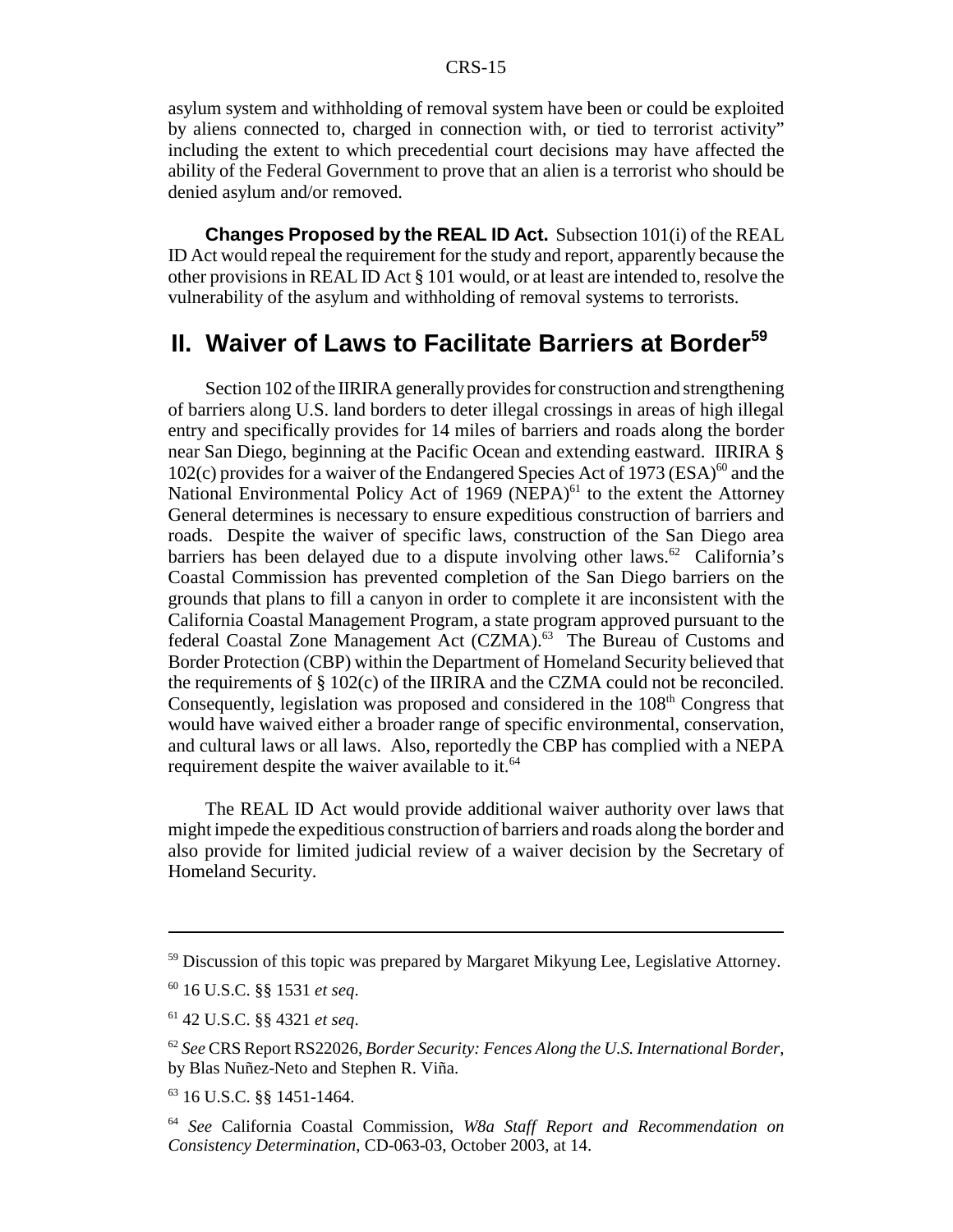**Current Law.** Section 102(c) of the IIRIRA provided for a waiver of the ESA and NEPA to the extent the Attorney General determines is necessary to ensure expeditious construction of barriers and roads.

**Changes Proposed by the REAL ID Act.** Section 102 of the REAL ID Act would amend the current provision to authorize (but not require, as in earlier versions) the Secretary of Homeland Security to waive all legal requirements as he determines necessary, in his sole discretion, to ensure the expeditious construction of barriers and roads under IIRIRA § 102. The term "legal requirements" refers to any local, state or federal statute, regulation, or administrative order.<sup>65</sup> Any waiver decision by the Secretary would be effective upon publication in the Federal Register, thereby ensuring public notice of the action. Additionally, § 102 of the REAL ID Act would provide for federal judicial review of a cause of action or claim alleging that a waiver decision or action taken by the Secretary of Homeland Security violates the U.S. Constitution. A claim could be brought in a federal district court not later than 60 days after the date of the challenged action or decision of the Secretary. Appellate review could only be sought by a petition for a writ of certiorari to the U.S. Supreme Court. Congress intends to prevent a flurry of lawsuits challenging waiver decisions from hindering construction of the barrier and defeating the purpose of the waiver,  $66$ while still complying with constitutional requirements. $\overline{67}$  Waivers of similar breadth do not appear to be common in federal law.68 The judicial review and remedies provisions appear to bar state courts and also agencies or entities such as the California Coastal Commission, from exercising jurisdiction over waiver decisions and their consequences. This may also raise constitutional issues with regard to Congress' power to restrict state court jurisdiction directly.<sup>69</sup>

As discussed above, current statutes and the Reorganization Plan for the Department of Homeland Security have not been amended and clarified references to executive authority throughout the INA. Accordingly, the reference in current law to the Attorney General would be replaced by a reference to the Secretary of Homeland Security.

<sup>68</sup> *Id.*

<sup>69</sup> *Id.*

<sup>65</sup> H.Rept. 109-72, at 171 (2005).

<sup>&</sup>lt;sup>66</sup> H.Rept. 109-72, at 172 (2005). This provision appears to address concerns raised during debate in the House of Representatives that providing for a waiver of all laws would result in a spate of lawsuits challenging the provision that would further delay construction. 151 Cong. Rec. H8899 (daily edition Oct. 8, 2004) (statement of Rep. Farr).

 $67$  The waiver authority may not include a waiver of constitutional violations. For further discussion of the scope of the waiver and other legal issues regarding § 102, see CRS Congressional Distribution Memorandum, *Sec. 102 of H.R. 418, Waiver of Laws Necessary for Improvement of Barriers at Borders*, Stephen R. Viña and Todd Tatelman (Feb. 9, 2005).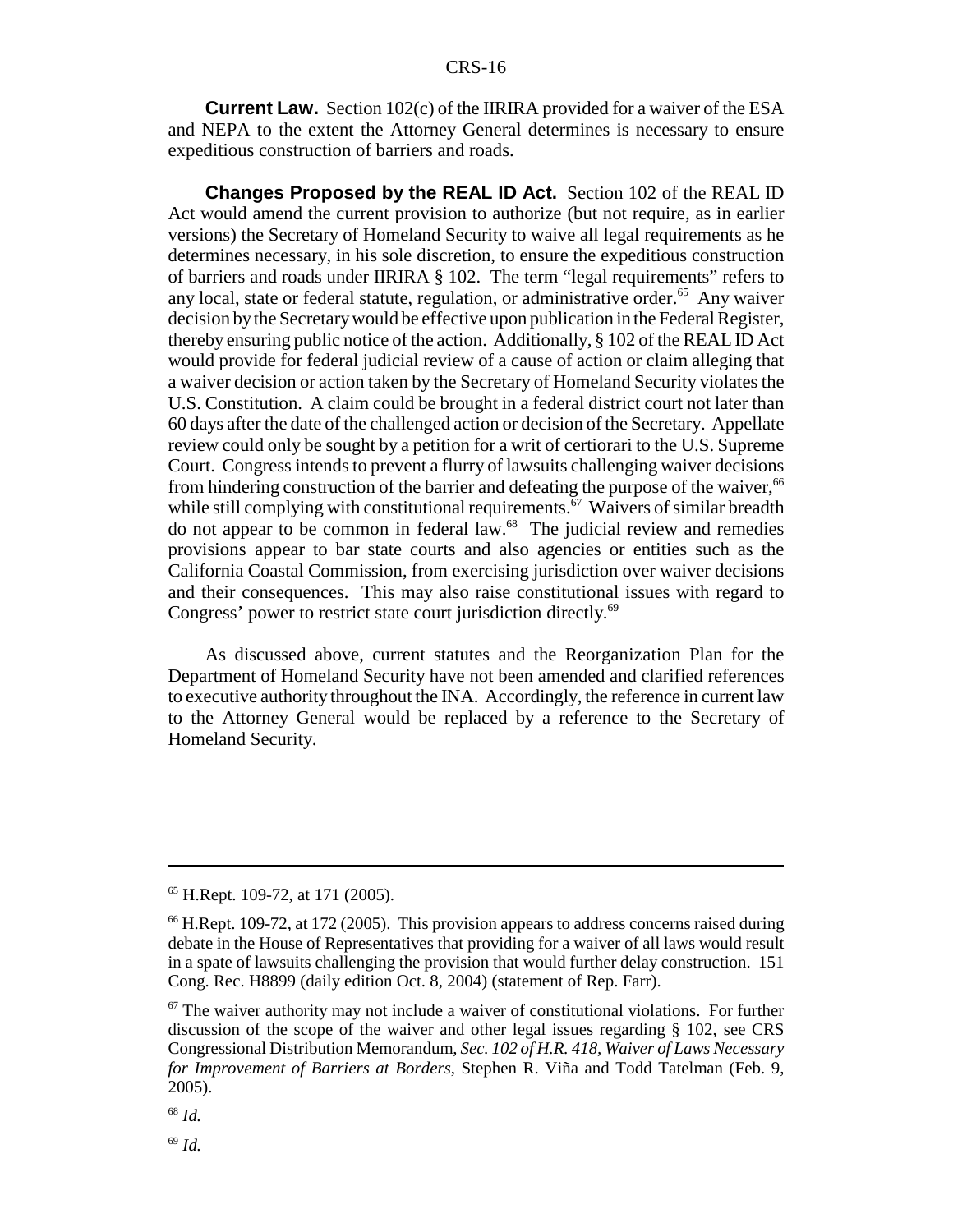### **III. Judicial Review of Orders of Removal<sup>70</sup>**

**Current Law.** In the Antiterrorism and Effective Death Penalty Act of 1996  $(AEDPA)<sup>71</sup>$  and the Illegal Immigration Reform and Immigrant Responsibility Act of 1996 (IIRIRA)<sup>72</sup> Congress restricted the availability of judicial review of removal orders. Consequently, section 242(a)(2) of the INA restricts judicial review of decisions relating to expedited removal of arriving aliens, certain denials of discretionary relief, and removal orders for aliens removable for certain criminal offenses. In cases resulting from the 1996 restrictions on judicial review, the Supreme Court held that there is a strong presumption in favor of judicial review of administrative actions; therefore, in the absence of a clear statement of congressional intent to repeal habeas corpus jurisdiction over removal-related matters, such review was still available after the 1996 changes.<sup>73</sup> Furthermore, the Court also found that eliminating any judicial review, including habeas review, without any substitute for review of questions of law, including constitutional issues, would raise serious constitutional questions.<sup>74</sup> Therefore, it chose a statutory construction (habeas review was not eliminated) which would not raise serious constitutional questions.

**Changes Proposed by the REAL ID Act.** The provision restricting judicial review of orders of removal was not in the REAL ID Act as originally introduced. It is similar to  $\S 3010$  of House-passed H.R. 10 in the  $108<sup>th</sup>$  Congress and to H.R. 100 in the 109<sup>th</sup> Congress.<sup>75</sup> Section 106(a)(1) in the House-passed version of the REAL ID Act would restrict habeas review and certain other non-direct judicial review for certain removal matters under §  $242(a)(2)$  of the INA and would clarify that such restrictions (and other judicial review restrictions under the INA) do not preclude federal appellate court consideration of constitutional claims or other legal issues raised in accordance with current review procedures under § 242 of the INA. The list of matters for which judicial review is limited is expanded to include

73 INS v. St. Cyr, 533 U.S. 289 (2001); Calcano-Martinez v. INS, 533 U.S. 348 (2001).

<sup>74</sup> According to the Court, the Suspension Clause, Article I, § 9, cl. 2, of the Federal Constitution, requires some judicial intervention in removal/deportation cases and at least protects the writ of habeas corpus as it existed in 1789. In light of ambiguities in the scope of the writ of habeas corpus at common law and Supreme Court decisions suggesting that judicial intervention can only be restricted to the extent consistent with the Constitution, the Court found that a serious Suspension Clause issue would arise if it were to accept the INS position that the 1996 acts eliminated habeas review without any substitute. To preclude review of a pure question of law by any court would give rise to substantial constitutional questions. The Court observed that traditionally the courts distinguished between ruling on eligibility for relief (a question of law) and ruling on the favorable exercise of discretion (a factual issue). Although a court could not rule on the validity of the actual granting of discretionary relief, which is not a matter of right, it could rule on the legality of an erroneous failure to exercise discretion at all.

 $<sup>75</sup>$  H.R. 100 deals solely with judicial review of removal orders (sponsored by Reps. Dreier</sup> and Sensenbrenner).

<sup>&</sup>lt;sup>70</sup> Discussion of this topic was prepared by Margaret Mikyung Lee, Legislative Attorney.

 $71$  110 Stat. 1214 (1996).

<sup>72 110</sup> Stat. 3009-546 (1996).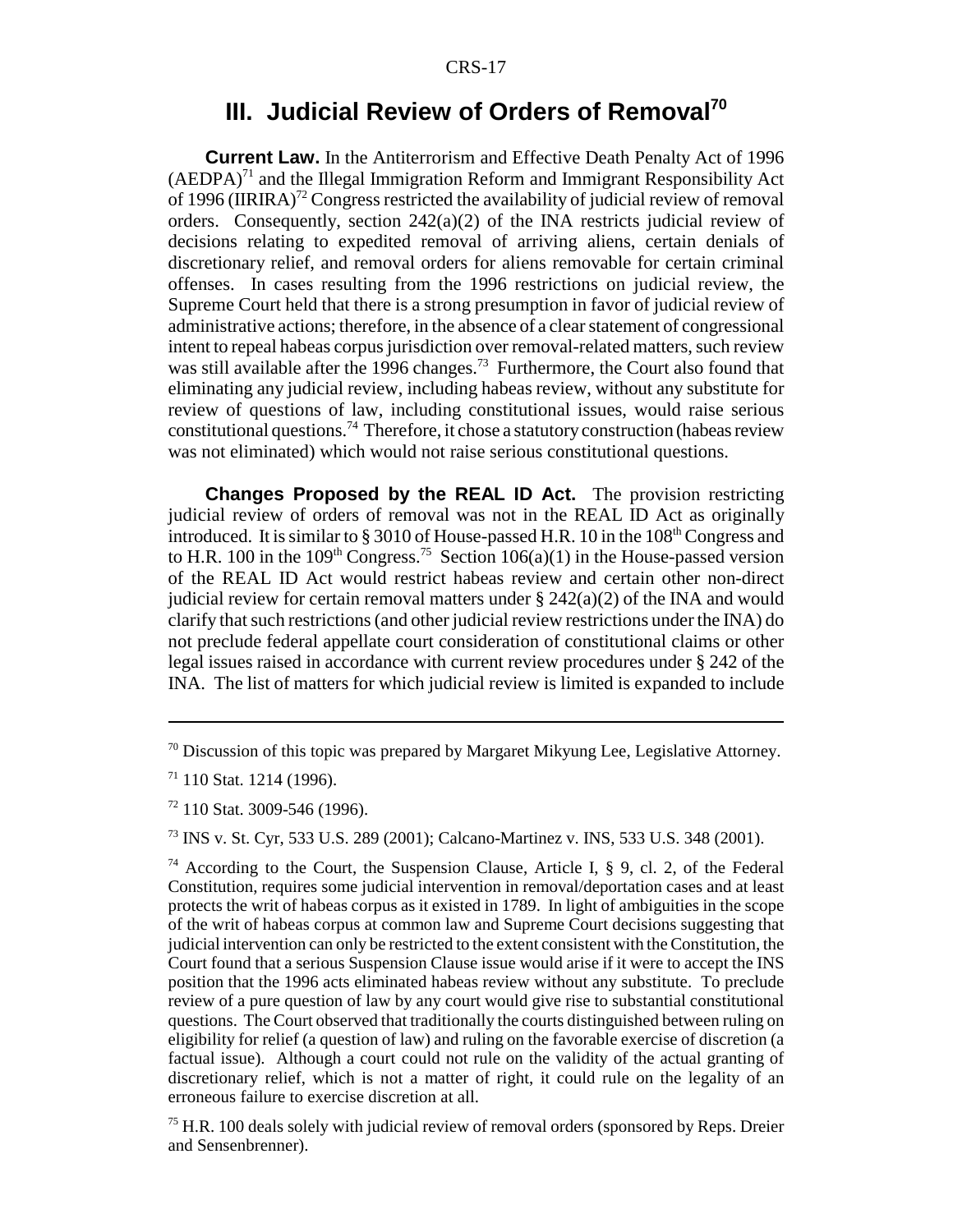#### CRS-18

claims under the Torture Convention; federal appellate review in accordance with current procedures under § 242 of the INA is to be the sole and exclusive avenue for judicial review of claims under the Torture Convention, except for the review procedure specified for expedited removal orders for arriving aliens under § 242(e) of the INA. Section 106 would clarify that in all immigration provisions restricting judicial review, "judicial review"and "jurisdiction to review" include habeas and other non-direct review and that federal appellate review in accordance with current procedures under § 242 of the INA is the only avenue available for review of a removal order issued under any provision of the INA, except for the review procedure specified for expedited removal orders for arriving aliens under § 242(e) of the INA.

Section 106(a)(2) would amend § 242(b)(9), concerning consolidation of issues for judicial review, to clarify that, except as otherwise provided in § 242 of the INA, no court is to have jurisdiction for habeas review or other non-direct judicial review of a removal order or questions of law or fact arising from such an order. Subsection  $242(g)$  of the INA concerning exclusive jurisdiction would also be amended to clarify that no habeas review or other non-direct judicial review would be available for any claim arising from a decision or action by the Attorney General regarding the initiation and adjudication of removal proceedings or the execution of removal orders against any alien.

The effective date of these amendments would be the date of enactment of the legislation and the amendments would apply to cases in which the final administrative order of removal, deportation or exclusion was issued before, on, or after the date of enactment. Subsection 106(c) of the REAL ID Act would provide for the transfer of pending habeas cases from district courts to federal appellate courts in which they could have been properly filed under  $\S$  242(b)(2) of the INA or the transitional rules of the IIRIRA. Subsection 106(d) of the REAL ID Act would further provide that IIRIRA transition-rule cases filed under former § 106(a) of the INA, concerning judicial review of deportation and exclusion cases and repealed by the IIRIRA, shall be treated as if they had been filed under § 242 of the INA and that such petitions shall be the sole avenue for judicial review of deportation or exclusion orders, notwithstanding any other provisions of law, including habeas review or other non-direct judicial review.

While eliminating habeas and other non-direct judicial review, § 106 provides that questions of law, including constitutional issues, still have a forum for review. This appears intended to resolve the constitutional concerns raised previously by the Supreme Court.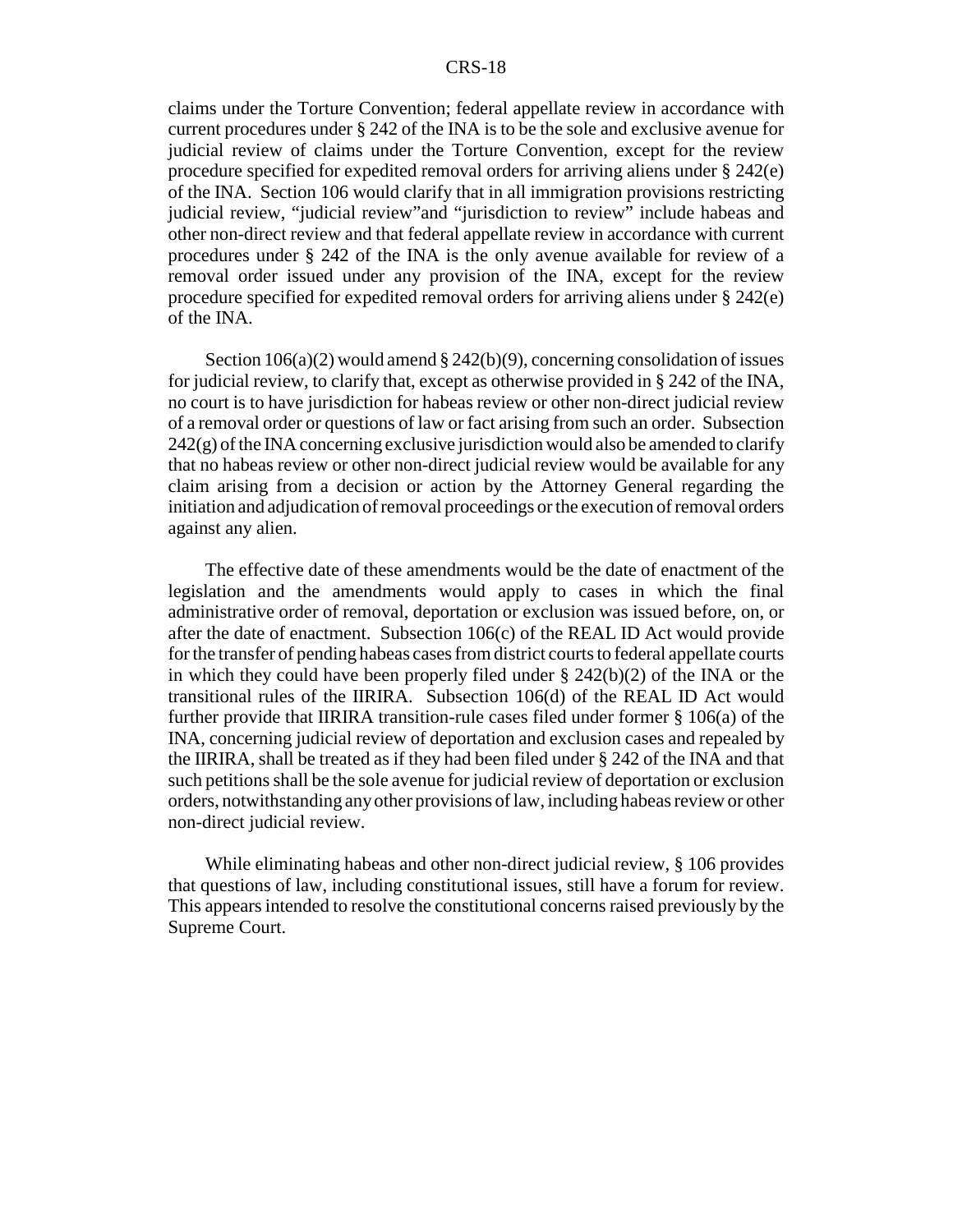### **IV. Inadmissibility and Deportability Due to Terrorist and Terrorist-Related Activities76**

Engaging in terror-related activity has strict consequences relative to an alien's ability to lawfully enter or remain in the United States.<sup>77</sup> The Immigration and Nationality Act (INA) provides that aliens at any time engaged in specified terror-related activities, or indirectly supporting them in specified ways, cannot legally enter the United States. Also, aliens at any time engaged in terrorist activities are deportable if in the U.S., but the terrorism grounds for deportation do not now extend to certain indirect support, such as representation of or membership in a terrorist organization. If implemented, the REAL ID Act would, *inter alia*, (1) broaden the INA's definitions of "terrorist organization" and "engage in terrorist activity"; (2) expand the grounds for inadmissibility based on support of terror-related activity; and (3) make the terror-related grounds for deportability identical to those for inadmissibility.

### **Definition of "Engage in Terrorist Activity"**

Under the INA, to "engage in terrorist activity" is a separate concept from terrorist activity itself. Whereas "terrorist activity" includes direct acts of violence<sup>78</sup> — for instance, hijacking a plane or threatening persons with bodily harm in order to compel third-party action — actions that constitute being "engage[d] in terrorist activity" include both these types of acts and other, specified acts that facilitate terrorist activity, such as preparing, funding, or providing material support for terrorist activities. Aliens who engage in terrorist activity are inadmissible and deportable.79

Again, and as elaborated upon below, the term "engage in terrorist activity," while including certain actions in direct support of terrorist acts or organizations, is not an essential element of all terrorism-based grounds for inadmissibility (as opposed to deportation). Distinct from support activities that amount to "engaging in terrorist activities" are actions that support terrorism more indirectly through group membership or advocacy, some of which render an alien inadmissible but, as of now, not deportable.

**Current Law Defining "Engage in Terrorist Activity".** In order to "engage in terrorist activity" for purposes of the INA, an alien must either as an individual or as part of an organization:

• commit or incite to commit, under circumstances indicating an intention to cause death or serious bodily injury, a terrorist activity;

<sup>&</sup>lt;sup>76</sup> Discussion of this topic was prepared by Michael John Garcia, Legislative Attorney.

<sup>77</sup> For further background, see CRS Report RL32564, *Immigration: Terrorist Grounds for Exclusion of Aliens*, by Michael John Garcia.

<sup>&</sup>lt;sup>78</sup> INA § 212(a)(3)(B)(iii); 8 U.S.C. § 1182(a)(3)(B)(iii) (defining "terrorist activity").

<sup>&</sup>lt;sup>79</sup> INA §§ 212(a)(3)(B)(i)(I), 237(a)(4)(B); 8 U.S.C. §§ 1182(a)(3)(B)(i)(I), 1227(a)(4)(B).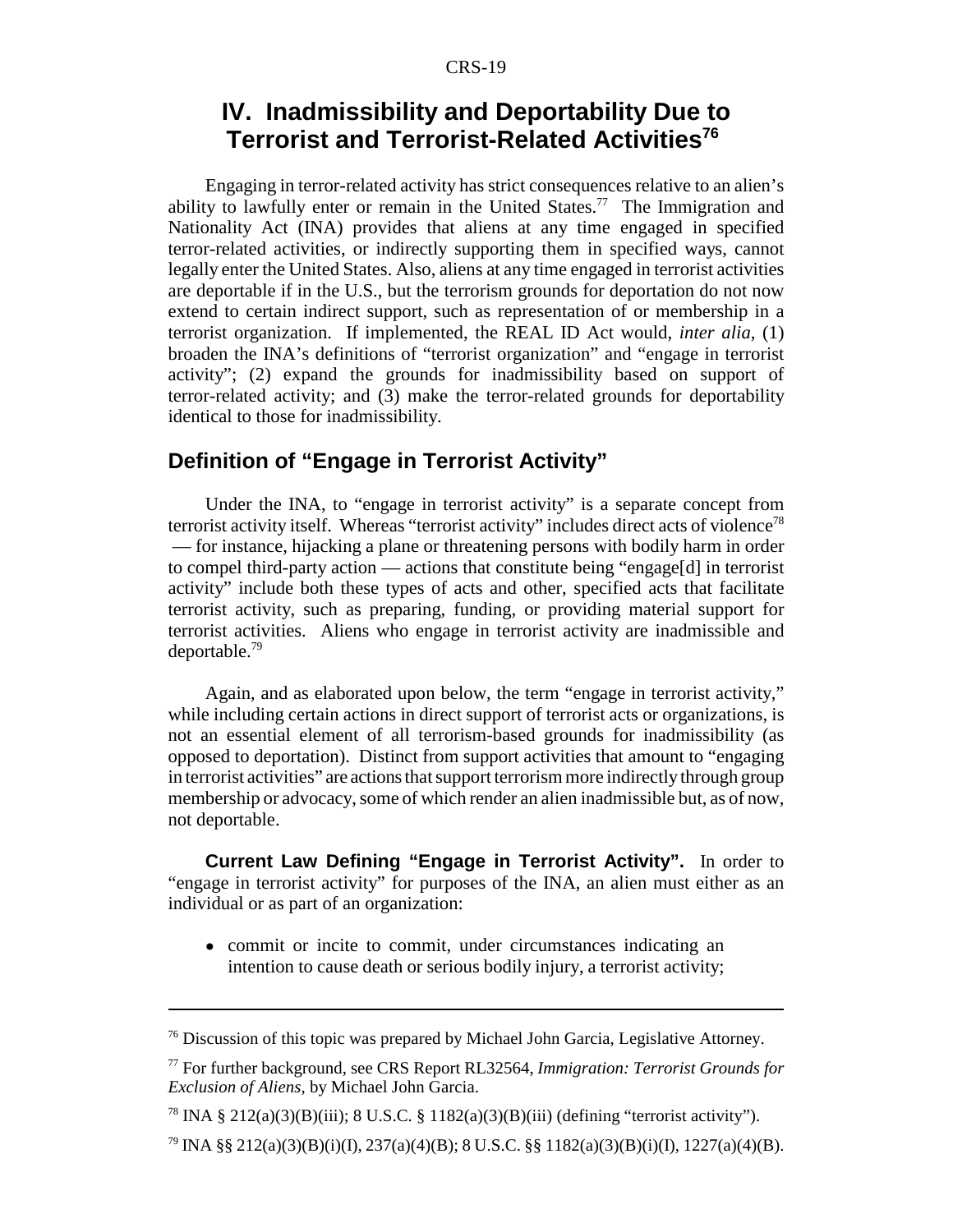- prepare or plan a terrorist activity;
- gather information on potential targets for a terrorist activity;
- $\bullet$  solicit funds or other things of value for a (1) terrorist activity, (2) a designated terrorist organization, or (3) a non-designated terrorist organization, unless the solicitor can demonstrate that he did not know, and should not reasonably have known, that the solicitation would further the non-designated organization's terrorist activity;
- $\bullet$  solicit another individual to (1) engage in terrorist activity, (2) join a designated terrorist organization, or (3) join a non-designated terrorist organization, unless the solicitor can demonstrate that he did not know, and should not reasonably have known, that the solicitation would further the non-designated organization's terrorist activity; or
- commit an act that the alien knows, or reasonably should know, provides material support — including a safe house, transportation, communications, funds, transfer of funds or other material financial benefit, false documentation or identification, weapons (including chemical, biological, or radiological weapons), explosives, or training — to  $(1)$  the commission of a terrorist activity,  $(2)$  an individual or organization that the alien knows or should reasonably know has committed or plans to commit a terrorist activity, (3) a designated terrorist organization, or (4) a non-designated terrorist organization, unless the support provider can demonstrate that he did not know, and should not reasonably have known, that the support would further the non-designated organization's terrorist activity.<sup>80</sup>

With respect to acts related to a "terrorist organization," acts through or on behalf of an organization formally designated by the Government as terrorist are covered regardless of an individual's knowledge of the organization's terrorist connections. However, if an alien has acted as a solicitor or provided material support for an organization that has not been formally designated as a terrorist organization by the United States, but which has nevertheless committed, incited, planned, prepared, or gathered information for a terrorist activity, the alien may be deemed not to have engaged in terrorist activity himself if he can demonstrate that he did not and should not have reasonably known that his solicitation or material support would further the organization's terrorist activities. $81$ 

The material support clause within the INA's definition of "engage in terrorist activity" may be waived in application to a specific alien if the Secretary of State, after consultation with the Attorney General, or the Attorney General, after

 $80$  INA § 212(a)(3)(B)(iv); 8 U.S.C. § 1182(a)(3)(B)(iv).

<sup>&</sup>lt;sup>81</sup> INA § 212(a)(3)(B)(iv)(IV)-(VI); 8 U.S.C. § 1182(a)(3)(B)(iv)(IV)-(VI). If an alien provides material support for, or solicits funding or participation in, a terrorist activity or a group designated as a terrorist organization by the United States, he is deemed to have engaged in terrorist activity.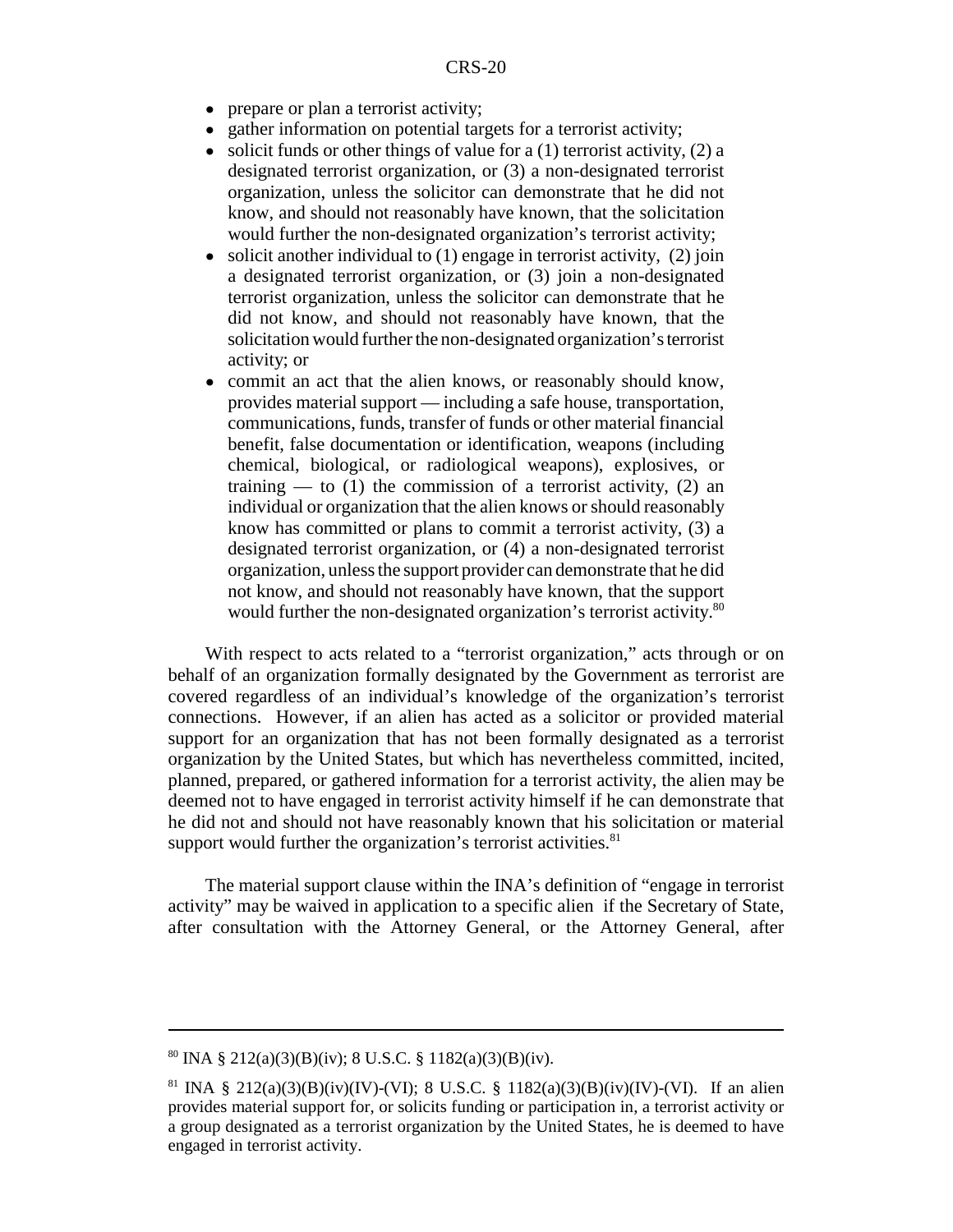consultation with the Secretary of State, concludes in his sole unreviewable discretion that this clause should not apply.<sup>82</sup>

**Changes Proposed by the REAL ID Act to the Definition of "Engage in Terrorist Activity".** Section 103(b) of the REAL ID Act would replace the current definition of "engage in terrorist activity" found in INA  $\S 212(a)(3)(B)(iv)$ with a new definition. For the most part, this definition would be identical to the previous version. However, a few significant changes would also be made.

*More Stringent Provisions Relating to Material Support, Solicitation of Funds or Participation in Nondesignated Terrorist .* The REAL ID Act would make it more difficult for an alien who has provided material support or acted as a solicitor for either a person engaged in terrorist activity or a non-designated terrorist organization to avoid being found to have engaged in terrorist activity himself. Under present law, an alien may avoid being found to have engaged in terrorist activity if he can demonstrate that he did not and should not have reasonably known that his solicitation or material support to an individual or non-designated terrorist organization would further terrorist activities.<sup>83</sup> Pursuant to the amendments proposed by REAL ID Act § 103(b), an alien would have to demonstrate *by clear and convincing evidence* (a higher standard) that he did not and should not have reasonably known that his solicitation or material support would further a terrorist activity or organization in order to be found not to have engaged in terrorist activity himself. $84$  As is the case under current law, the REAL ID Act would permit the material support clause of the definition of "engage in terrorist activity" to be waived in application to a specific alien if the Secretary of State, after consultation with the Attorney General, or the Attorney General, after consultation with the Secretary of State, concludes in his sole unreviewable discretion that this clause should not apply.

*Material Support to Members of Designated Terrorist* **Organizations.** The REAL ID Act would expand the definition of "engage in terrorist activity" to include providing material support to a *member* of a designated terrorist organization. Under current law, a person who provides material support to a member of a terrorist organization, but not to the organization directly, might not be considered to have engaged in terrorist activity himself unless he knew or should have known that his support was going to a person that had committed or planned to commit a terrorist activity.

*Effective Date of Proposed Changes to the Definition of "Engage in Terrorist Activity".* Pursuant to § 103(c) of the REAL ID Act, the proposed changes to the INA's definition of "engage in terrorist activity" would be effective on the date of the REAL ID Act's enactment, and apply to removal proceedings instituted before or after the REAL ID Act's enactment, as well as to acts and

<sup>&</sup>lt;sup>82</sup> INA § 212(a)(3)(B)(iv)(VI); 8 U.S.C. § 1182(a)(3)(B)(iv)(VI).

<sup>&</sup>lt;sup>83</sup> INA § 212(a)(3)(B)(iv)(IV)-(VI); 8 U.S.C. § 1182(a)(3)(B)(iv)(IV)-(VI).

<sup>&</sup>lt;sup>84</sup> Under the REAL ID Act, if an alien solicits funding or participation or material support for either a terrorist activity or a group designated as a terrorist organization by the United States, he is deemed to have engaged in terrorist activity. *See* H.R. 418 § 103(b). This standard is the same as that found in current law.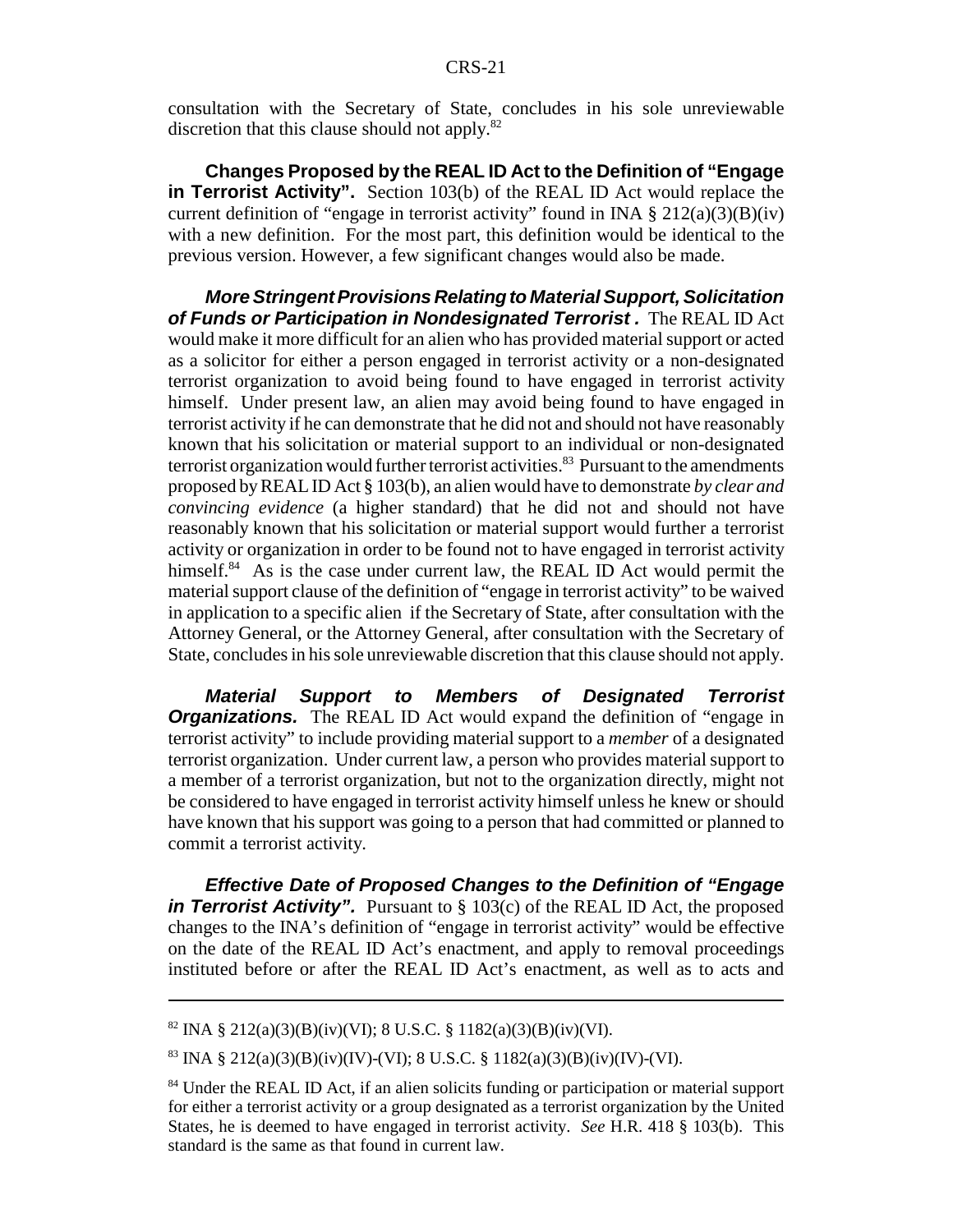conditions constituting a ground for inadmissibility occurring or existing before or after the REAL ID Act's enactment.

### **Definition of "Terrorist Organization"**

The INA defines "terrorist organization" to include two general categories of groups. The first category are those groups that are designated as terrorist organizations by the U.S., thereby providing the public with notice of these organizations' involvement in terrorism. The second category includes other groups that carry out specified terror-related activities, but have not been designated as terrorist groups. $85$  For simplicity, this report refers to groups falling within this second category as *nondesignated* terrorist organizations. Certain forms of assistance to a "terrorist organization"are grounds for inadmissibility and deportability because they amount to "engaging in a terrorist activity." Furthermore, under current law, certain memberships in or associations with a "terrorist organization" may be grounds for inadmissibility even though such membership or association, *vel non*, may not make an alien deportable.<sup>86</sup> Accordingly, amending the definition of "terrorist organization" might have a considerable impact on the reach of other terrorism-related provisions of the INA.

**Current Law Defining "Terrorist Organization".** INA § 212(a)(3)(B)(vi) presently defines "terrorist organization" as including:

- any group designated by the Secretary of State as a terrorist organization pursuant to INA  $\S 219$ ;<sup>87</sup>
- upon publication in the Federal Register, any group designated as a terrorist organization by the Secretary of State in consultation with or upon the request of the Attorney General, after finding that the organization commits, incites, plans, prepares, gathers information, or provides material support for terrorist activities; or
- a group of two or more individuals, whether organized or not, which commits, incites, plans, prepares, or gathers information for terrorist activities.<sup>88</sup>

<sup>85</sup> The USA PATRIOT Act amended INA § 212 to expand the definition of "terrorist organization" to potentially include terrorist organizations not designated by the Secretary of State pursuant to INA § 219. A group that is engaged in terrorist activities might not be designated as a terrorist organization because, *inter alia*, the group's activities escape the notice of U.S. officials responsible for designated organizations as terrorist; the group has shifting alliances; or designating the group as a terrorist organization would jeopardize ongoing U.S. criminal or military operations.

<sup>86</sup> *See* INA §§ 212(a)(3)(B)(i)(IV)-(V), 212(a)(3)(F); 8 U.S.C. §§ 1182 (a)(3)(B)(i)(IV)-(V), 1182(a)(3)(F).

<sup>87</sup> For further discussion of this provision, see CRS Report RL32120; *The 'FTO List' and Congress: Sanctioning Designated Foreign Terrorist Organizations*, by Audrey Kurth Cronin.

<sup>&</sup>lt;sup>88</sup> INA § 212(a)(3)(B)(vi); 8 U.S.C. § 1182 (a)(3)(B)(vi).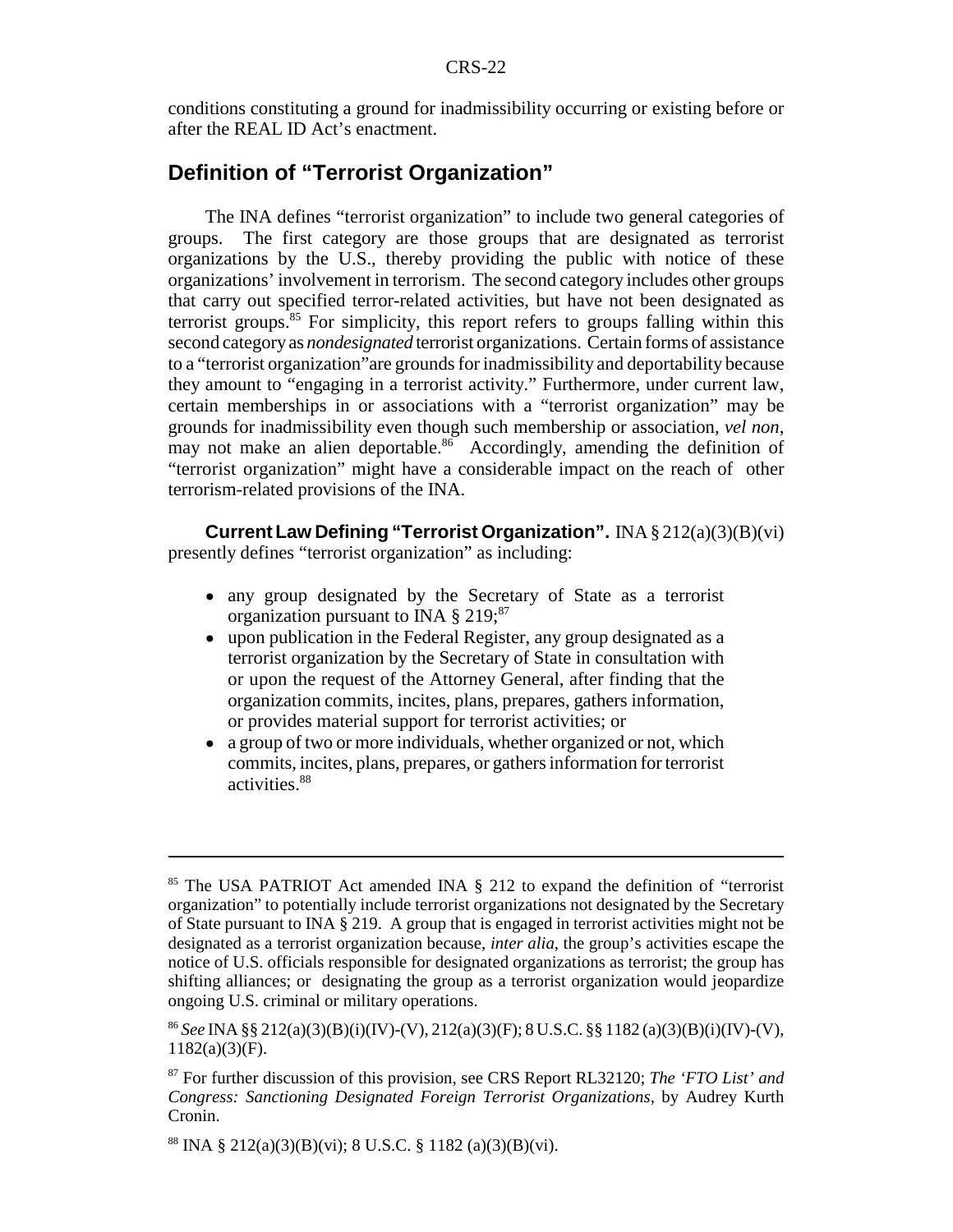**Changes Proposed by the REAL ID Act.** Section 103(c) of the REAL ID Act amends the current definition of "terrorist organization" found in INA §  $212(a)(3)(B)(vi)$ . The proposed amendments, discussed below, are significant and, in combination with the proposed expansion of the types of associations with a terrorist organization that can lead to an alien's inadmissibility/deportation, may greatly amplify the reach of the terrorism provisions of the INA generally. Among other contexts, the proposed changes could especially impact aliens associated with groups that are part of a web of fund raising that is found to support a terrorist activity in some measure.

*Retention of Attorney General's Role in the Designation of Terrorist Organizations.* Most of the authority to administer immigration law that formerly was held by the Attorney General has been transferred to the Secretary of Homeland Security, though some authorities have been retained. Section 103(c) of the REAL ID Act provides both the Secretary of Homeland Security and the Attorney General with an express role in the designation of groups as terrorist organizations that are not otherwise designated as such by the Secretary of State pursuant to INA § 219. The REAL ID Act would amend the INA's definition of "terrorist organization" to include any group designated as such by the Secretary of State, in consultation with or upon the request of the Attorney General *or* the Secretary of Homeland Security, to designate a group as a terrorist organization after finding that the organization "engages in terrorist activity," as defined under INA  $\S 212(a)(3)(B)(iv)$ .

*Expanding the Activities Qualifying a Nondesignated Group as a* **Terrorist Organization.** The REAL ID Act's proposed amendment to the INA's definition of "terrorist organization" could significantly increase the number of groups that would constitute terrorist organizations despite not being designated as such by the Secretary of State.

First, under current law, a group not otherwise designated by the Secretary of State can only be deemed a terrorist organization if the group commits, incites, plans, prepares, or gathers information for terrorist activity.89 Under the REAL ID Act, a group not otherwise designated as a terrorist organization could also be considered such if it solicits funds or membership for a terrorist activity or terrorist organization or otherwise provides material support for a terrorist activity or organization. The reach of this extension may not be altogether clear: it appears uncertain as to whether or how a group could escape coverage by showing that it could not reasonably have known that an organization for which it solicited or provided material support was itself involved in conducting terrorist acts or supporting a "terrorist organization," (as redefined), and so on down the chain.

Second, REAL ID Act § 103(c) would further amend "terrorist organization" to include any non-designated group that has a subgroup that "engages in terrorist activity," as expanded by the REAL ID Act in this context to include either (1) direct participation in or support of a terrorist activity or organization, or (2) indirect support through solicitation, recruitment, etc. The upshot of the inclusion of subgroups may be to further lower the threshold for how substantial, apparent, and

<sup>89</sup> *See* INA § 212(a)(3)(B)(vi)(III); 8 U.S.C. § 1182 (a)(3)(B)(vi)(III).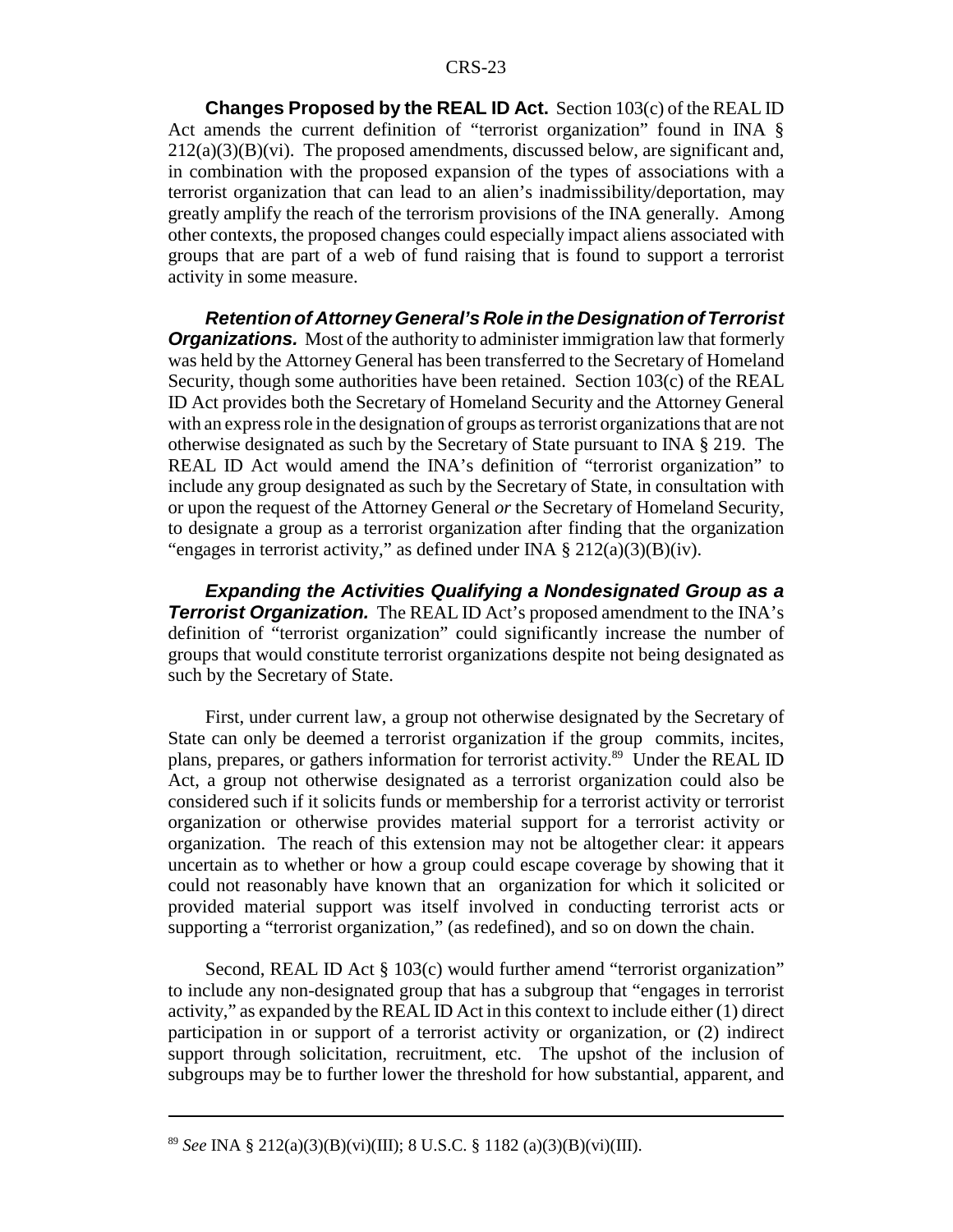immediate a group's support must be for a terrorist activity or organization for the group to be considered "terrorist" and for its members to potentially fall within the terrorism provisions of the INA. For example, if organization A has a subgroup A1 that raises funds for organization B (among other groups) and organization B distributes funds to organization C (among other groups), which has a subgroup C1 that at some point provided support to a terrorist activity or organization, organization A apparently would qualify as a terrorist organization (and its member fall under the grounds of inadmissibility/deportability discussed below) absent the group's ability to somehow extricate itself by showing it could not have reasonably drawn the connection between its subgroup's fund raising and subgroup C1.

Pursuant to § 104 of the REAL ID Act, as added by the conference report to H.R. 1268, the Secretary of State or the Secretary of Homeland Security, in consultation with the other and the Attorney General, may waive the INA provision defining certain non-designated groups as "terrorist organizations" with respect to a particular group when the provision's applicability is based solely on the group having a subgroup that has engaged in terrorist activity.

*Effective Date of Proposed Changes to the Definition of "Terrorist Organization".* Pursuant to § 103(c) of the REAL ID Act, the proposed changes to the INA's definition of "terrorist organization" would be effective on the date of the REAL ID Act's enactment, and apply to removal proceedings instituted before or after the REAL ID Act's enactment, as well as to acts and conditions constituting a ground for inadmissibility occurring or existing before or after the REAL ID Act's enactment.

#### **Terror-Related Grounds for Inadmissibility of Aliens**

The INA categorizes certain classes of aliens as inadmissible, making them "ineligible to receive visas and ineligible to be admitted to the United States."90 Aliens who "engage in terrorist activity," as defined by INA  $\S 212(a)(3)(B)(iv)$ , are inadmissible. In addition, several other terror-related activities are grounds for inadmissibility.

**Current Law.** Pursuant to INA § 212(a)(3)(B)(i), <sup>91</sup> an alien is inadmissible on terror-related grounds if the alien:

- has engaged in terrorist activity;
- is known or reasonably believed by a consular officer or the Attorney General to be engaged in or likely to engage in terrorist activity upon entry into the United States;
- has, under circumstances indicating an intention to cause death or serious bodily harm, incited terrorist activity;
- is a representative of (1) a foreign terrorist organization, as designated by the Secretary of State, or (2) a political, social or other similar group whose public endorsement of acts of terrorist activity

 $90$  INA § 212(a); 8 U.S.C. § 1182(a).

 $91$  8 U.S.C. § 1182(a)(3)(B)(i).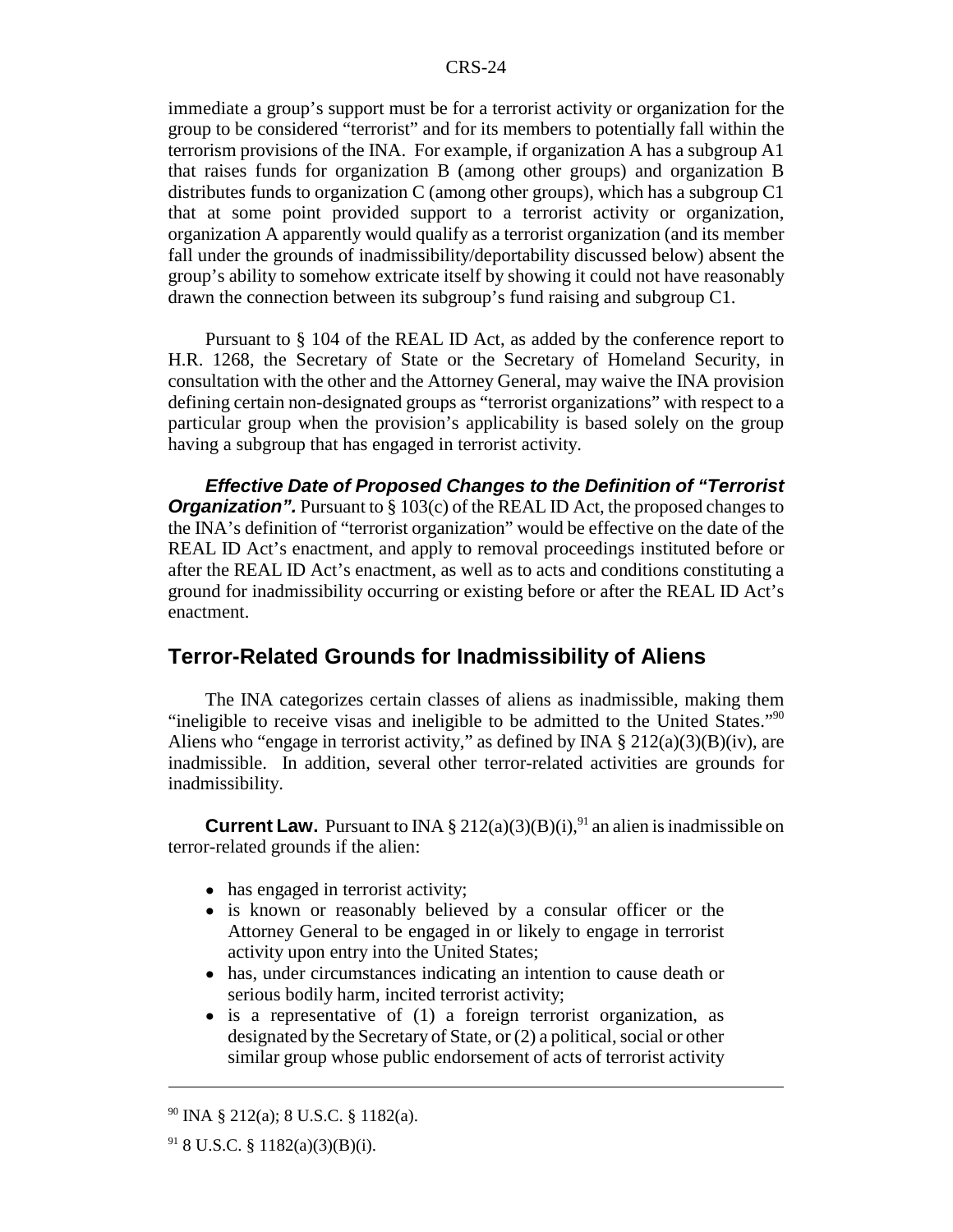the Secretary of State has determined undermines United States efforts to reduce or eliminate terrorist activities;

- is a member of a foreign terrorist organization as designated by the Secretary of State under INA § 219, or an organization which the alien knows or should have known is a terrorist organization;
- is an officer, official, representative, or spokesman of the Palestine Liberation Organization (PLO);
- has used his position of prominence within any country to endorse or espouse terrorist activity, or to persuade others to support terrorist activity or a terrorist organization, in a way that the Secretary of State has determined undermines United States efforts to reduce or eliminate terrorist activities; or
- is the spouse or child of an alien who is inadmissible under this section, if the activity causing the alien to be found inadmissible occurred within the last five years, *unless* the spouse or child (1) did not and should not have reasonably known about the terrorist activity or (2) in the reasonable belief of the consular officer or Attorney General, has renounced the activity causing the alien to be found inadmissible under this section.<sup>92</sup>

In addition, INA  $\S$  212(a)(3)(F) designates an alien as inadmissible if the Secretary of State, after consultation with the Attorney General, or the Attorney General, after consultation with the Secretary of State, determines that the alien has been associated with a terrorist organization and intends while in the United States to engage solely, principally, or incidentally in activities that could endanger the welfare, safety, or security of the United States.

**Changes to Terror-Related Grounds for Inadmissibility Proposed by the REAL ID Act.** Section 103(a) of the REAL ID Act would reorganize and generally expand the terror-related grounds for inadmissibility. Given that REAL ID Act § 103(b)-(c) would broaden the INA's definitions of "terrorist organization" and "engage in terrorist activity" — two phrases frequently used in the INA provisions establishing the terror-related grounds for inadmissibility — the REAL ID Act would expand the terror-related grounds for inadmissibility more broadly than might first appear. The interplay between the proposed definition of "terrorist organization," discussed above, and the expansion of covered support and associational activities, discussed below, may be particularly significant in broadening the grounds for inadmissibility.

The following paragraphs discuss the alterations that the REAL ID Act would make to the terror-related grounds for inadmissibility.

 $92$  The limited exception to inadmissibility for the spouse and child of an alien who is inadmissible on terror-related grounds is found in INA  $\S 212(a)(3)(B)(ii)$ .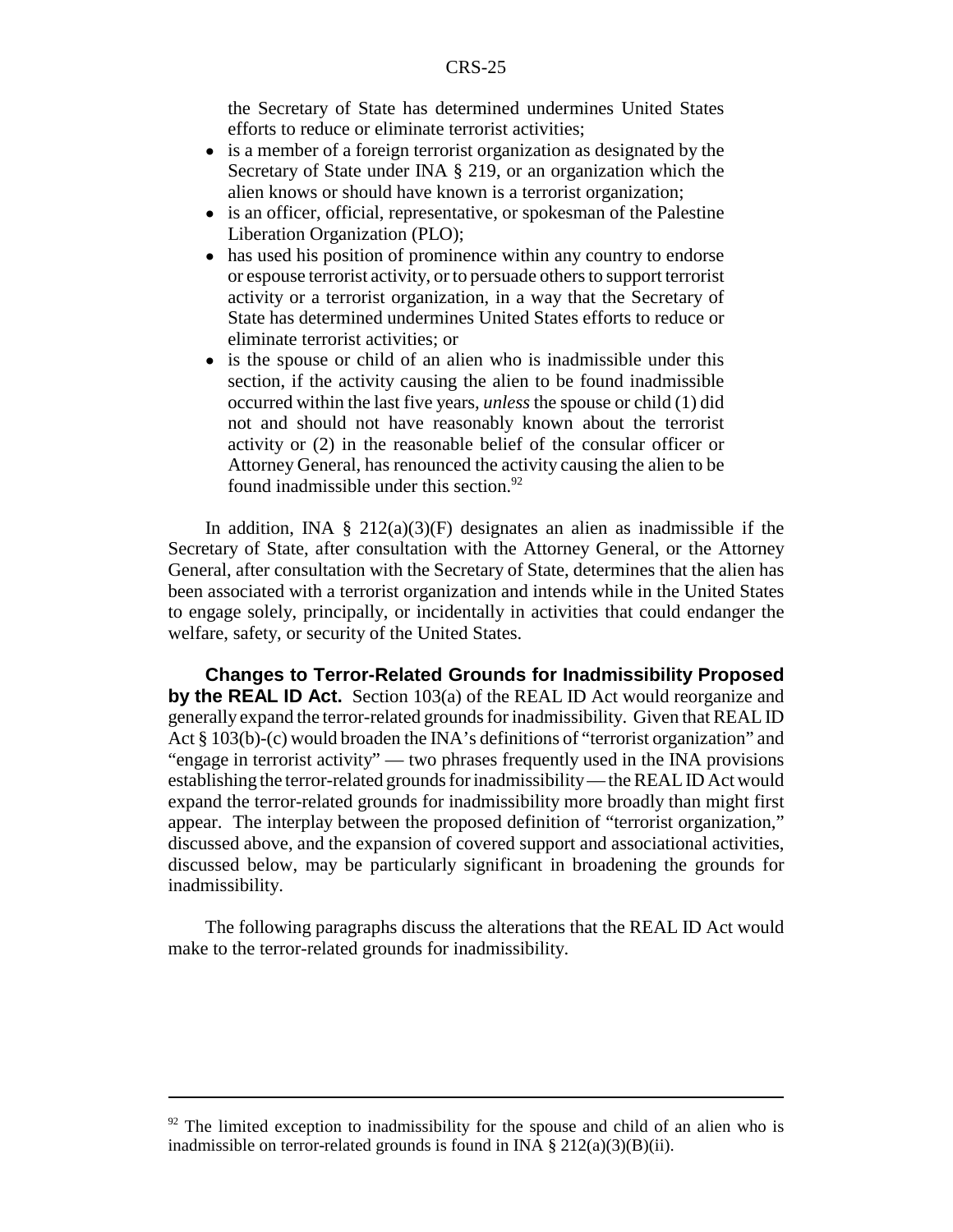*Effects of Expanded Definition of "Engage in Terrorist Activity" on Terror-Related Grounds for Inadmissibility.* As in current law, the REAL ID Act provides that any alien who has engaged in a terrorist activity is inadmissible.<sup>93</sup> As previously mentioned, § 103(b) of the REAL ID Act would expand the applicable definition of the term "engage in terrorist activity." Thus, under the REAL ID Act, an alien who solicited on behalf of or provided material support for a non-designated terrorist organization would be inadmissible unless he demonstrated *by clear and convincing evidence* that he did not and should not have reasonably known that he was soliciting on behalf of or providing material support for a group that met the definition of "terrorist organization" found in INA  $\S 212(a)(3)(B)(vi)(III)$ .

*Retention of Attorney General's Role in Deeming an Alien Inadmissible for Terror-Related Activity.* Though recent law has transferred most immigration enforcement authority to the Department of Homeland Security, the REAL ID Act would allow a consular officer, the Secretary of Homeland Security, or the Attorney General to declare an alien inadmissible if the alien is known to be engaged in terrorist activity or is likely to engage in such activity upon entry into the United States.<sup>94</sup>

**Incitement of Terrorist Activity.** The REAL ID Act does not alter the current ground for inadmissibility on account of the incitement of terrorist activity.

*Representation of a Terrorist Organization or Political Group* **Espousing Terrorist Activity.** Under current law, a representative of a foreign terrorist organization designated as such by the Secretary of State is inadmissible. The REAL ID Act would expand this ground for inadmissibility to deny admission to a representative of *any* group that constituted a "terrorist organization," as defined under INA  $\S 212(a)(3)(B)(vi)$ . As previously discussed, the REAL ID Act would expand the breadth of the term "terrorist organization" for purposes of the INA.

The REAL ID Act would also make inadmissible *any* representative of a political, social or other similar group that endorses or espouses terrorist activity.<sup>95</sup> Under current law, such representatives are only inadmissible if (1) the organization *publicly endorses* terrorist activity and (2) the Secretary of State determines that such endorsement undermines U.S. efforts to reduce or eliminate terrorist activities.<sup>96</sup>

Pursuant to § 104 of the REAL ID Act, as added by the conference report to H.R. 1268, the Secretary of State or the Secretary of Homeland Security, in consultation with the other and the Attorney General, may waive this provision with respect to a particular alien.

*Membership in a Terrorist Organization.* The REAL ID Act would substantially increase the grounds for inadmissibility on account of membership in

<sup>93</sup> H.R. 418, § 103(a).

<sup>94</sup> INA § 212(a)(3)(B)(i)(II); 8 U.S.C. § 1182(a)(3)(B)(i)(II).

 $95$  H.R. 418, § 103(a).

<sup>&</sup>lt;sup>96</sup> INA § 212(a)(3)(B)(i)(IV); 8 U.S.C. § 1182(a)(3)(B)(i)(IV).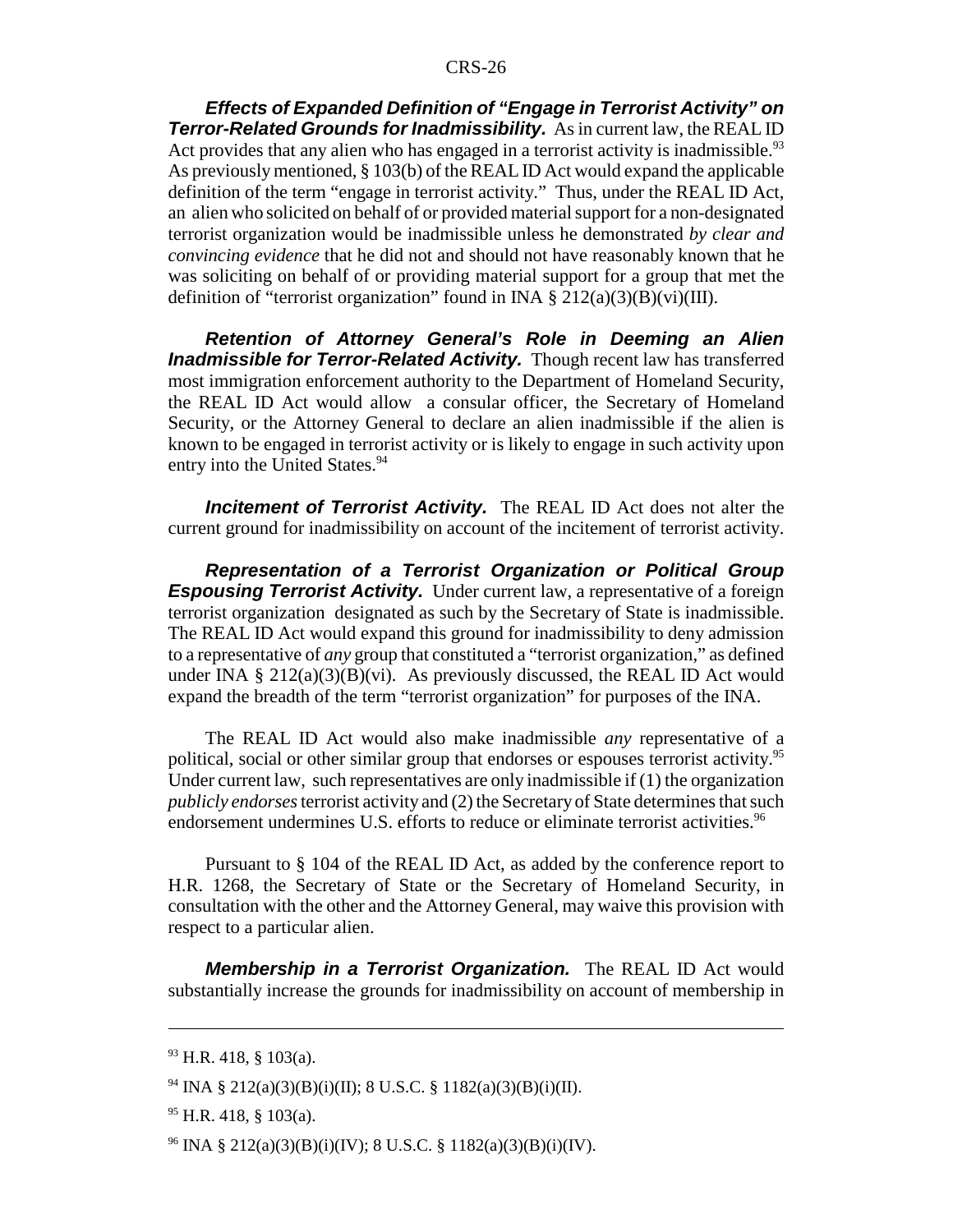a terrorist organization. Presently, membership in a *foreign terrorist organization designated by the Secretary of State under INA § 219*, or membership in an organization that the alien *knows or should have known* is a terrorist organization, makes an alien inadmissible.<sup>97</sup> The REAL ID Act would facilitate the removal of a member of a non-designated terrorist organization by shifting the burden from the Government to show that the alien knew or should have known the nature of the organization to the alien to demonstrate *by clear and convincing evidence* that he did not know, and should not reasonably have known, that the organization was a terrorist organization.

Again, the proposed expansion of "terrorist organization" could significantly amplify the potential impact of these changes.

*Officers, Spokesmen, and Representatives of the Palestine Liberation Organization.* In both current law and the REAL ID Act, an alien who is an officer, official, representative, or spokesman of the PLO is inadmissible.

*Expanding Inadmissibility Grounds for Espousal of Terrorist Activity.* Under current law, aliens are inadmissible for the espousal of terrorist activity only if they (1) use positions of prominence (within any country) to endorse or espouse terrorist activity, or to persuade others to support terrorist activity or a terrorist organization, and (2) do so in a way that undermines U.S. efforts to reduce or eliminate terrorist activities, based on a determination by the Secretary of State. The REAL ID Act would make inadmissible *any* alien who espouses or endorses terrorist activity, or persuades others to support terrorist activity or a terrorist organization, *regardless* of whether the alien has a position of prominence and his espousal undermines U.S. efforts to reduce terrorism in the opinion of the Secretary of State.

It is important to note that this ground for inadmissibility does not include a *mens rea* requirement. It appears that an alien who persuades others to support a terrorist organization would be deemed inadmissible even if the alien had no knowledge of the organization's terrorist activities. The possibility of this occurring may not be improbable, given the REAL ID Act's proposed expansion of the definition of "terrorist organization" to include any group that engages, or has a *subgroup* that engages in terrorist activity, including soliciting funds or otherwise providing material support for a "terrorist organization" (which itself may be one solely because it has, for example, a subgroup that has solicited or provided funds to another "terrorist organization").

Pursuant to § 104 of the REAL ID Act, as added by the conference report to H.R. 1268, the Secretary of State or the Secretary of Homeland Security, in consultation with the other and the Attorney General, may waive this provision with respect to a particular alien.

*Receiving Military-Type Training from or on Behalf of a Terrorist Organization.* The REAL ID Act would make inadmissible any alien who has

<sup>&</sup>lt;sup>97</sup> INA § 212(a)(3)(B)(i)(V); 8 U.S.C. § 1182(a)(3)(B)(i)(V).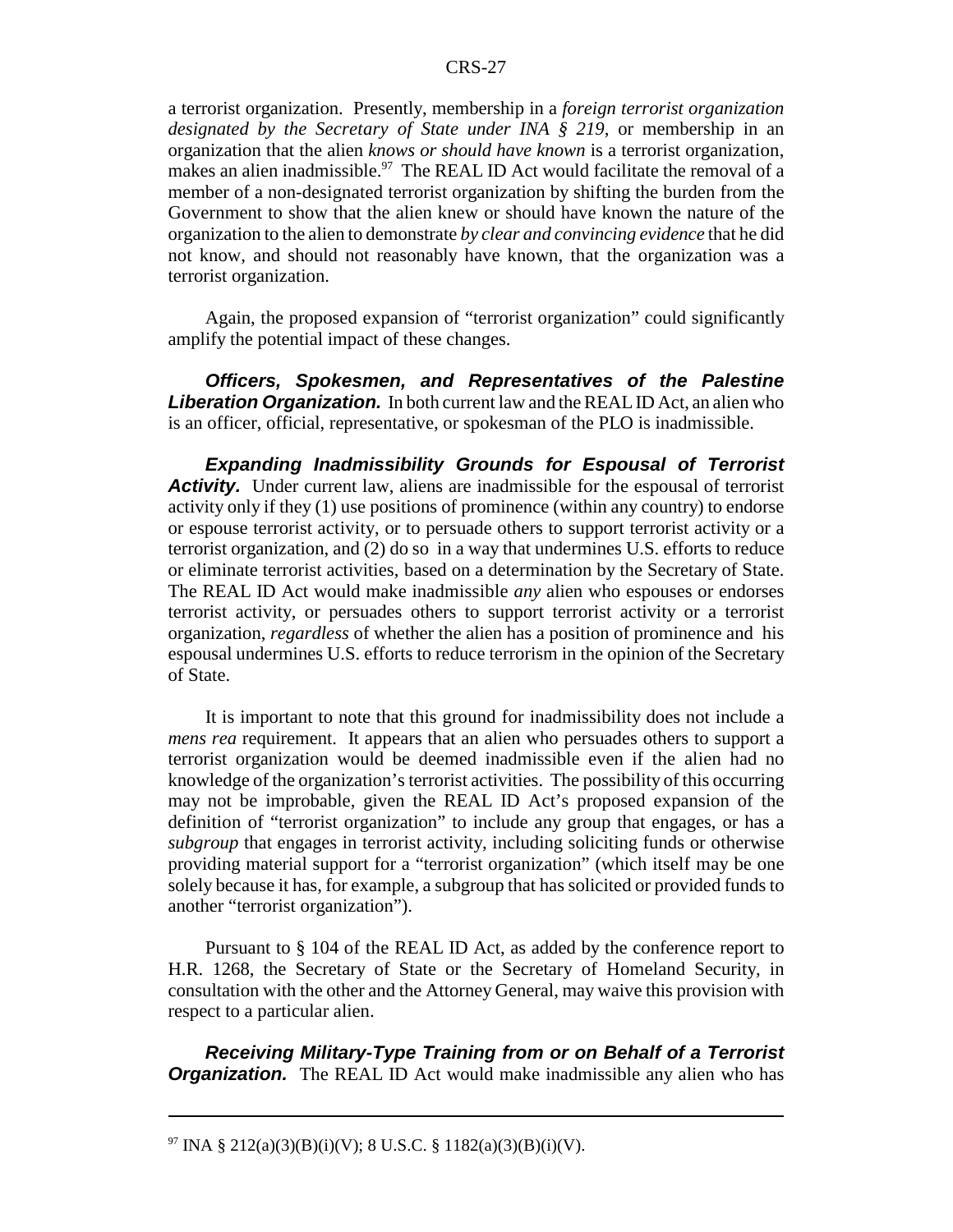received military-type training<sup>98</sup> from or on behalf of any organization that, at the time the training was received, was a terrorist organization, a term defined under INA  $\S 212(a)(3)(B)(vi)$  (and amended by REAL ID Act  $\S 103(c)$ ). Currently, the receipt of such training is only a deportable offense.<sup>99</sup> It is important to note that this ground for inadmissibility does not include a *mens rea* requirement, and does not specify that the organization must be designated as a terrorist organization by the United States. Accordingly, it appears that an alien who receives military-type training from or on behalf of a terrorist organization would be inadmissible, regardless of whether the alien was aware or should have been aware that the organization was engaged in terrorist activity.

*Inadmissibility of a Spouse or Child of an Alien Inadmissible on Terror-Related Grounds.* The REAL ID Act neither alters the inadmissibility of the spouse or child of an alien who was deemed inadmissible on terror-related grounds nor eliminates the current exception to inadmissibility for an alien's spouse or child who (1) did not and should not have reasonably known about the terrorist activity or (2) in the reasonable belief of the consular officer or Attorney General, has renounced the terror-related activity causing the alien to be found inadmissible.

*Association with a Terrorist Organization.* The REAL ID Act does not amend INA  $\S 212(a)(3)(F)$ , which designates an alien as inadmissible if the Secretary of State, after consultation with the Attorney General, or the Attorney General, after consultation with the Secretary of State, determines that the alien has been associated with a terrorist organization and intends while in the United States to engage solely, principally, or incidentally in activities that could endanger the welfare, safety, or security of the United States.

*Effective Date of Proposed Changes to the Terror-Related Grounds for Inadmissibility.* Pursuant to § 103(c) of the REAL ID Act, the proposed changes to the terror-related grounds for inadmissibility would be effective on the date of the REAL ID Act's enactment, and apply to removal proceedings instituted before or after the REAL ID Act's enactment, as well as to acts and conditions constituting a ground for inadmissibility occurring or existing before or after the REAL ID Act's enactment.

### **Waiver of Certain Grounds for Inadmissibility**

The conference report to H.R. 1268 added § 104 to the REAL ID Act, to provide designated officials with waiver authority over certain terrorism-related immigration provisions. The Secretary of State or Secretary of Homeland Security, in consultation with the other and the Attorney General, may waive the applicability of

<sup>98 18</sup> U.S.C. § 2339D(c)(1) defines "military-type training" as including "training in means or methods that can cause death or serious bodily injury, destroy or damage property, or disrupt services to critical infrastructure, or training on the use, storage, production, or assembly of any explosive, firearm or other weapon, including any weapon of mass destruction."

<sup>99</sup> *See* INA § 237(a)(4)(E); 8 U.S.C. § 1227(a)(4)(E) (as amended by the Intelligence Reform and Terrorist Prevention Act of 2004, P.L. 108-458, § 5402).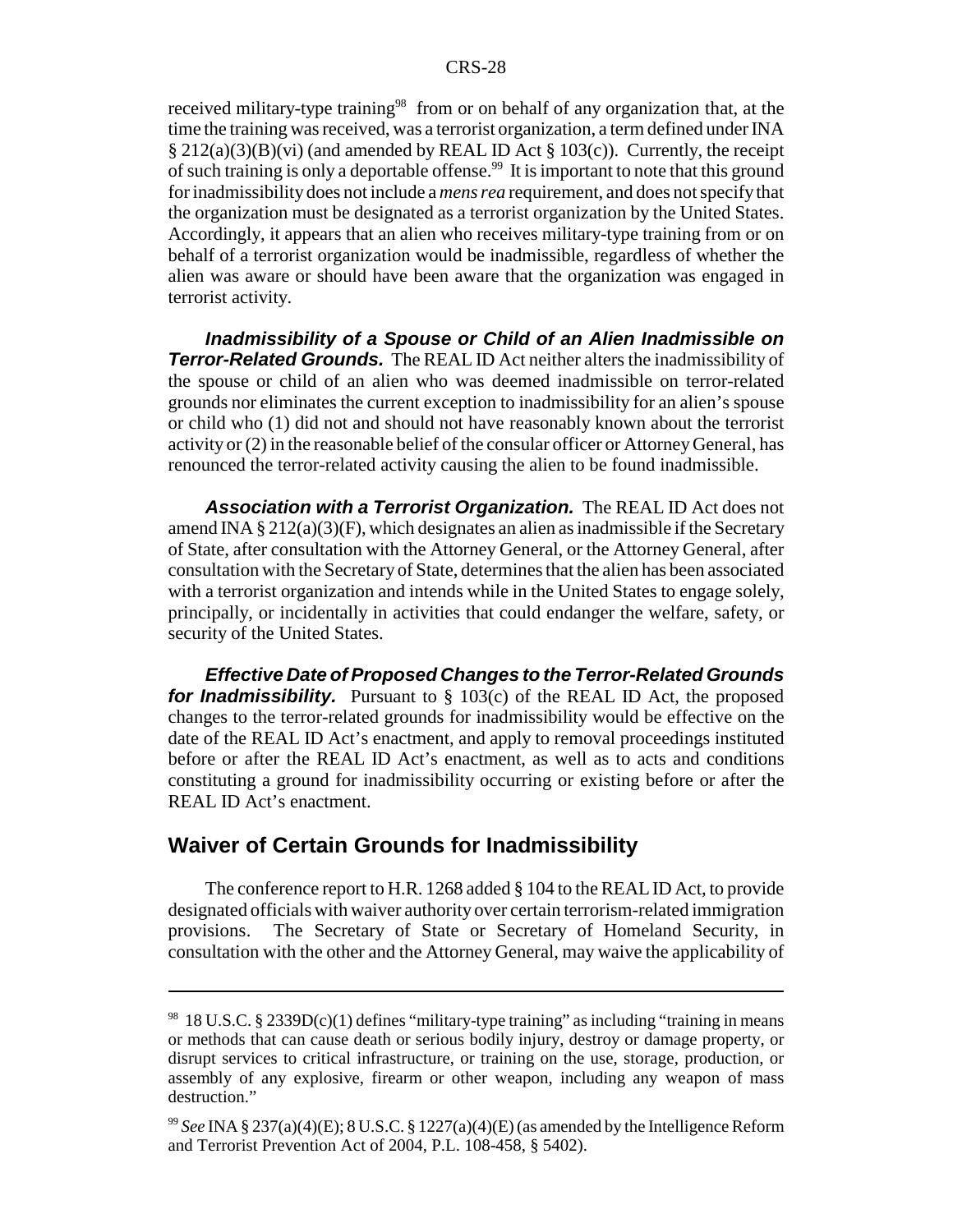- INA  $\S$  212(a)(3)(B)(i)(IV)(bb), as amended, which makes representatives of political, social, or other groups that endorse or espouse terrorist activity inadmissible;
- INA  $\S 212(a)(3)(B(i)(VII))$ , as amended, which makes aliens who endorse or espouse terrorist activity, or persuade others to endorse or espouse terrorist activity or support a terrorist organization, inadmissible;
- INA  $\S$  212(a)(B)(iv)(VI), as amended, which defines "terrorist organization," on the condition that this provision may only be waived with respect to a group who would constitute a "terrorist organization" solely on account of having a subgroup that has engaged in terrorist activity; and
- INA §  $212(a)(3)(B)(iv)(VI)$ , as amended, which defines material supports constituting engagement in terrorist activity for purposes of the INA.

The Secretary of State (but not the Secretary of Homeland Security) may not exercise waiver authority with respect to an alien after removal proceedings against the alien are instituted.

REAL ID Act § 104 also imposes reporting requirements on the Secretary of State and Secretary of Homeland Security regarding their exercise of waiver authority under this section. They would be required to provide specified House and Senate committees<sup>100</sup> with an annual report regarding the aliens with respect to whom waiver authority under REAL ID Act § 104 was exercised. Additionally, the Secretary of State and/or Secretary of Homeland Security would be required to report to specified House and Senate committees within one week of exercising REAL ID Act § 104 waiver authority with respect to a group (i.e., determining that a group that has a subgroup engaged in terrorist activity is not itself a "terrorist organization" for purposes of the INA).

While § 104 provides the Secretary of State and Secretary of Homeland Security with authority to waive certain terrorism-related grounds making an alien inadmissible under INA § 212, no similar waiver authority is provided over the terrorism-related grounds that make an alien deportable under INA § 237.

#### **Terror-Related Grounds for Deportability of Aliens**

Aliens found to have engaged in terror-related activities following admission into the United States may be deportable. Presently, the terror-related grounds for inadmissibility are significantly broader than those for deportability.

**Current Law.** INA § 237(a)(4)(B) provides that an alien is deportable if he commits any of the actions falling under the INA's definition of "engage in terrorist activity." Pursuant to § 5402 of the Intelligence Reform and Terrorism Prevention

<sup>&</sup>lt;sup>100</sup> These committees are the House and Senate Committees on the Judiciary, the House Committee on International Relations, the Senate Committee on Foreign Relations, and the House Committee on Homeland Security.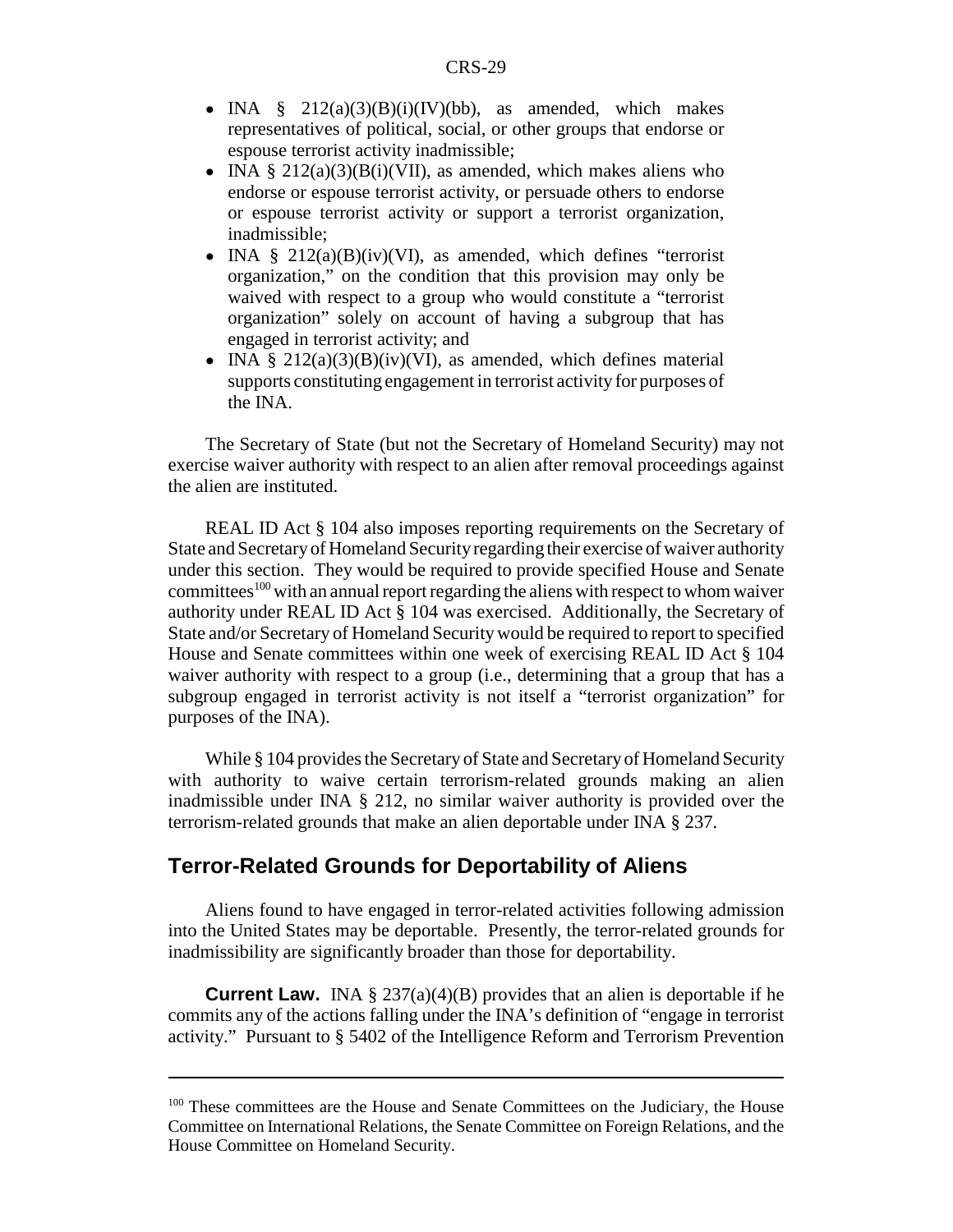Act of 2004, any alien who has received military-type training from or on behalf of any organization that, at the time the training was received, was designated as a terrorist organization by the Secretary of State, is deportable.<sup>101</sup>

**Changes Proposed by the REAL ID Act.** Section 105(a) of the REAL ID Act would significantly expand the terror-related grounds for deportability, so that any alien who is described in the inadmissibility provisions of INA  $\S$ § 212(a)(3)(B) (relating to terrorist activity) or  $212(a)(3)(F)$  (relating to association with a terrorist organization) would also be deportable. The following sections discuss the new deportation grounds that would be added by the REAL ID Act, presuming that the REAL ID Act's provisions expanding the scope of INA  $\S 212(a)(3)(B)$  (terror-related grounds for inadmissibility) were also enacted.

*Effects of Expanded Definition of "Engage in Terrorist Activity" on Terror-Related Grounds for Deportability. A person who engages in terrorist* activity is both inadmissible and deportable under current law. If the REAL ID Act is enacted, this would remain the case. However, as previously mentioned, § 103(b) of the REAL ID Act would also expand the applicable definition of the term "engage in terrorist activity." Thus, an alien who provided material support or solicited funds or participation in a non-designated terrorist organization would be deportable unless he demonstrated *by clear and convincing* evidence that he did not and should not have reasonably known that the organization was a terrorist organization.

*Designation as Deportable for Terror-Related Activity by a Consular Officer, the Attorney General, or the Secretary of Homeland Security.* The REAL ID Act would enable a consular officer, the Attorney General, or the Secretary of Homeland Security to declare an alien inadmissible who is known to be engaged in terrorist activity or is likely to engage in such activity upon entry into the United States. Although the REAL ID Act provides that "any alien considered inadmissible [on terror-related grounds]...is deportable,"102 it is unclear whether this would mean that a consular officer, the Attorney General, or the Secretary of Homeland Security could declare an alien deportable if the alien was known to be engaged in terrorist activity or was likely to engage in such activity within the United States or what procedures would apply in such a circumstance.

*Incitement of Terrorist Activity.* The REAL ID Act would make any alien who incited terrorist activity, under circumstances indicating an intention to cause death or serious bodily harm, deportable as well as inadmissible.

*Representation of a Terrorist Organization or Political Group Espousing Terrorist Activity.* The REAL ID Act would make deportable as well as inadmissible any representative of either (1) a terrorist organization or (2) a political, social or other similar group that endorses or espouses terrorist activity.

*Membership in a Terrorist Organization.* The REAL ID Act would make it a deportable offense for an alien to be either (1) a member of a terrorist

<sup>101</sup> *Id.*

 $102$  REAL ID Act, § 105(a) (as contained in the conference report to H.R. 1268).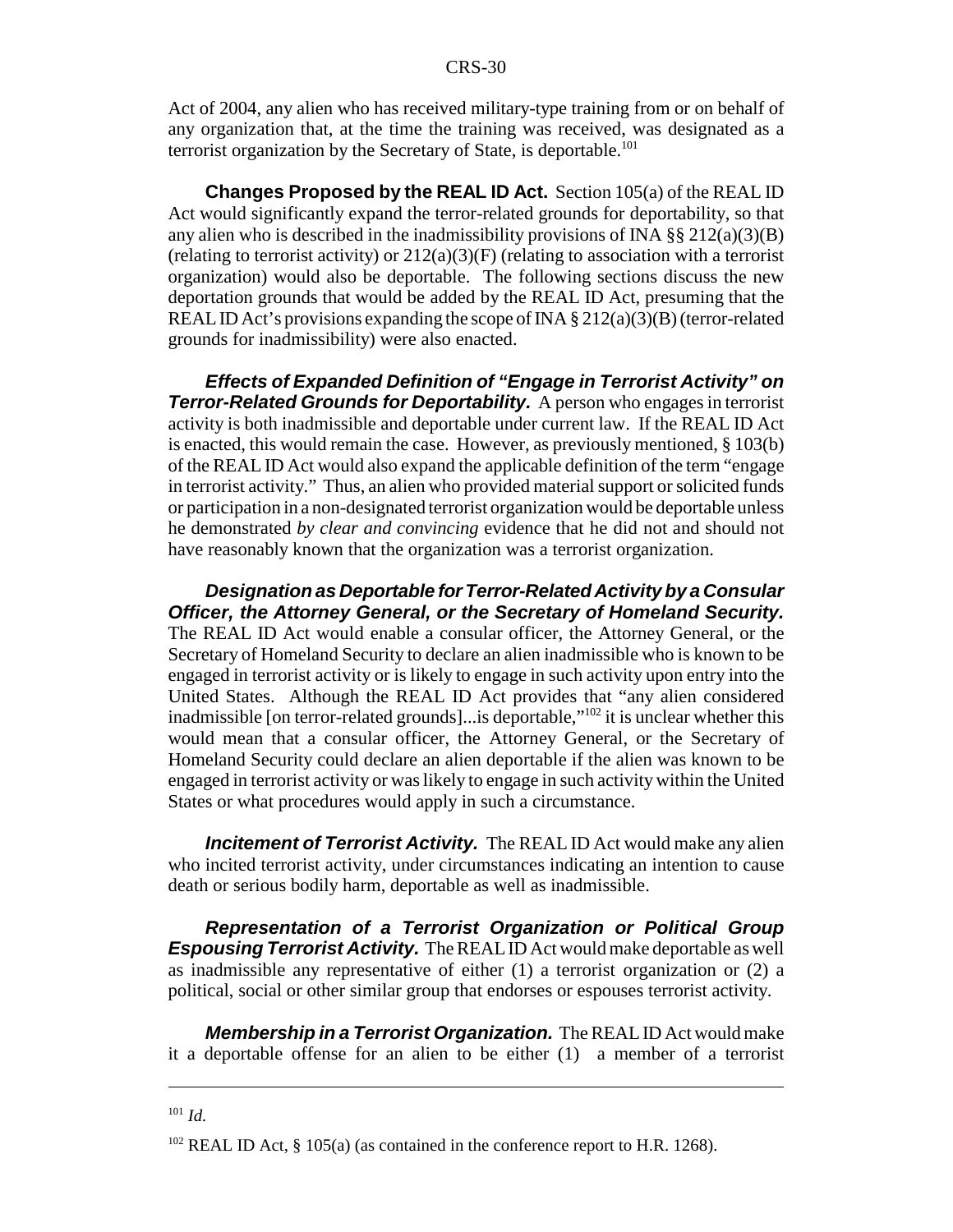#### CRS-31

organization designated by the Secretary of State, or (2) a member of any group that constitutes a terrorist organization, unless the alien can demonstrate *by clear and convincing* evidence, that he did not know, and should not reasonably have known, that the organization was a terrorist organization.

*Officers, Spokesmen, and Representatives of the Palestine* **Liberation Organization.** Pursuant to the REAL ID Act, an alien who is an officer, official, representative, or spokesman of the PLO would be made deportable.

*Espousal of Terrorist Activity.* An alien who espouses or endorses terrorist activity, or persuades others to support terrorist activity or a terrorist organization, would be deportable as well as inadmissible if the REAL ID Act were enacted. As discussed previously, this ground for inadmissibility/deportability does not include a *mens rea* requirement, meaning that an alien who persuades others to support a terrorist organization would be considered deportable even if the alien had no knowledge of the organization's terrorist activities.

*Receiving Military-Type Training from or on Behalf of a Terrorist* **Organization.** Section 105(b) of the REAL ID Act would repeal the current grounds for deportability on account of receiving military-type training from or on behalf of a terrorist organization designated by the Secretary of State. Instead, the provision added by the REAL ID Act making aliens who receive military-type training from or on behalf of *any* terrorist organization (i.e., not simply those designated as such by the Secretary of State) inadmissible would also be grounds for deporting an alien. Given the REAL ID Act's amendments to the INA's definition of "terrorist organization" and the terror-related grounds for inadmissibility, it appears that an alien who receives military-type training from or on behalf of a terrorist organization would be deportable regardless of whether the alien was aware that the organization was engaged in terrorist activity.

*Deportability of a Spouse or Child of an Alien Inadmissible on Terror-Related Grounds.* The REAL ID Act would make the spouse or child of an alien inadmissible on terror-related grounds deportable, if the terror-related activity causing the alien to be inadmissible occurred within the last five years, unless the alien's spouse or child (1) did not and should not have reasonably known about the terrorist activity or (2) in the reasonable belief of the consular officer or Attorney General, has renounced the terror-related activity causing the alien to be found inadmissible.

*Association with a Terrorist Organization as Grounds for* **Deportability.** The REAL ID Act would make an alien deportable on the same grounds that the alien would be inadmissible pursuant to INA  $\S$  212(a)(3)(F). Accordingly, an alien would be deportable if the Secretary of State, after consultation with the Attorney General, or the Attorney General, after consultation with the Secretary of State, determines that the alien has been associated with a terrorist organization and intends while in the United States to engage solely, principally, or incidentally in activities that could endanger the welfare, safety, or security of the United States.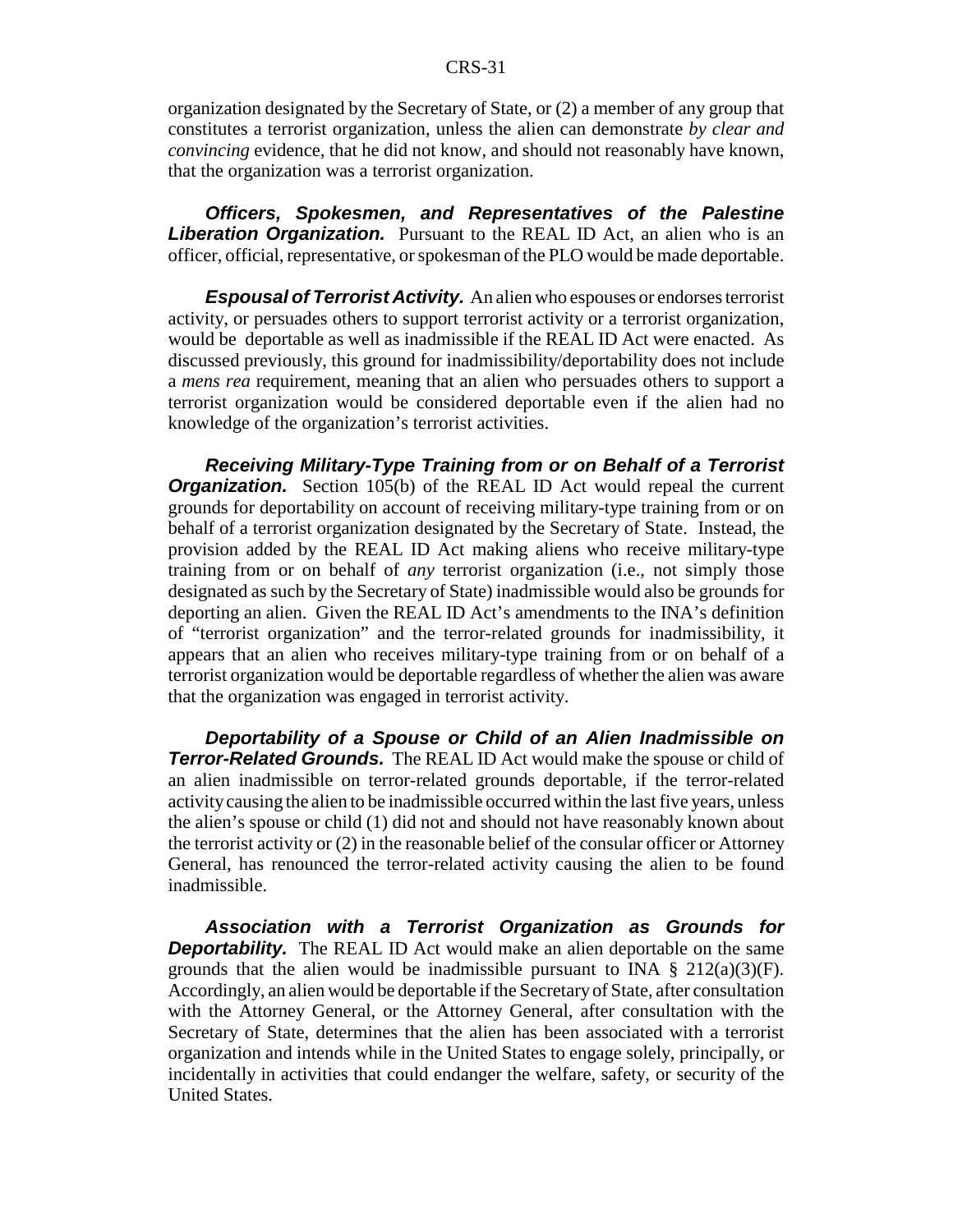*Effective Date of Proposed Changes to the Terror-Related Grounds for Deportability.* Pursuant to  $\S$  105(a)(2) of the REAL ID Act, the proposed changes to the terror-related grounds for deportability would be effective on the date of the REAL ID Act's enactment, and would apply to acts and conditions constituting a ground for removal occurring or existing before or after the REAL ID Act's enactment.

### **Consequences of Terror-Related Activities on Eligibility for Relief from Removal**

An alien found to have engaged in terror-related activities is not only inadmissible and potentially deportable, but is also ineligible for various forms of relief from removal. In modifying the terror-related grounds for inadmissibility and deportability, the REAL ID Act would also affect certain aliens' eligibility for relief from removal. Specifically, the REAL ID Act would expand the scope of aliens who were ineligible for asylum, withholding of removal, and cancellation of removal.

**Asylum.** Asylum is a discretionary form of relief from removal available to aliens in the U.S. who have a well-founded fear of persecution on account of race, religion, nationality, membership in a particular social group, or political opinion. Aliens who have been admitted into the U.S. or who entered surreptitiously are generally in the posture of potentially "deportable" aliens and removable under grounds for deportation. Aliens otherwise present in the U.S. — "paroled" aliens and aliens presently arriving at an airport or other port of entry, for example — are in the posture of potentially "inadmissible" aliens and removable under the grounds for inadmissibility.

Aliens engaged in terrorist activity are ineligible for asylum, as are aliens who fall under most other terrorism provisions. Mere membership in a terrorist organization is perhaps the most notable exception to this automatic disqualification. The REAL ID Act would preserve this exception for inadmissible aliens, but as explained below, it might, as presently drafted, deny this exemption to deportable aliens. Other changes in current law also might result due to changes in cross-references and section numbering arising from the REAL ID Act.

*Current Restrictions on Asylum Eligibility for Aliens Deportable on Terror-Related Grounds.* Presently, a *deportable* alien is ineligible for asylum relief on terror-related grounds if he is "removable under [INA]  $\S$  237(a)(4)(B) (relating to terrorist activity)." Presently, an alien is removable under  $\S 237(a)(4)(B)$ only if he commits certain actions defined as "engaging in terrorist activity" under INA  $\S 212(a)(3)(B)(iv)$ . As previously mentioned, "engaging in terrorist activity" is only one of several terror-related grounds under which an alien may be deemed *inadmissible*.

*The REAL ID Act's Effects upon Asylum Eligibility Restrictions for Aliens Deportable on Terror-Related Grounds.* INA § 208(b)(2)(A)(v) currently makes ineligible for asylum any alien who is (1) *inadmissible* on specified terrorism grounds (those terror-related grounds for inadmissibility provided under subclause (I), (II), (III), (IV), and (VI) of INA § 212 (a)(3)(B)(i)) or (2) *deportable*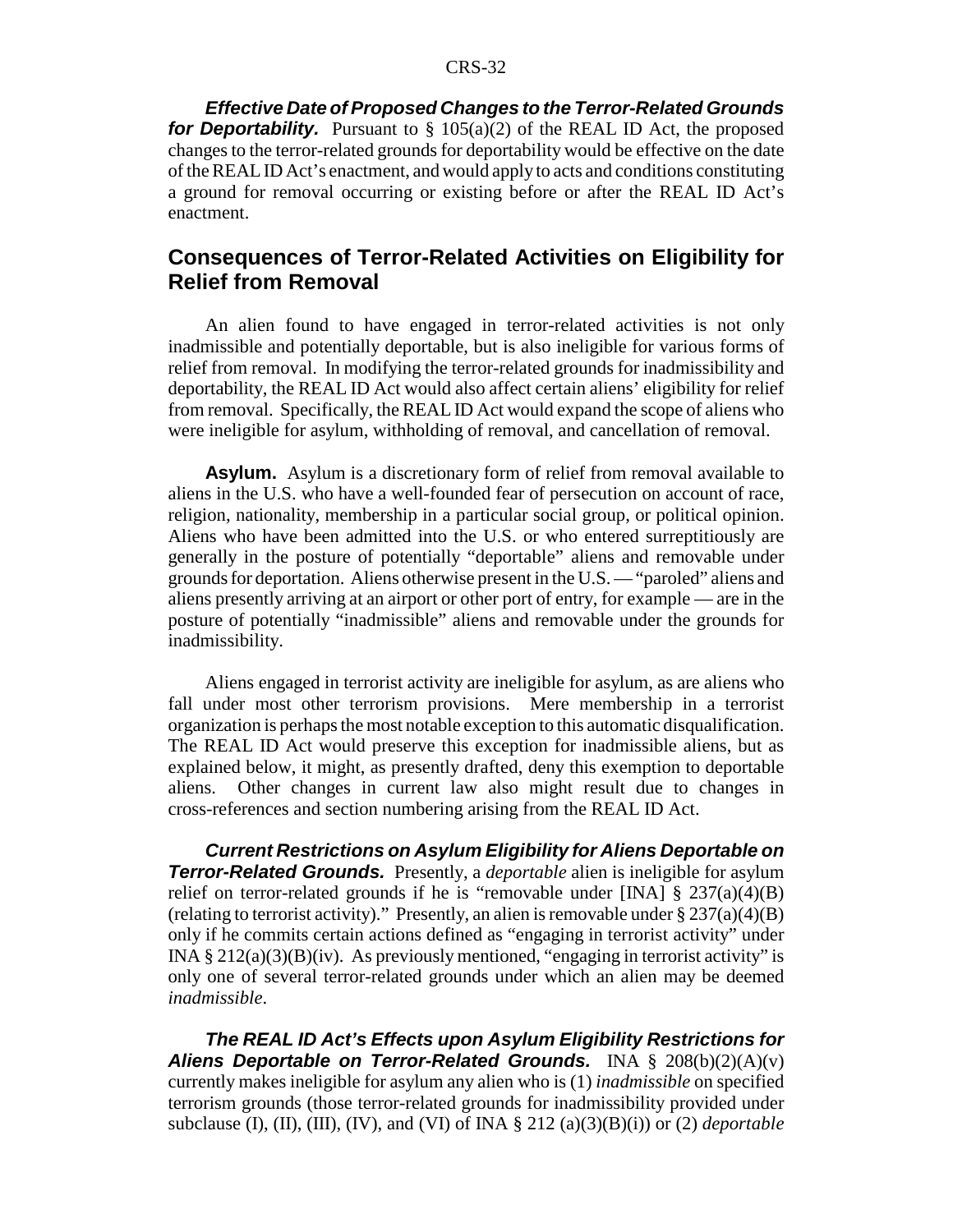under INA §  $237(a)(4)(B)$  (relating to terrorist activity). With regard to (2), the REAL ID Act would amend INA  $\S 237(a)(4)(B)$ , so that a deportable alien would not only be deportable for engaging in terrorist activity, but also for committing terror-related activity that would make the alien inadmissible under INA § 212 including those activities that do not make an alien who is *inadmissible* on terror-related grounds ineligible for asylum. Accordingly, if enacted in its present form, the REAL ID Act would appear to create a disparity in asylum eligibility, under which an alien designated as *inadmissible* on account of certain terror-related activities, would be eligible for asylum relief, while an alien who was *deportable* on the same grounds would be ineligible.

Pursuant to amendments made by the REAL ID Act, which do not directly alter the INA's asylum eligibility provisions but do make the terror-related grounds for deportability the same as those for inadmissibility, a *deportable* alien would be ineligible for asylum on terror-related grounds if:

- the alien has engaged in a terrorist activity;
- a consular officer, the Attorney General, or the Secretary of Homeland Security knows, or has reasonable ground to believe, that the alien is engaged in or is likely to engage after entry in any terrorist activity;
- the alien has, under circumstances indicating an intention to cause death or serious bodily harm, incited terrorist activity;
- the alien is a representative of a terrorist organization, or a political, social or other similar group that endorses or espouses terrorist activity;
- the alien is an officer, official, representative, or spokesman of the PLO;
- the alien is a member of a group designated as a terrorist organization by the United States;
- $\bullet$  the alien is a member of a group of two or more individuals, whether organized or not, that engages in, or has a subgroup that engages in a terrorist activity, *unless* the alien can demonstrate *by clear and convincing* evidence that the alien did not know, and should not reasonably have known, that the organization was a terrorist organization;
- the alien endorses or espouses terrorist activity or persuades others to endorse or espouse terrorist activity or support a terrorist organization (possibly including an organization that the alien does not know has engaged in terrorist activities, but nevertheless meets the INA's definition of "terrorist organization");
- the alien has received military-type training from or on behalf of any organization that, at the time the training was received, was a terrorist organization (possibly including an organization that the alien does not know to engage in terrorist activities, but nevertheless meets the INA's definition of "terrorist organization");
- a spouse or child of an alien who is inadmissible on terror-related grounds, if the activity causing the alien to be found inadmissible occurred within the last five years, *unless* the spouse or child (1) did not and should not have reasonably known about the terrorist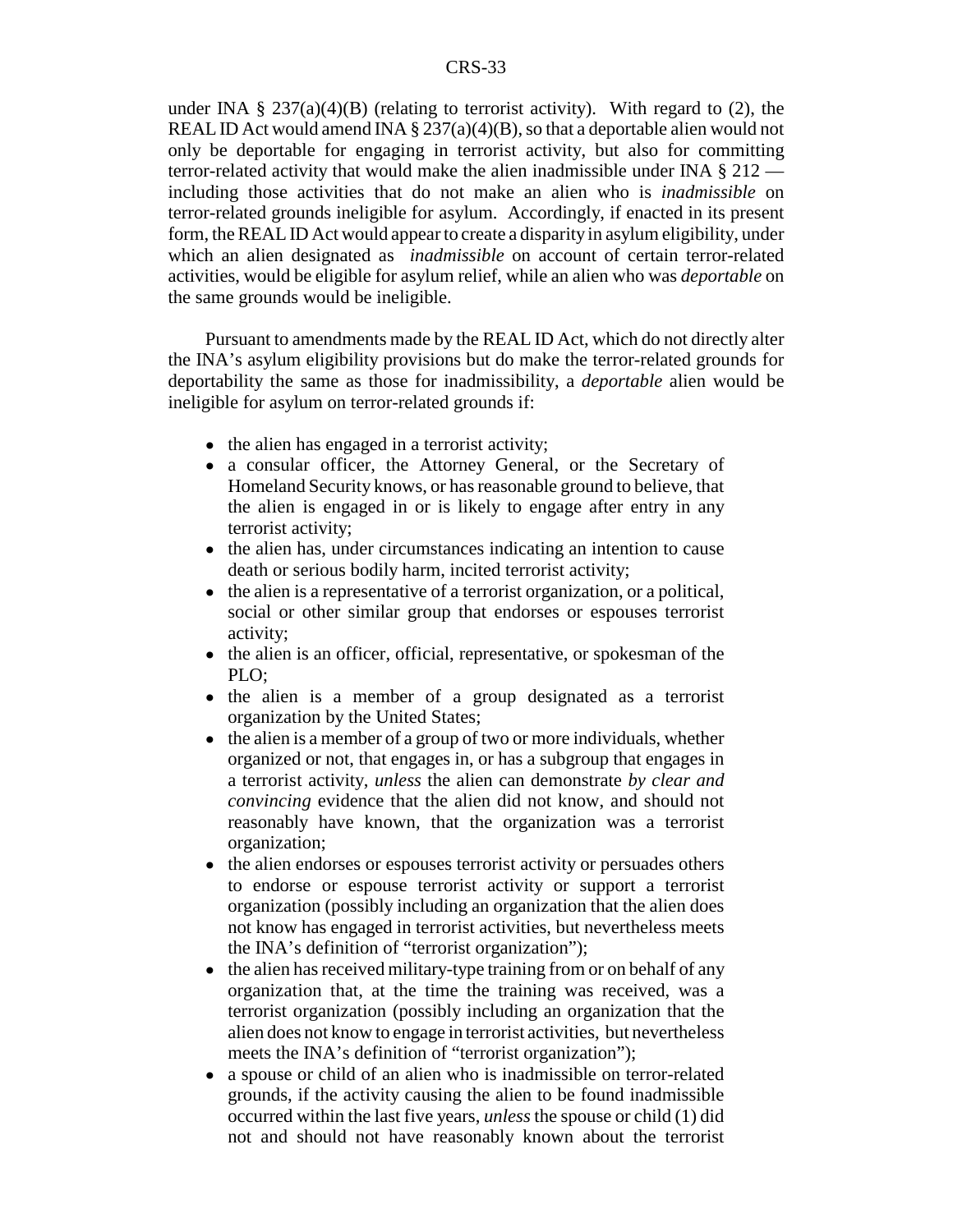activity or (2) in the reasonable belief of the consular officer or Attorney General, has renounced the terror-related activity causing the alien to be found inadmissible; or

• the Secretary of State, after consultation with the Attorney General, or the Attorney General, after consultation with the Secretary of State, determines that the alien has been associated with a terrorist organization and intends while in the United States to engage solely, principally, or incidentally in activities that could endanger the welfare, safety, or security of the United States.<sup>103</sup>

*Current Restrictions on Asylum Eligibility for Aliens Inadmissible on Terror-Related Grounds.* Pursuant to INA § 208(b)(2)(A)(v), an *inadmissible* alien is ineligible for asylum only if the alien "is inadmissible under subclause (I), (II), (III), (IV), or (VI) of  $[INA] \S 212(a)(3)(B)(i)$ ." Under current law, an inadmissible alien would be denied eligibility on terror-related grounds if:

- he has engaged in a terrorist activity (subclause I);
- a consular officer or the Attorney General knows, or has reasonable ground to believe, that the alien is engaged in or is likely to engage after entry in any terrorist activity (subclause II);
- $\bullet$  the alien has incited terrorist activity, under circumstances indicating an intention to cause death or serious bodily harm (subclause III);
- the alien is a representative of a foreign terrorist organization designated by the Secretary of State under INA § 219 or a political, social or other similar group whose public endorsement of acts of terrorist activity the Secretary of State has determined undermines United States efforts to reduce or eliminate terrorist activities, *unless* the Attorney General determines, in the Attorney General's discretion, that there are not reasonable grounds for regarding the alien as a danger to the security of the United States (subclause IV): $^{104}$  or
- the alien has used the alien's position of prominence within any country to endorse or espouse terrorist activity, or to persuade others to support terrorist activity or a terrorist organization, in a way that the Secretary of State has determined undermines United States efforts to reduce or eliminate terrorist activities (subclause VI).<sup>105</sup>

*Changes to Asylum Eligibility for Inadmissible Aliens Made by the REAL ID Act.* INA § 208(b)(2)(A)(v) makes ineligible for asylum any alien who

<sup>&</sup>lt;sup>103</sup> *Id.* §§ 105(a) (proposing amendments to the terror-related grounds for inadmissibility found in INA § 212(a)(B)(i)), 105(a); INA § 212(a)(3)(F), 8 U.S.C. § 1182(a)(3)(F).

This exception exists because of the express language of INA  $\S$  208(b)(2)(v), which provides that an alien is ineligible for asylum if "the alien is inadmissible under subclause (I), (II), (III), (IV), or (VI) of [INA]  $\S$  212(a)(3)(B)(i)...unless, in the case only of an alien inadmissible under subclause (IV)...the Attorney General determines, in the Attorney General's discretion, that there are not reasonable grounds for regarding the alien as a danger to the security of the United States."

<sup>&</sup>lt;sup>105</sup> INA § 208(b)(2)(A)(v); 8 U.S.C. § 1158(b)(2)(A)(v).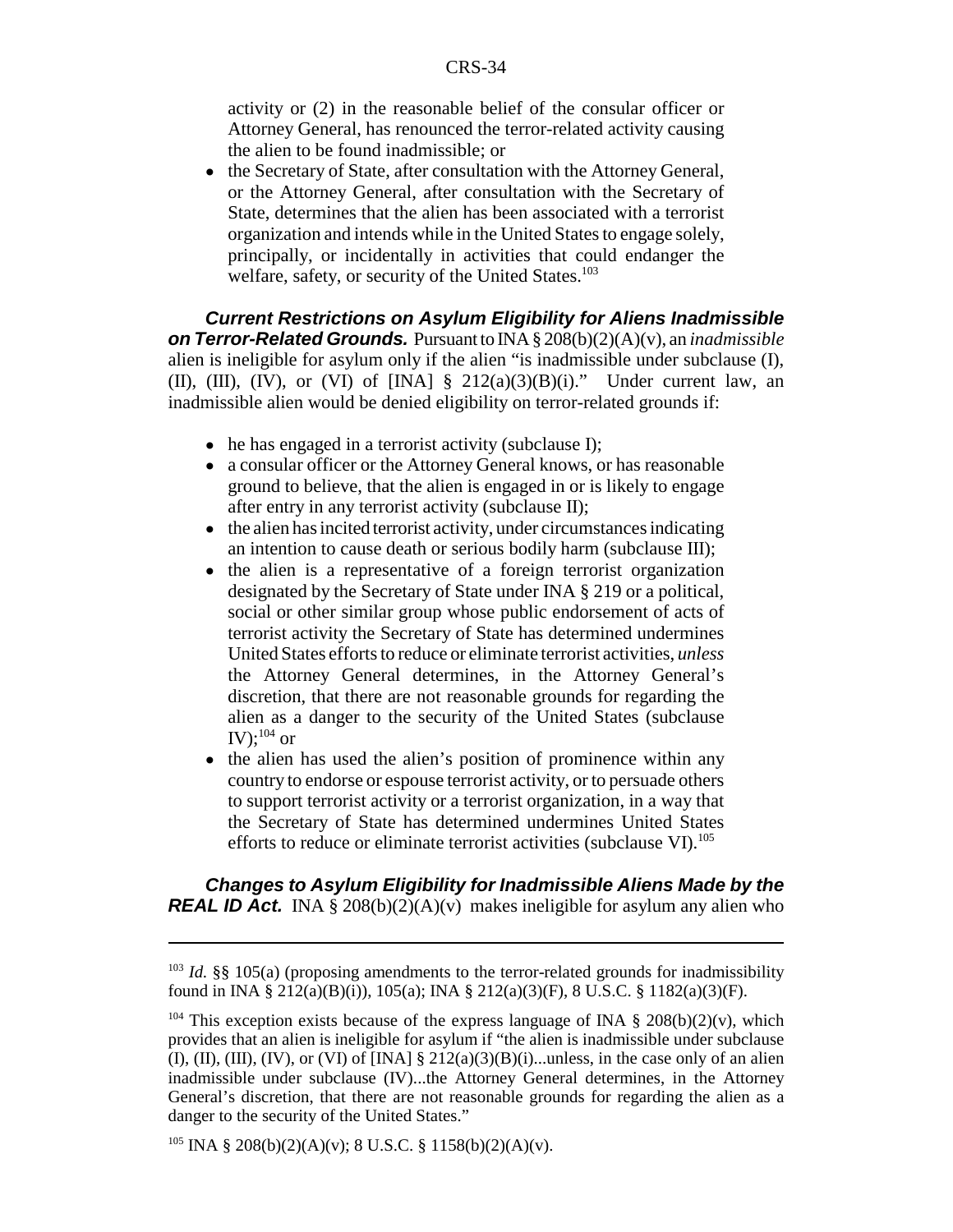"is inadmissible under subclause (I), (II), (III), (IV), or (VI) of [INA] § 212(a)(3)(B)(i)" (terror-related grounds for alien inadmissibility). As discussed previously,  $\S$  103(a) of the REAL ID Act would significantly modify INA § 212(a)(3)(B)(i) by *amending and rearranging* the terror-related grounds for inadmissibility found in INA  $\S 212(a)(3)(B)(i)$ . For example, whereas under current law subclause (VI) of INA § 212(a)(3)(B)(i) makes inadmissible (and also ineligible for asylum, when as referenced by INA  $\S$  208(b)(2)(A)(v)) any alien who has used his position of prominence to endorse or espouse terrorist activity, pursuant to the amendments made by the REAL ID Act, subclause (VI) would instead describe the inadmissibility ground for aliens who are members of non-designated terrorist organizations (espousal of terrorist activity would still be a ground for inadmissibility, but would now be found in subclause (VII) of INA § 212(a)(3)(B)(i)). By rearranging and amending the INA provisions relating to the terror-related grounds for inadmissibility, the REAL ID Act would affect the scope of the terror-related grounds for asylum ineligibility that refer to those amended provisions.

If the REAL ID Act is enacted in its current form, asylum eligibility would continue to be denied only those aliens who are *inadmissible* under subclause (I), (II), (III),  $(V)$ , or  $(V)$  of INA § 212(a)(3)(B). Pursuant to the amendments proposed by the REAL ID Act to the terror-related grounds for inadmissibility, which amend and rearrange the terror-related grounds for inadmissibility described in INA § 212(a)(3)(B), an *inadmissible* alien would be denied asylum on terror-related grounds if:

- the alien has engaged in a terrorist activity (subclause I, as amended);
- a consular officer, the Attorney General, or the Secretary of Homeland Security knows, or has reasonable ground to believe, that the alien is engaged in or is likely to engage after entry in any terrorist activity (subclause II, as amended);
- the alien has, under circumstances indicating an intention to cause death or serious bodily harm, incited terrorist activity (subclause III, as amended);
- the alien is a representative of a terrorist organization, or a political, social or other similar group that endorses or espouses terrorist activity, unless the Attorney General determines, in the Attorney General's discretion, that there are not reasonable grounds for regarding the alien as a danger to the security of the United States (subclause IV, as amended); or
- ! the alien is a member of non-designated terrorist organization, whether organized or not, which engages in, or has a subgroup which engages in a terrorist activity, *unless* the alien can demonstrate *by clear and convincing* evidence that the alien did not know, and should not reasonably have known, that the organization was a terrorist organization (subclause VI, as amended).<sup>106</sup>

<sup>106</sup> *See* H.R. 418 § 103(amending the terror-related grounds for inadmissibility and the INA's (continued...)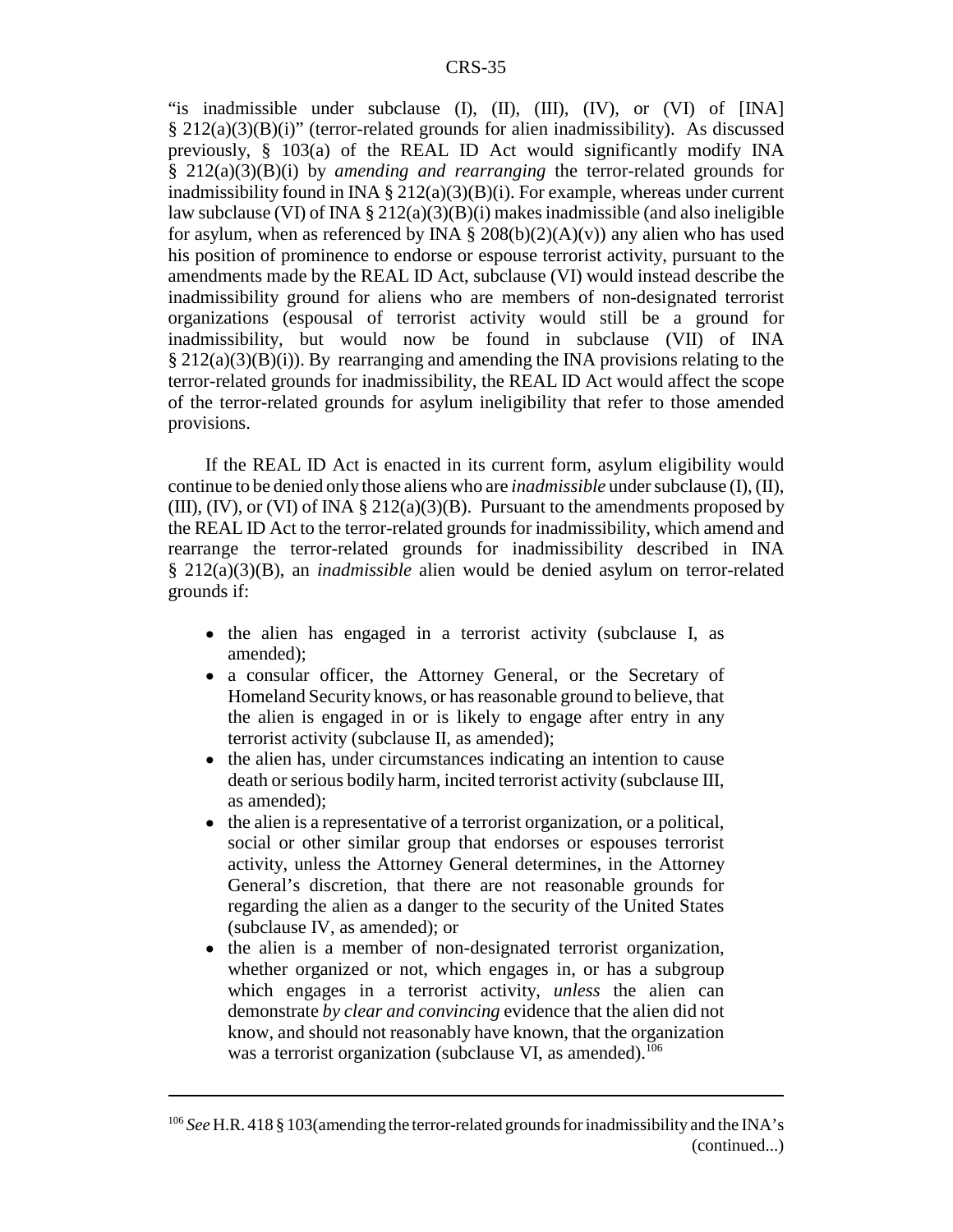Because of the manner in which the REAL ID Act would amend the INA provision concerning the terror-related grounds for inadmissibility, an inadmissible alien would no longer be automatically ineligible for asylum if he has used a position of prominence to endorse or espouse terrorist activity (although, as discussed previously, a *deportable* alien would be ineligible for asylum on such grounds).<sup>107</sup> On the other hand, membership in a non-designated terrorist organization would automatically deny an alien eligibility for asylum relief, unless the alien could demonstrate *by clear and convincing* evidence that the alien did not know, and should not reasonably have known, that the organization was a terrorist organization.

**Withholding of Removal.** Apart from asylum is the separate remedy of withholding of removal. Like asylum, withholding of removal is premised upon a showing of prospective persecution of an alien if removed to a particular country.<sup>108</sup> In certain circumstances, aliens are ineligible for withholding of removal, including in cases where the Attorney General decides:

- that having been convicted by a final judgment of a particularly serious crime, an alien is a danger to the community of the United States:
- there are serious reasons to believe that the alien committed a serious nonpolitical crime outside the United States before the alien arrived in the United States; or
- that there are reasonable grounds to believe that the alien is a danger to the security of the United States.<sup>109</sup>

By statute, an alien who is described in INA  $\S 237(a)(4)(B)$  (i.e., is engaged or has engaged in terrorist activity) is reasonably regarded as a danger to the security of the United States, and is therefore ineligible for withholding of removal.<sup>110</sup>

*Current Restrictions on Withholding of Removal Eligibility for Aliens Deportable on Terror-Related Grounds.* Presently, an alien lawfully admitted into the United States is ineligible for withholding of removal on terror-related grounds only if he is deportable under INA  $\S$  237(a)(4)(B), which makes an alien deportable if he is "engaged in terrorist activity," as defined under INA § 212(a)(3)(B)(iv).

*The REAL ID Act's Effects upon Withholding of Removal Eligibility for Aliens Deportable on Terror-Related Grounds.* The REAL ID Act would amend INA  $\S 237(a)(4)(B)$  to make an alien deportable on the same terror-related grounds that make an alien inadmissible. Because the REAL ID Act does not modify

 $106$  (...continued)

definition of "terrorist organization" and "engage in terrorist activity").

<sup>&</sup>lt;sup>107</sup> *Compare* INA § 212(a)(3)(B)(i)(VI) *with* H.R. 418 § 103(a) (as passed the House) (amending and rearranging the terror-related grounds for inadmissibility).

<sup>108</sup> *See* INA § 241(b)(3); 8 U.S.C. § 1231(b)(3). *See also* 8 C.F.R. § 208.16.

 $109$  INA § 241(b)(3)(B); 8 U.S.C. § 1231(b)(3)(B).

<sup>110</sup> *Id.*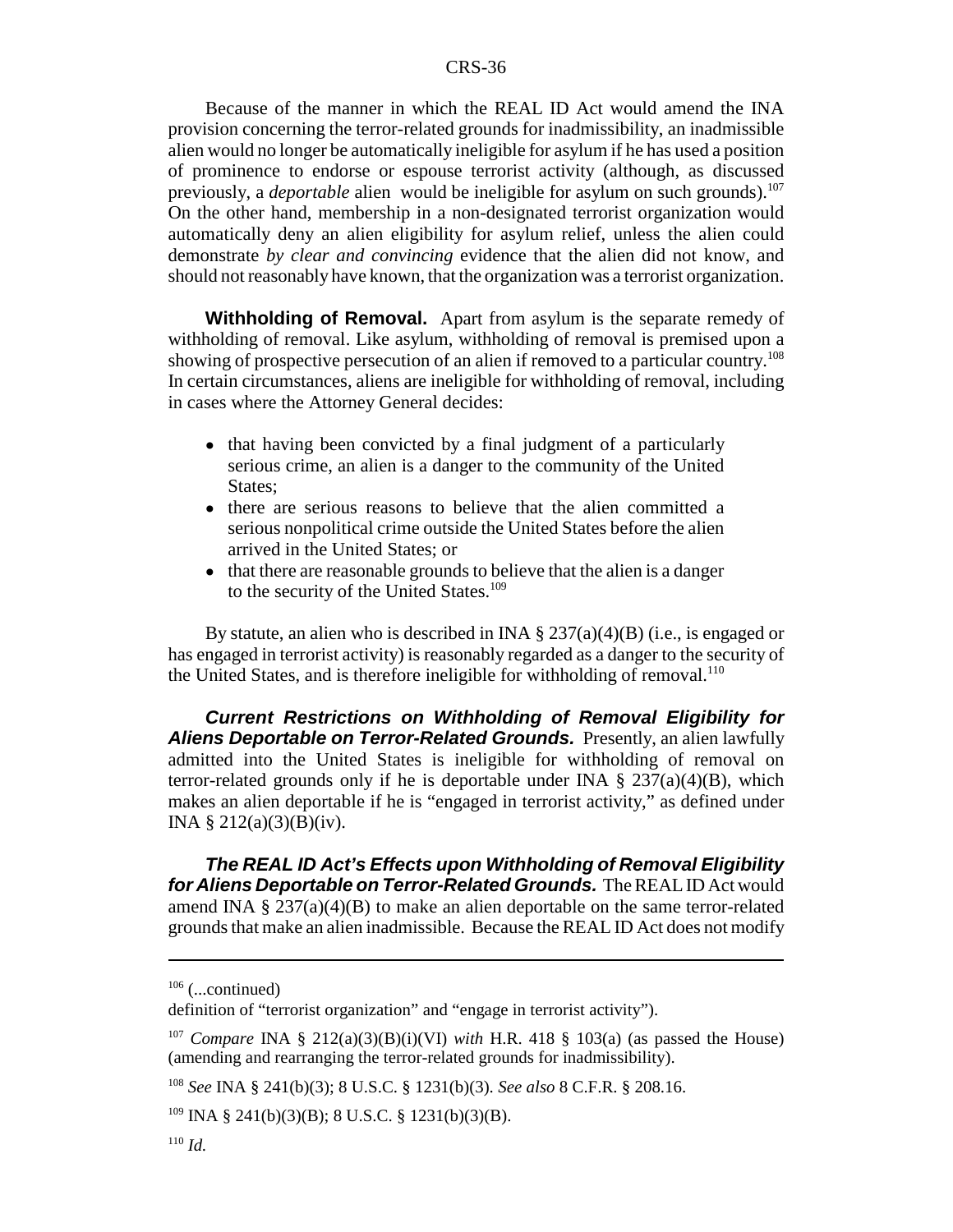the present wording of the INA's withholding of removal eligibility requirements, an alien who is removable pursuant to any of the expanded, terror-related grounds for deportability would also be ineligible for withholding of removal.

*Current Restrictions on Withholding of Removal Eligibility for Aliens Inadmissible on Terror-Related Grounds.* The INA does not specify that aliens who are inadmissible on terror-related grounds are automatically ineligible for withholding of removal, though they might nevertheless fulfill the criteria for relief ineligibility. Currently, for example, an alien who is *deportable* on the grounds that he has engaged in terrorist activity is ineligible for withholding of removal on account of the danger he likely poses to the United States.<sup>111</sup> An alien who is *inadmissible* on account of engaging in terrorist activity would be ineligible for withholding of removal for the same reason.

*The REAL ID Act's Effects upon Withholding of Removal Eligibility for Aliens Inadmissible on Terror-Related Grounds.* The REAL ID Act would appear to make aliens who are inadmissible on terror-related grounds ineligible for withholding of removal. INA  $\S$  241(b)(3) provides that an alien who is *described* by INA § 237(a)(3)(B) is ineligible for withholding of removal. The REAL ID Act amends  $\S 237(a)(3)(B)$  to cover any alien who would be considered inadmissible on terror-related grounds.<sup>112</sup> Accordingly, it would appear that if the REAL ID Act was enacted, an alien who is inadmissible on terror-related grounds would also be ineligible for withholding of removal.

*Cancellation of Removal.* The INA provides the Attorney General with the discretionary authority to cancel the removal of certain permanent and nonpermanent residents. However, aliens who are inadmissible or deportable on account of terrorrelated activity are ineligible for such relief.

*Current Restrictions on Cancellation of Removal Eligibility for Aliens Deportable on Terror-Related Grounds.* An alien is ineligible for cancellation of removal if he is deportable under INA  $\S 237(a)(4)$ .<sup>113</sup> Presently, the only terror-related grounds under which an alien would be expressly ineligible for cancellation of removal would be if the alien either engaged in terrorist activity, as defined by INA §  $212(a)(3)(B)(iv)$  or received military-type training from or on behalf of a designated terrorist organization.<sup>114</sup>

*The REAL ID Act's Effects upon Cancellation of Removal Eligibility for Aliens Deportable on Terror-Related Grounds.* The REAL ID Act would amend INA  $\S 237(a)(4)(B)$  so that any alien who would be considered inadmissible on terror-related grounds (as amended by the REAL ID Act) would also be

<sup>111</sup> *Id.*

 $112$  H.R. 418, § 104(a)(1) (as passed the House).

<sup>&</sup>lt;sup>113</sup> INA § 240A(c)(4); 8 U.S.C. § 1229b(c)(4).

<sup>114</sup> *See* INA § 237(a)(4); 8 U.S.C. § 1227(a)(4). A deportable alien involved in terror-related activity might nevertheless be ineligible for cancellation of removal on security or foreign policy grounds. *See* INA §§ 237(a)(4)(A), (C); 8 U.S.C. §§ 1227(a)(4)(A), (C).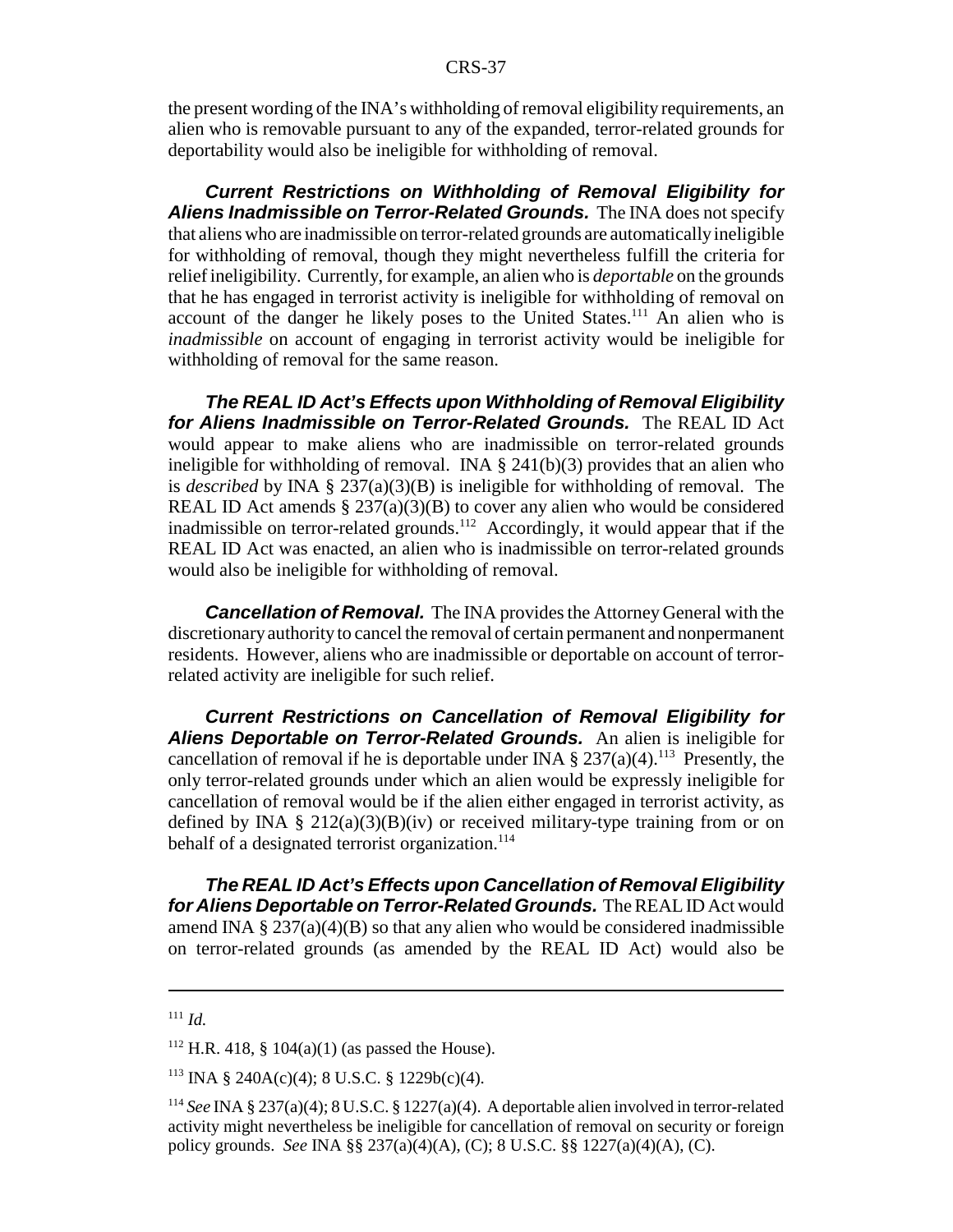deportable, significantly increasing the terror-related grounds that may disqualify a deportable alien from having his removal canceled.

*Current Restrictions on Cancellation of Removal Eligibility for Aliens Inadmissible on Terror-Related Grounds.* An alien is ineligible for cancellation of removal if he is inadmissible under INA  $\S 212(a)(3)$ , which contains both security and terror-related grounds for inadmissibility.

*The REAL ID Act's Effects upon Cancellation of Removal Eligibility for Aliens Inadmissible on Terror-Related Grounds.* As discussed previously, the REAL ID Act would amend INA  $\S 212(a)(3)(B)(i)$  to broaden the terror-related grounds for inadmissibility. Accordingly, the category of inadmissible aliens who would be ineligible for cancellation of removal on terror-related grounds would be expanded.

### **V. Improved Security for Drivers' Licenses and Personal Identification Cards115**

Prior to the passage of the Intelligence Reform and Terrorism Prevention Act of 2004, standards with respect to drivers' licenses and personal identification cards were determined on a state-by-state basis with no national standards in place.<sup>116</sup> Even with the passage of the Intelligence Reform and Terrorism Prevention Act of 2004, it appears that, with the exception of what is specifically provided for by the legislation, a majority of the standards remain at the discretion of state and local governments. $117$ 

The REAL ID Act contains a number of provisions relating to improved security for drivers' licenses and personal identification cards, as well as instructions for states that do not comply with its provisions. The REAL ID Act would also repeal

<sup>&</sup>lt;sup>115</sup> Discussion of this topic was prepared by Todd B. Tatelman, Legislative Attorney.

<sup>&</sup>lt;sup>116</sup> Congressional action prior to 9/11 on national standards in this direction proved highly controversial. For example, § 656 of the Illegal Immigration Reform and Immigrant Responsibility Act of 1996 (Pub. L. No.104-208, Division C) provided federal standards for state drivers' licenses and birth certificates when used as identification-related documents for federal purposes. A state had two choices under this provision. It could require that each of its licenses include the licensee's Social Security number in machine-readable or visually-readable form. Or the state could more minimally require that each applicant submit the applicant's Social Security number and verify the legitimacy of that number with the Social Security Administration. However, this section became subject to widespread public criticism shortly after its enactment, with opponents most frequently alleging that it could be construed as a step toward a national identification card system. Congress blocked funds to implement regulations aimed at assisting the states to adopt the Social Security number requirements, and the underlying requirement itself was subsequently repealed in § 355 of the Department of Transportation and Related Agencies Appropriations Act 2000 (Pub. L. No. 106-69). Prior to 9/11, legislation aimed at discouraging national standards for identification documents had gained bipartisan support and was thought likely to pass.

<sup>117</sup> P.L. 108-458, §§ 7211-7214.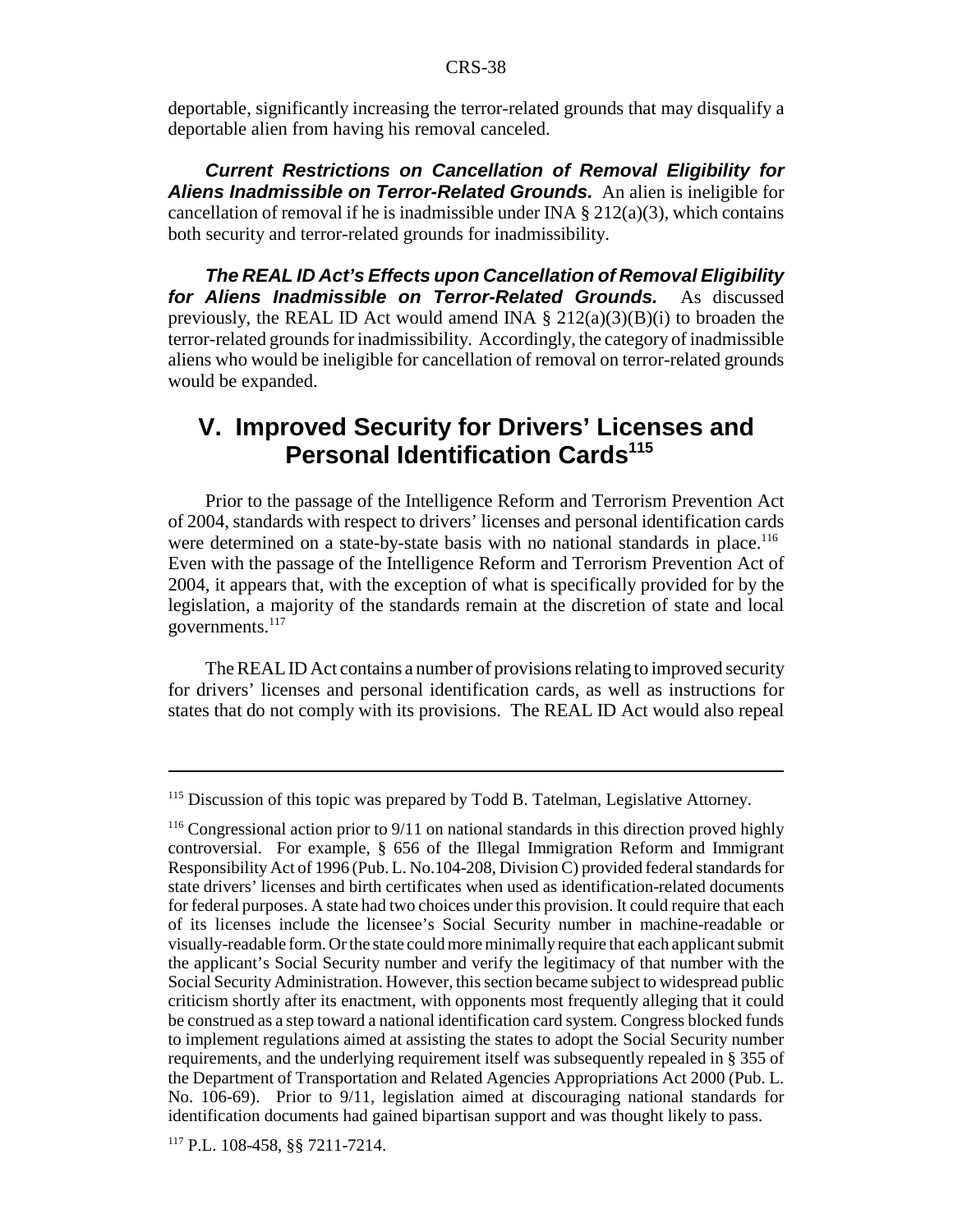certain overlapping and potentially conflicting provisions of the Intelligence Reform and Terrorism Prevention Act of 2004.<sup>118</sup>

**Current Law.** The Intelligence Reform and Terrorism Prevention Act of 2004 delegates authority to the Secretary of Transportation, in consultation with the Secretary of Homeland Security, empowering them to issue regulations with respect to minimum standards for federal acceptance of drivers' licenses and personal identification cards.<sup>119</sup>

Currently, federal law requires that the Secretary issue regulations within 18 months of enactment that require each driver's license or identification card, to be accepted for any official purpose by a federal agency, to include the individual's: (1) full legal name; (2) date of birth; (3) gender; (4) driver's license or identification card number; (5) digital photograph; (6) address; and (7) signature.<sup>120</sup> In addition, the cards are required to contain physical security features designed to prevent tampering, counterfeiting or duplication for fraudulent purposes; as well as a common machine-readable technology with defined minimum elements.<sup>121</sup> Moreover, states will be required, pursuant to the new regulations, to confiscate a driver's license or personal identification card if any of the above security components is compromised.122

The statute also requires that the regulations address how drivers' licenses and identification cards are issued by the states. Specifically, the regulations are required to include minimum standards for the documentation required by the applicant, the procedures utilized for verifying the documents used, and the standards for processing the applications.<sup>123</sup> The regulations are, however, prohibited from not only infringing upon the "State's power to set criteria concerning what categories of

<sup>118</sup> As mentioned previously, a bill containing only the provisions of THE REAL ID ACT relating to drivers' licenses and personal identification cards, has also been introduced. *See* Driver's License Security and Modernization Act, H.R. 368, 109th Cong. (1st Sess. 2005).

<sup>119</sup> *See* P.L. 108-458, § 7212. Whether limiting the standards to federal acceptance - as opposed to direct federal prescriptions on the states - obviates federalism concerns under Supreme Court jurisprudence, remains to be seen. The Court has held that in exercising its power under the Commerce Clause, Congress may not "commandeer" the state regulatory processes by ordering states to enact or administer a federal regulatory program. *See New York v United States*, 505 U.S. 144 (1992). The Court has extended this principle by holding, in *Printz v. United States*, that Congress may not circumvent the prohibition on commandeering a state's regulatory processes "by conscripting the State's officers directly." *Printz v. United States*, 521 U.S. 898, 935 (1997). It may be possible to argue that, because the issuance of drivers' licenses remains a state regulatory function, the minimum issuance and verification requirements established in this bill, even if limited to federal agency acceptance, constitute an effective commandeering by Congress of the state regulatory process, or a conscription of the state and local officials who issue the licenses.

 $120$  P.L. 108-458, § 7212(b)(2)(D)(i)-(vii).

<sup>&</sup>lt;sup>121</sup> *Id.* at § 7212(b)(2)(E)-(F).

<sup>&</sup>lt;sup>122</sup> *Id.* at § 7212(b)(2)(G).

<sup>&</sup>lt;sup>123</sup> *Id.* at § 7212(b)(2)(A)-(C).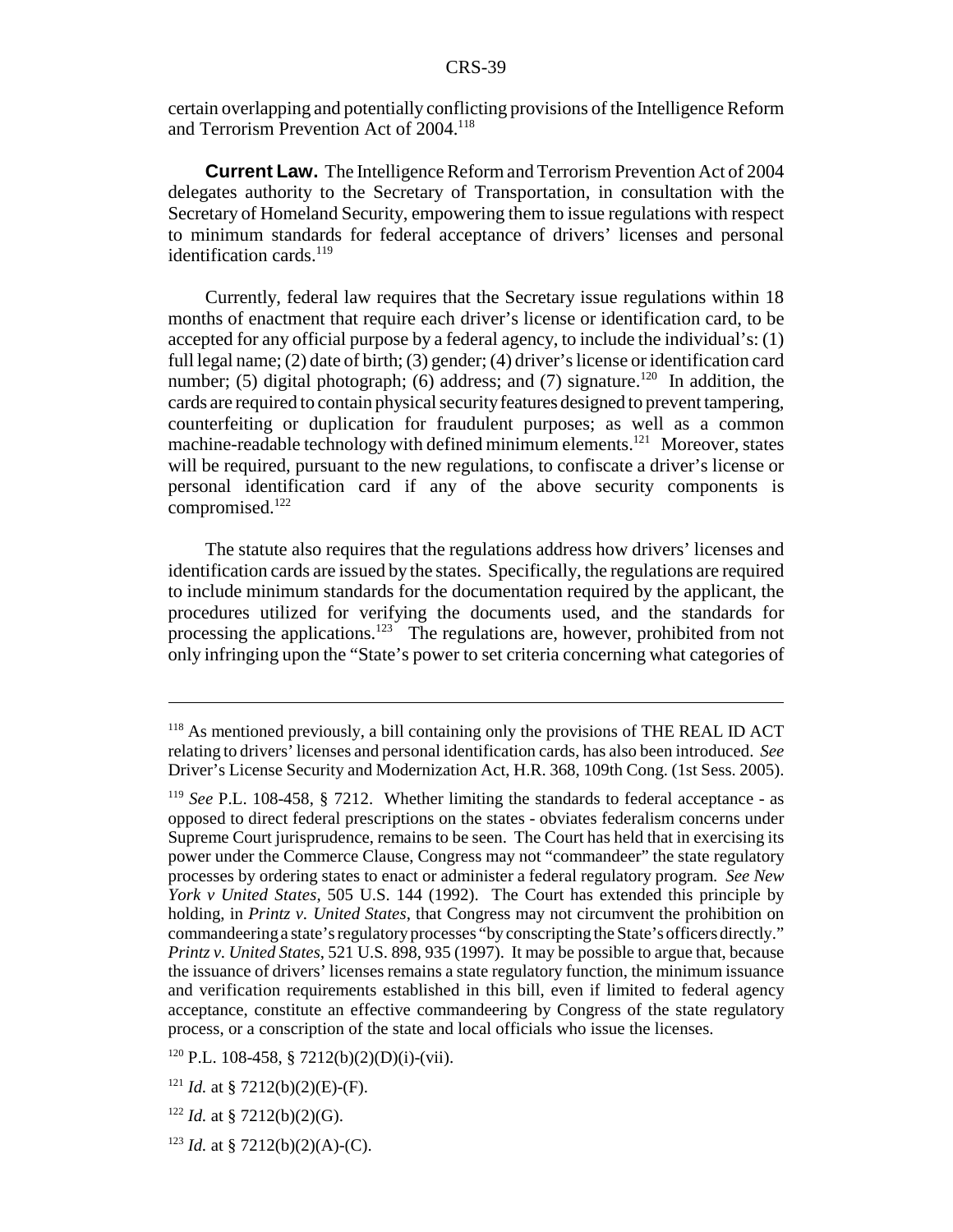individuals are eligible to obtain a driver's license or personal identification card from that State," $124$  but also from requiring a state to take an action that "conflicts" with or otherwise interferes with the full enforcement of state criteria concerning the categories of individuals that are eligible to obtain a driver's license or personal identification card."<sup>125</sup> In other words, it would appear that if a state grants a certain category of individuals (i.e., aliens, legal or illegal) permission to obtain a license, nothing in the forthcoming regulations is to infringe on that state's decision or its ability to enforce that decision. In addition, the regulations are also not to require a single uniform design, and must include procedures designed to protect the privacy rights of individual applicants.<sup>126</sup>

Finally, the law requires the use of negotiated rulemaking pursuant to the Administrative Procedure Act.<sup>127</sup> This process is designed to bring together agency representatives and concerned interest groups to negotiate the text of a proposed rule. The rulemaking committee is required to include representatives from: (1) state and local offices that issue drivers' licenses and/or personal identification cards; (2) state elected officials; (3) Department of Homeland Security; and (4) interested parties.<sup>128</sup>

**Changes Proposed by the REAL ID Act.** In general, while the REAL ID Act does not directly impose federal standards with respect to states' issuance of drivers' licenses and personal identification cards, states would nevertheless appear to need to adopt such standards and modify any conflicting laws or regulations in order for such documents to be recognized by federal agencies for official purposes.

Unlike previous versions of the REAL ID Act, the version contained in the conference report contains a definition of the phrase "official purpose." For purposes of the act, an "official purpose" is defined as including, but not limited to, "accessing Federal facilities, boarding federally regulated commercial aircraft, entering nuclear power plants, and any other purposes that the Secretary [of Homeland Security] shall determine." In addition, the REAL ID Act contains a provision that specifically repeals the recently enacted § 7212 of the Intelligence Reform and Terrorism Prevention Act of 2004, which contains the current law with respect to national standards for drivers' licenses and personal identification cards.

**Minimum Issuance Standards.** Section 202(c) of the REAL ID Act would establish minimum issuance standards for federal recognition requiring that before a state could issue a driver's license or photo identification card, a state would have to verify with the issuing agency, the issuance, validity and completeness of: (1) a photo identification document or a non-photo document containing both the individual's full legal name and date of birth; (2) date of birth; (3) proof of a social security number (SSN) or verification of the individual's ineligibility for a SSN; and

 $124$  *Id.* at § 7212(b)(3)(B).

<sup>&</sup>lt;sup>125</sup> *Id.* at § 7212(b)(3)(C).

<sup>126</sup> P.L. 108-458, § 7212(b)(3)(D)-(E).

<sup>127</sup> *See* Negotiated Rulemaking Act of 1990, P.L. 101-648, 104 Stat. 4970 (1990) (codified as amended at 5 U.S.C. §§ 581 *et seq.*).

<sup>128</sup> *See* P.L. 108-458, § 7212(b)(4)(A)-(B).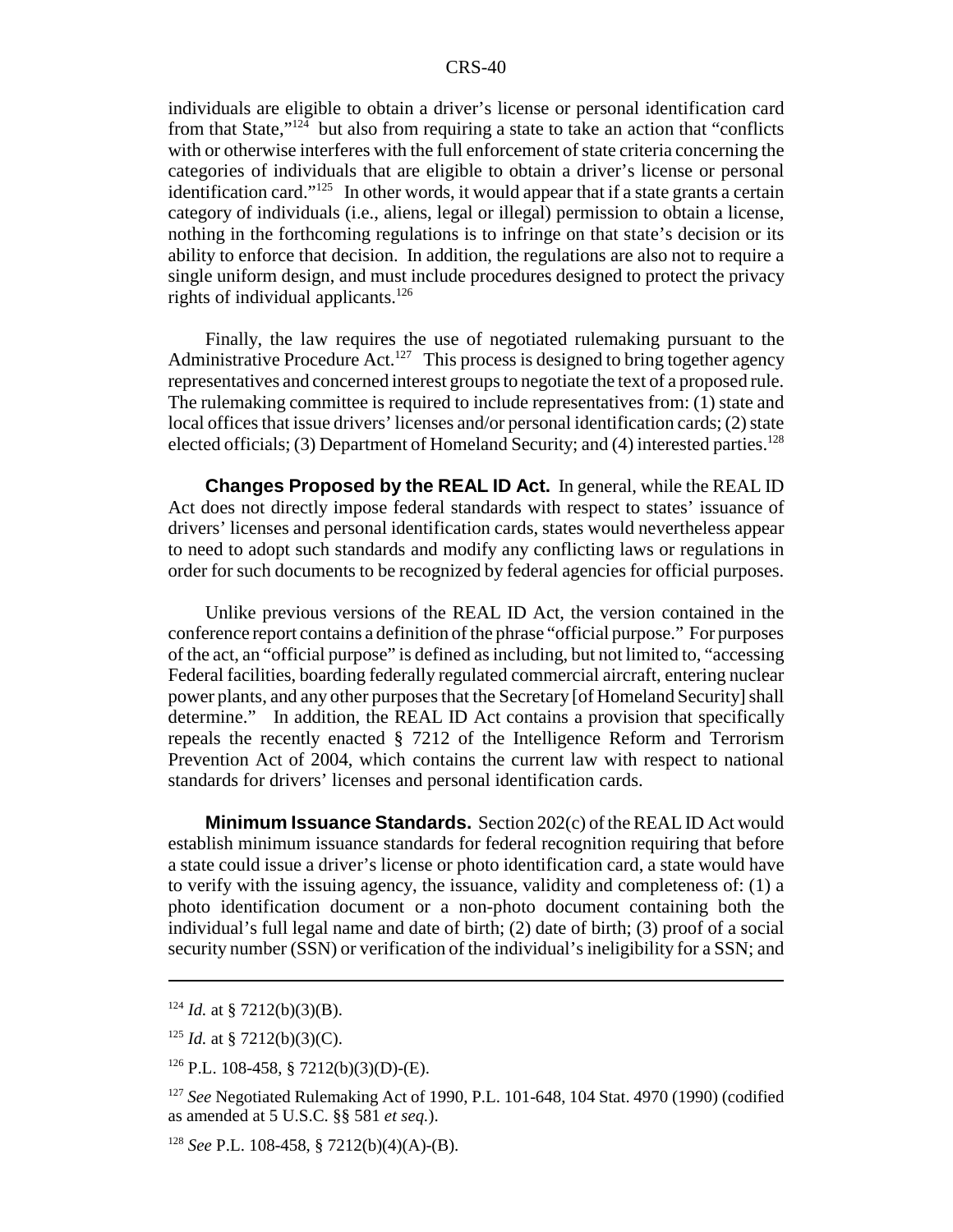#### CRS-41

(4) name and address of the individual's principal residence. To the extent that information verification requirements exist, they are currently a function of state law and likely vary from state to state. This provision would appear to preempt any state verification standards and replace them with the new federal standards as established by this statutory language.

**Evidence of Legal Status.** Section 202(c)(2)(B) of the REAL ID Act appears to require states to verify an applicant's legal status in the United States before issuing a driver's license or personal identification card. Currently, the categories of persons eligible for drivers' licenses are determined on a state-by-state basis. As indicated above, the Intelligence Reform and Terrorist Prevention Act of 2004 specifically prevents the Secretary of Transportation from enacting regulations that would interfere with this authority. If enacted, this section of the REAL ID Act would appear to preempt any state law requirements and appears to require the states to verify the legal status of the applicant.<sup>129</sup>

**Temporary Drivers' Licenses and Identification Cards.** Section  $202(c)(2)(C)$  of the REAL ID Act establishes a system of temporary licenses and identification cards that can be issued by the states to applicants who can present evidence that they fall into one of six categories.<sup>130</sup> Under the REAL ID Act, a state may only issue a temporary driver's license or identification card with an expiration date equal to the period of time of the applicant's authorized stay in the United States. If there is an indefinite end to the period of authorized stay, the card's expiration date shall be one year. The temporary card shall clearly indicate that it is temporary and shall state the expiration date. Renewals of the temporary cards would be done only upon presentation of valid documentary evidence that the status had been extended by the Secretary of Homeland Security. If such provisions exist under current law, they exist as a function of state law and would be preempted should the REAL ID Act be enacted.

**Other Requirements.** Pursuant to § 202(d) of the REAL ID Act, states are required to adopt procedures and practices to: (1) employ technology to capture digital images of identity source documents; (2) retain paper copies of source documents for a minimum of seven years or images of source documents presented for a minimum of ten years; (3) subject each applicant to a mandatory facial image capture; (4) establish an effective procedure to confirm or verify a renewing applicant's information; (5) confirm with the Social Security Administration a SSN

<sup>&</sup>lt;sup>129</sup> For more information relating to current state laws regarding the issuance of drivers' licenses to aliens see CRS Report RL32127, *Summary of State Laws on the Issuance of Driver's Licenses to Undocumented Aliens*, by Allison M. Smith.

 $130$  According to the REAL ID Act, persons would only be eligible for temporary drivers' licenses or identification cards if evidence is presented that they: (1) have a valid, unexpired non-immigrant visa or non-immigrant visa status for entry into the United States; (2) have a pending or approved application for asylum in the United States; (3) have entered into the United States in refugee status; (4) have a pending or approved application for temporary protected status in the United States; (5) have approved deferred action status; or (6) have a pending application for adjustment of status to that of an alien lawfully admitted for permanent residence in the United States or conditional permanent resident status in the United States.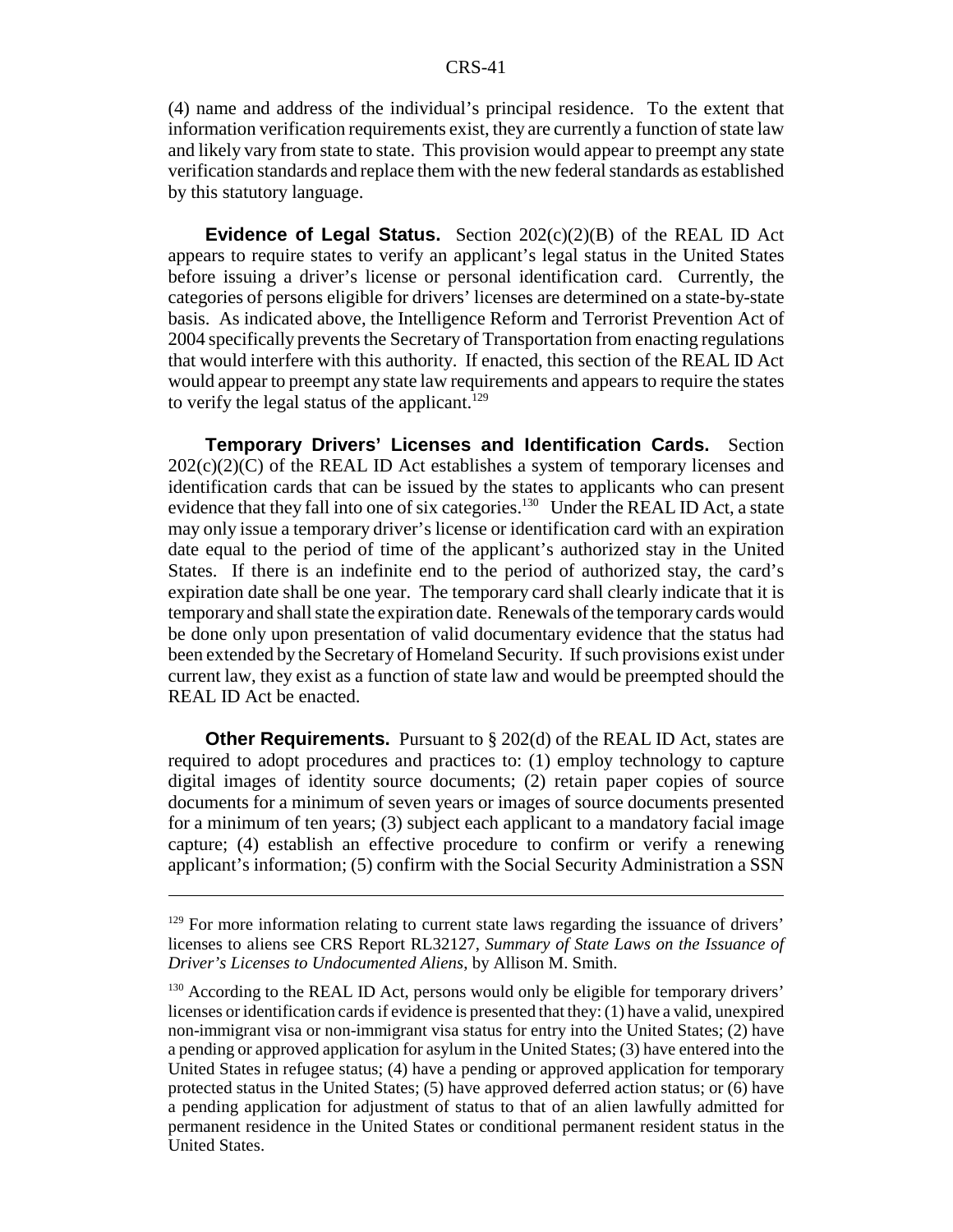presented by a person using the full Social Security account number; $^{131}$  (6) refuse issuance of a driver's license or identification card to a person holding a driver's license issued by another state without confirmation that the person is terminating or has terminated the driver's license; (7) ensure the physical security of locations where cards are produced and the security of document materials and papers from which drivers' licenses and identification cards are produced; (8) subject all persons authorized to manufacture or produce drivers' licenses and identification cards to appropriate security clearance requirements; (9) establish fraudulent document recognition training programs for appropriate employees engaged in the issuance of drivers' licenses and identification cards; (10) would limit the length of time a drivers' license or personal identification card is valid to eight years.

In addition to these requirements, the conference report version of the REAL ID Act contains language requiring that states, if they elect to issue a drivers' license or personal identification card that does not conform to the requirements of this act, be required to use a unique color identifier or design to alert officials that the document is not to be accepted for any official purpose. Moreover, the state will be required to clearly state on the face of the document that it is not to be accepted for federal identification or for any official purpose. Further, the conference version includes a provision requiring the states to maintain a motor vehicle database that, at a minimum, contains all data fields printed on the drivers' license or identification card and all motor vehicle driver histories, including violations, suspensions or "points." Finally, the act would require the states to provide electronic access to their databases to all other states. To the extent that any of these requirements currently exist, they do so as a function of state law. Thus, should the REAL ID Act be enacted, it would appear that the state laws would be preempted in favor of the new federal standards.

**Trafficking in Authentication Features for Use in False Identification Documents.** Section 203 of the REAL ID Act amends 18 U.S.C. § 1028(a)(8), which makes it a federal crime to either actually, or with the intent to, transport, transfer, or otherwise dispose of to another, materials or features<sup>132</sup> used on a document of the type intended or commonly used for identification purposes. By replacing the phrase "false identification features" with "false or actual authentication features," this provision would appear to broaden the scope of the criminal provision, making it a crime to traffic in identification features regardless of whether the feature is false. In addition, section 203 requires that the Secretary of Homeland Security enter into the appropriate aviation-screening database the personal information of anyone convicted of using a false drivers' license at an airport.

**Additional Provisions.** Section 204 of the REAL ID Act authorizes the Secretary of Homeland Security to make grants to the states, for the purpose of assisting them in conforming to the new national standards. The section also

 $131$  In the event that a SSN is already registered to or associated with another person to whom any state has issued a driver's license or identification card, the state shall resolve the discrepancy and take appropriate action.

<sup>&</sup>lt;sup>132</sup> These include, but are not limited to, holograms, watermarks, symbols, codes, images, or sequences. *See* 18 U.S.C. § 1028(d)(1) (2004).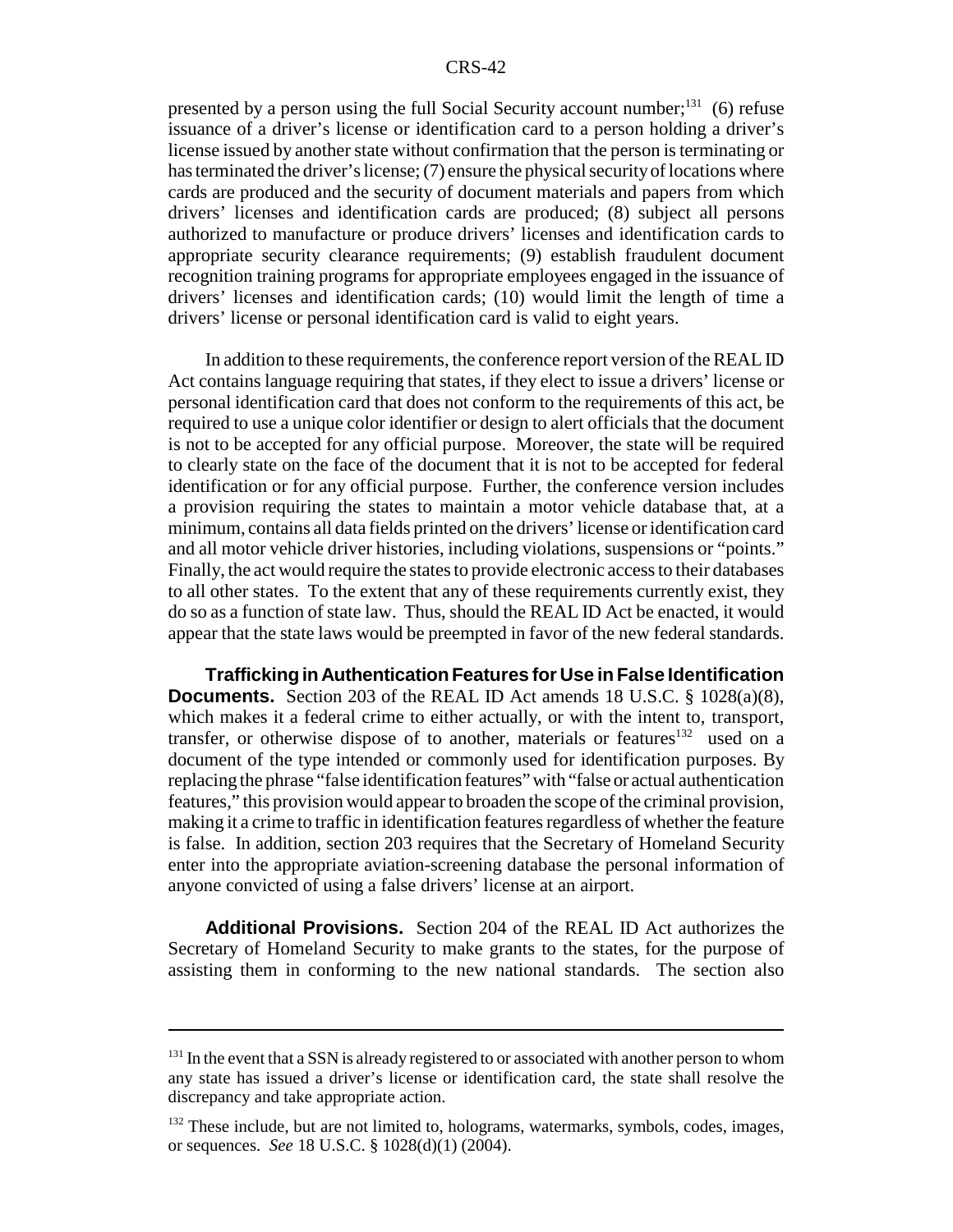contains the necessary language authorizing the appropriation of federal funds for the grant program.

Section 205 provides the Secretary of Homeland Security with the statutory authority to promulgate regulations, set standards, and issue grants. The Secretary is required by the statute to consult with both the Secretary of Transportation as well as with the states when acting pursuant to this authority. Moreover, the Secretary is authorized to extend the three-year deadline contained in section  $202(a)(1)$  for any state on the condition that the state provide an adequate justification for their non-compliance.

### **VI. Improving Border Infrastructure**  and Technology Integration<sup>133</sup>

Title III of the REAL ID Act is directed at improving border infrastructure and technology integration between state and federal agencies.<sup>134</sup> It would require DHS to conduct a study on U.S. border security vulnerabilities, establish a pilot program to test ground surveillance technologies on the northern and southern borders to enhance U.S. border security, and implement a plan to improve communications systems and information-sharing between federal, state, local, and tribal agencies on matters relating to border security. DHS would also be required to submit reports to Congress regarding its implementation of these requirements.

### **Vulnerability and Threat Assessment Relating to Border Infrastructure Weaknesses**

Section 301 of the REAL ID Act requires the Under Secretary of Homeland Security for Border and Transportation Security, in consultation with the Under Secretary of Homeland Security for Science and Technology and the Under Secretary of Homeland Security for Information Analysis and Infrastructure Protection, to study the technology, equipment, and personnel needed by field offices of the Bureau of Customs and Border Protection to address security vulnerabilities within the United States, and conduct a follow-up study at least once every five years thereafter. The Under Secretary of Homeland Security for Border and Transportation Security is required to submit a report to Congress of findings and conclusions from each study, along with legislative recommendations for addressing security vulnerabilities. Section 301(c) authorizes necessary appropriations for fiscal years 2006 through 2011 to carry out recommendations from the first study.

### **Establishment of a Ground Surveillance Pilot Program**

The U.S. borders with Mexico and Canada are monitored in a variety of ways, including through the use of border patrol agents, video cameras, ground sensors, and

<sup>&</sup>lt;sup>133</sup> Discussion of this topic was prepared by Michael John Garcia, Legislative Attorney.

<sup>&</sup>lt;sup>134</sup> Title III was added to H.R. 418 pursuant to an amendment offered by Rep. James Kolbe.